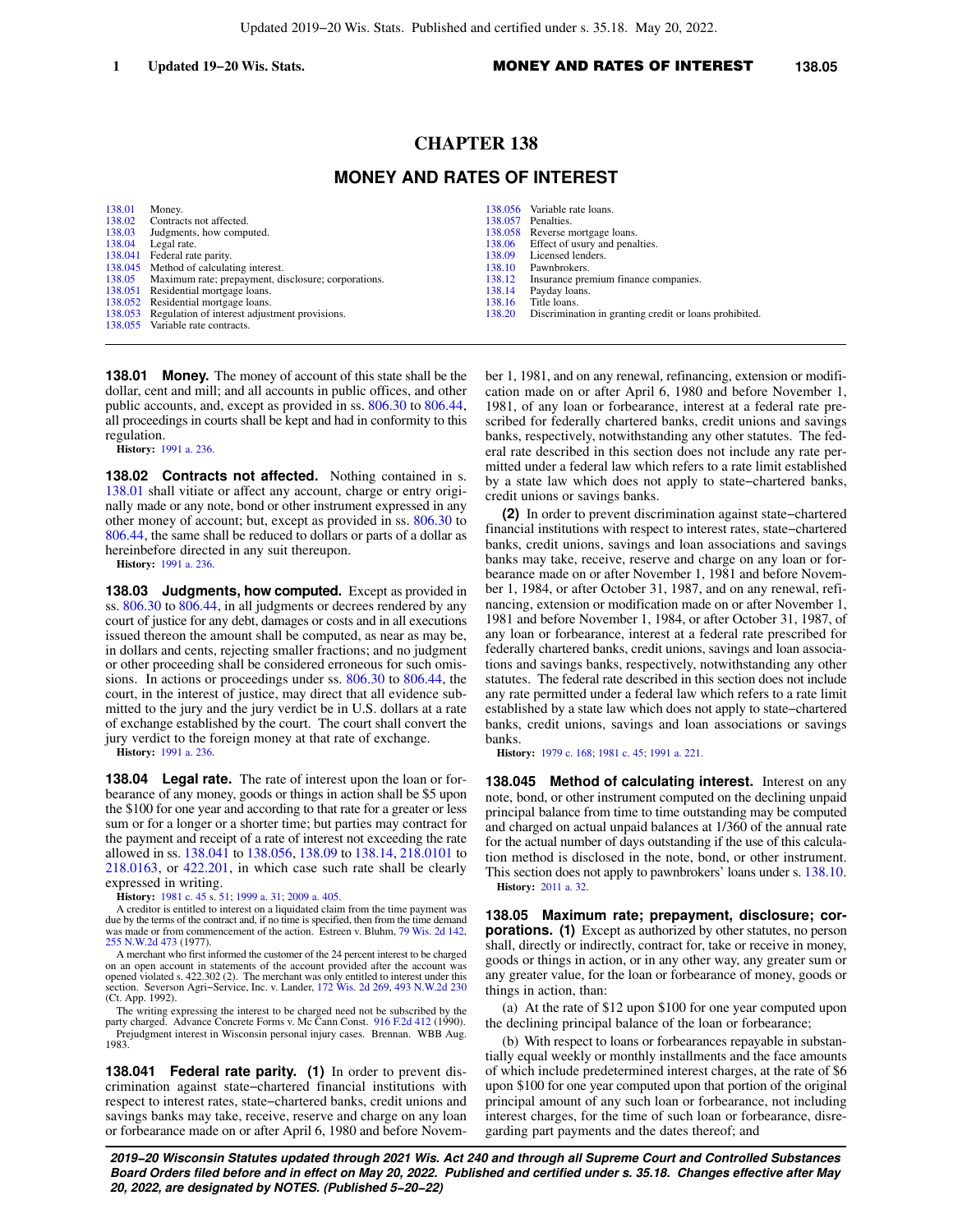# **138.05** MONEY AND RATES OF INTEREST **Updated 19−20 Wis. Stats. 2**

(c) With respect to loans or forbearances repayable in installments other than of the type described in par.  $(b)$ , the amount of interest may be predetermined at the rate set forth in par. [\(a\)](https://docs-preview.legis.wisconsin.gov/document/statutes/138.05(1)(a)) at the time the loan is made on the basis of the agreed rate of interest and the principal balances agreed to be outstanding and stated in the note or loan contract as an addition to the principal; provided that if any agreed balance of principal or principal and interest combined or any installment of principal or principal and interest combined is prepaid in full by cash or renewal the unearned interest shall be refunded as provided in sub.  $(2)$  (b). In the computation of interest upon any bond, note, or other instrument or agreement, interest shall not be compounded, nor shall the interest thereon be construed to bear interest, unless an agreement to that effect is clearly expressed in writing, and signed by the party to be charged therewith.

**(2)** Any loan for which the rate of interest charged exceeds \$10 per \$100 for one year computed upon the declining principal balance may be prepaid by the borrower at any time in whole or in part. Upon prepayment of any such loan in full by cash, renewal or refinancing, the borrower shall be entitled to a refund of unearned interest charged which shall be determined as follows:

(a) On any such loan which is repayable in substantially equal, successive installments at approximately equal intervals of time and the face amount of which includes predetermined interest charges, the amount of such refund shall be as great a proportion of the total interest charged as the sum of the balances scheduled to be outstanding during the full installment periods commencing with the installment date nearest the date of prepayment bears to the sum of the balances scheduled to be outstanding for all installment periods of the loan.

(b) On any other such loan, the amount of such refund shall not be less than the difference between the interest charged and interest, at the rate contracted for, computed upon the unpaid principal balances of the loan from time to time outstanding prior to prepayment in full.

**(3)** A contract to make loans or an evidence of indebtedness may provide for a rate of interest or penalty payable upon the principal amount of an extension of a loan or forbearance or upon any amount in default under a loan or forbearance which shall not exceed the rate allowed in sub. [\(1\) \(a\)](https://docs-preview.legis.wisconsin.gov/document/statutes/138.05(1)(a)).

**(4)** Any person making a loan for which interest is agreed to be paid at a rate exceeding the rate of \$10 upon \$100 for one year computed upon the declining principal of the loan shall, at or prior to making such loan, deliver to the borrower a statement, which may be incorporated in a copy of the evidence of indebtedness, setting forth all of the terms of the transaction in clear and distinct language, including:

(a) The rate of interest agreed upon in terms either of simple interest computed on the declining principal balance or of the actual interest cost in money, and

(b) A statement that the loan may be prepaid in full or in part and that, if the loan is prepaid in full, the borrower may receive a refund of interest charged.

**(5)** This section shall not apply to loans to corporations or limited liability companies.

**(6)** This section does not apply to transactions governed by chs. [421](https://docs-preview.legis.wisconsin.gov/document/statutes/ch.%20421) to [427](https://docs-preview.legis.wisconsin.gov/document/statutes/ch.%20427) and [429](https://docs-preview.legis.wisconsin.gov/document/statutes/ch.%20429) or to discounts described in s. [422.201 \(8\).](https://docs-preview.legis.wisconsin.gov/document/statutes/422.201(8))

**(7)** This section does not apply to any loan or forbearance in the amount of \$150,000 or more made after May 26, 1978 unless secured by an encumbrance on a one− to four−family dwelling which the borrower uses as his or her principal place of residence. For the purposes of this section, a loan is deemed a loan which is in the amount of \$150,000 or more if:

(a) The outstanding principal indebtedness under the loan initially exceeds \$150,000; or

(b) The parties to the loan agree that the principal indebtedness may exceed \$150,000 at some time during the term of the loan and, when the agreement was made, the principal indebtedness

was reasonably expected to exceed \$150,000 notwithstanding the fact that less than \$150,000 in the aggregate was initially or later advanced.

**(8)** (a) This section does not apply to any loan or forbearance which is made on or after April 6, 1980 and prior to November 1, 1981, or to any refinancing, renewal, extension, modification or prepayment on or after April 6, 1980 and prior to November 1, 1981, of any loan or forbearance, unless it is made by a federally chartered or state−chartered savings and loan association, except this section does apply to forbearances occurring primarily for personal, family or household purposes for which the only charge is a penalty or late charge for nonpayment when due.

(b) This section does not apply to loans made within 2 years after November 1, 1981, if made pursuant to loan commitments made on or after April 6, 1980 and prior to November 1, 1981, unless made by a federally chartered or state−chartered savings and loan association.

(c) This section does not apply to any loan or forbearance which is made on or after November 1, 1981, or to any refinancing, renewal, extension, modification or prepayment on or after November 1, 1981, of any loan or forbearance, except this section does apply to forbearances occurring primarily for personal, family or household purposes for which the only charge is a penalty or late charge for nonpayment when due.

**History:** [1971 c. 239](https://docs-preview.legis.wisconsin.gov/document/acts/1971/239); [1975 c. 407](https://docs-preview.legis.wisconsin.gov/document/acts/1975/407); [1977 c. 401](https://docs-preview.legis.wisconsin.gov/document/acts/1977/401), [444;](https://docs-preview.legis.wisconsin.gov/document/acts/1977/444) [1979 c. 10](https://docs-preview.legis.wisconsin.gov/document/acts/1979/10) s. [24](https://docs-preview.legis.wisconsin.gov/document/acts/1979/10,%20s.%2024); [1979 c. 168](https://docs-preview.legis.wisconsin.gov/document/acts/1979/168); [1981 c. 45](https://docs-preview.legis.wisconsin.gov/document/acts/1981/45); [1993 a. 112;](https://docs-preview.legis.wisconsin.gov/document/acts/1993/112) [1995 a. 328,](https://docs-preview.legis.wisconsin.gov/document/acts/1995/328) [329;](https://docs-preview.legis.wisconsin.gov/document/acts/1995/329) [1997 a. 35.](https://docs-preview.legis.wisconsin.gov/document/acts/1997/35)

**Cross−reference:** See s. [422.201](https://docs-preview.legis.wisconsin.gov/document/statutes/422.201) regarding finance charges on consumer credit transactions.

A roofing and siding contract with a cash price of \$2,660 or 60 payments of \$61.72 is time−price differential transaction. Mortgage Associates, Inc. v. Siverhus, [63 Wis.](https://docs-preview.legis.wisconsin.gov/document/courts/63%20Wis.%202d%20650) [2d 650](https://docs-preview.legis.wisconsin.gov/document/courts/63%20Wis.%202d%20650), [218 N.W.2d 266](https://docs-preview.legis.wisconsin.gov/document/courts/218%20N.W.2d%20266) (1974).

An individual guarantor of a corporate indebtedness cannot interpose the defense of usury if the defense is not available to the corporation as the principal obligor. Sundseth v. Roadmaster Body Corp. [74 Wis. 2d 61,](https://docs-preview.legis.wisconsin.gov/document/courts/74%20Wis.%202d%2061) [245 N.W.2d 919](https://docs-preview.legis.wisconsin.gov/document/courts/245%20N.W.2d%20919) (1976).

This section did not apply to a loan to a limited partnership whose 2 general part-ners were an individual and a corporation. Wild, Inc. v. Citizens Mortgage Inv. Trust, [95 Wis. 2d 430,](https://docs-preview.legis.wisconsin.gov/document/courts/95%20Wis.%202d%20430) [290 N.W.2d 567](https://docs-preview.legis.wisconsin.gov/document/courts/290%20N.W.2d%20567) (Ct. App. 1980).

The sale of an interest−bearing note at a discount is not usurious unless it is found to be a cloak or cover for what is in reality a usurious loan. Val Zimmermann Corp. v. Leffingwell, [107 Wis. 2d 86,](https://docs-preview.legis.wisconsin.gov/document/courts/107%20Wis.%202d%2086) [318 N.W.2d 781](https://docs-preview.legis.wisconsin.gov/document/courts/318%20N.W.2d%20781) (1982).

This section applies to a loan to a corporation and an individual as coborrowers. Williams v. Security Savings & Loan Ass'n. [120 Wis. 2d 480,](https://docs-preview.legis.wisconsin.gov/document/courts/120%20Wis.%202d%20480) [355 N.W.2d 370](https://docs-preview.legis.wisconsin.gov/document/courts/355%20N.W.2d%20370) (Ct. App. 1984).

While a retail seller is not prohibited by s. 138.05 (3), Stats. 1969, from including in a note a provision requiring the payment of 25 percent of the unpaid balance as a fee for collection of the account, such a provision is enforceable only to the extent that it reasonably relates to the actual collection expenses incurred. 59 Atty. Gen. 76.

Loan fees that relate to the amount borrowed rather than to identifiable expenses incurred as a result of the particular transaction must be considered as interest for purposes of ch. 138. These loan fees are to be amortized over the contract term of the loan to determine the actual rate. A subsequent voluntary prepayment will not render an otherwise legal rate usurious, subject to sub. (2). 65 Atty. Gen. 67.

Charges imposed on the seller of property as a condition of granting a loan to the buyer are includable as interest under this section to the extent that the charges are passed on to the buyer. 68 Atty. Gen. 398.

Bona fide commitment fees are not interest under this section. 69 Atty. Gen. 28. A description of the modification of Wisconsin's usury laws. Brown and Patrick, 65 MLR 309 (1982).

**138.051 Residential mortgage loans. (1)** In this section: (a) "Contract rate" means the initial rate contracted to be paid on the principal of a loan from time to time.

(b) "Loan" means a loan, other than a loan made by a federally chartered or state−chartered savings and loan association, secured by a first lien real estate mortgage on, or an equivalent security interest in, a one− to 4−family dwelling which the borrower uses as his or her principal place of residence and which is:

1. Made on or after April 6, 1980 and prior to November 1, 1981;

2. Refinanced, renewed, extended or modified on or after April 6, 1980 and prior to November 1, 1981; or

3. Made within 2 years after November 1, 1981, pursuant to a loan commitment made on or after April 6, 1980 and prior to November 1, 1981.

**(2)** A loan may be prepaid by the borrower at any time in whole or in part without premium or penalty. Upon prepayment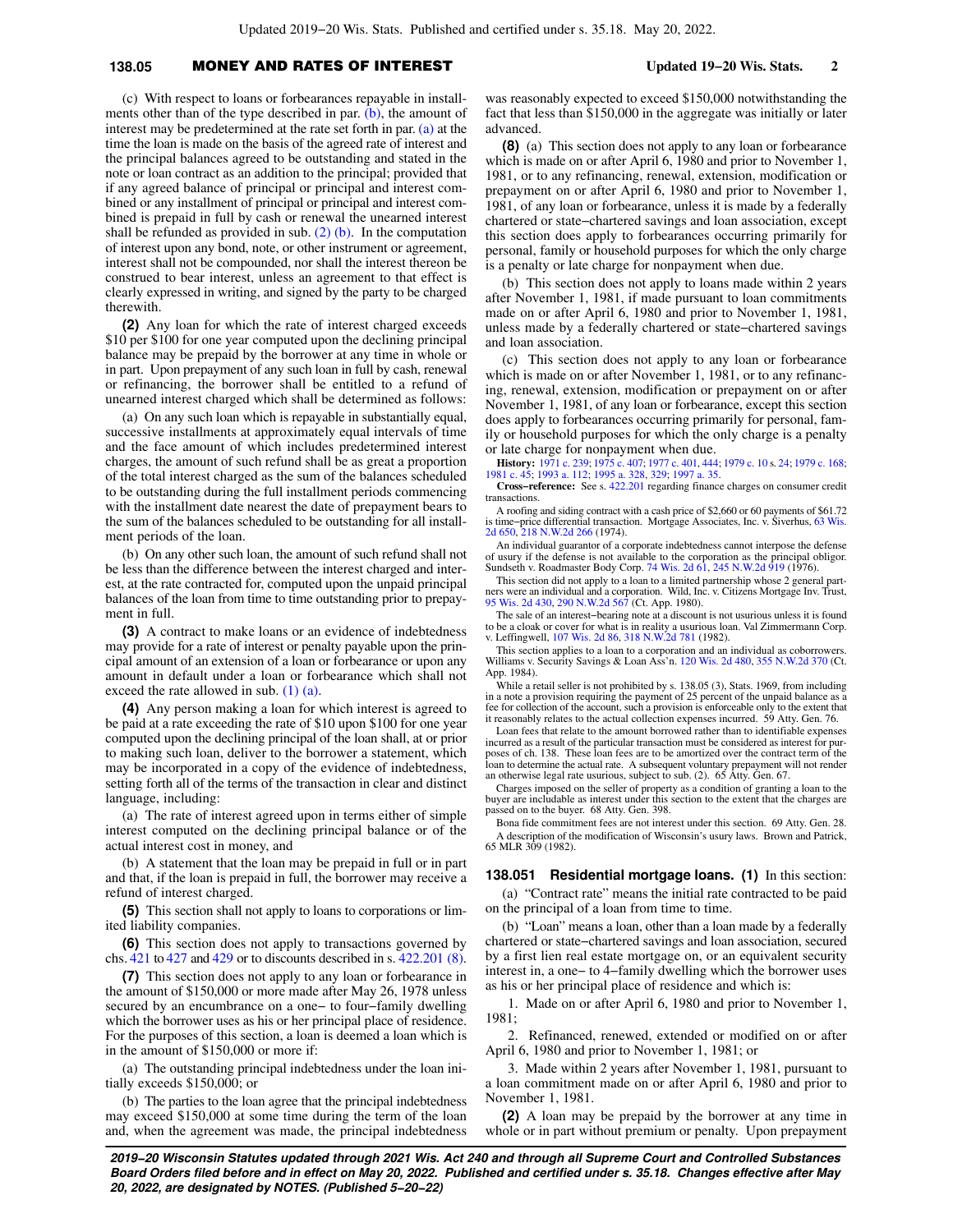of a loan in full by cash, renewal or refinancing, the borrower is entitled to a refund of unearned interest charged determined as follows:

(a) On a loan which is repayable in substantially equal, successive installments at approximately equal intervals of time and the face amount of which includes predetermined interest charges, the amount of such refund shall be as great a proportion of the total interest charged as the sum of the balances scheduled to be outstanding during the full installment periods commencing with the installment date nearest the date of prepayment bears to the sum of the balances scheduled to be outstanding for all installment periods of the loan.

(b) On any other loan, the amount of the refund shall not be less than the difference between the interest charged and interest, at the rate contracted for, computed upon the unpaid principal balance of the loan from time to time outstanding prior to prepayment in full.

**(3)** For purposes of computing a refund under sub. [\(2\),](https://docs-preview.legis.wisconsin.gov/document/statutes/138.051(2)) interest does not include:

(a) Identifiable and separately itemized charges for services incident to the loan if they are bona fide and paid to 3rd parties unrelated to the lender;

(b) Fees, discounts or other sums actually imposed by government national mortgage association, federal national mortgage association, federal home loan mortgage corporation or any other governmentally sponsored or private secondary mortgage market purchaser of a loan from the original lender; and

(c) A loan administration fee charged by a lender, not to exceed 2 percent of the principal amount of any construction loan and one percent of the principal amount of any other loan.

**(4)** For the purpose of calculating the rate of interest on a loan scheduled to be paid in installments under sub. [\(2\),](https://docs-preview.legis.wisconsin.gov/document/statutes/138.051(2)) the parties may agree that any installment paid within 30 days prior to or after the scheduled due date will be considered to have been paid on the due date.

**(5)** A bank, credit union or savings bank which originates a loan and which requires an escrow to assure the payment of taxes or insurance shall pay interest on the outstanding principal balance of the escrow of not less than 5.25 percent per year. This subsection applies to any refinancing, renewal, extension or modification of the loan on or after November 1, 1981.

**(6)** Delinquency charges on a loan shall not exceed an amount determined by application of the contract rate to the unpaid amount, including interest accrued and unpaid, until paid or maturity of the obligation, whether by acceleration or otherwise, whichever first occurs. Interest imposed after maturity may not exceed the contract rate applied to the amount due on the date of maturity

**(7)** This section does not apply to a loan insured, or committed to be insured, or secured by mortgage or trust deed insured by the U.S. secretary of housing and urban development, insured, guaranteed or committed to be insured or guaranteed under [38 USC](https://docs-preview.legis.wisconsin.gov/document/usc/38%20USC%201801) [1801](https://docs-preview.legis.wisconsin.gov/document/usc/38%20USC%201801) to [1827](https://docs-preview.legis.wisconsin.gov/document/usc/38%20USC%201827) or insured or committed to be insured under [7 USC](https://docs-preview.legis.wisconsin.gov/document/usc/7%20USC%201921) [1921](https://docs-preview.legis.wisconsin.gov/document/usc/7%20USC%201921) to [1995.](https://docs-preview.legis.wisconsin.gov/document/usc/7%20USC%201995)

**(8)** The contract rate is not subject to rate limitations imposed under this chapter or ss. [218.0101](https://docs-preview.legis.wisconsin.gov/document/statutes/218.0101) to [218.0163](https://docs-preview.legis.wisconsin.gov/document/statutes/218.0163) or under s. [422.201.](https://docs-preview.legis.wisconsin.gov/document/statutes/422.201) **History:** [1979 c. 168](https://docs-preview.legis.wisconsin.gov/document/acts/1979/168); [1981 c. 45;](https://docs-preview.legis.wisconsin.gov/document/acts/1981/45) [1991 a. 221](https://docs-preview.legis.wisconsin.gov/document/acts/1991/221); [1999 a. 31](https://docs-preview.legis.wisconsin.gov/document/acts/1999/31).

# **138.052 Residential mortgage loans. (1)** In this section:

(a) "Contract rate" means the rate contracted to be paid from time to time on the principal of a loan.

(b) "Loan" means a loan secured by a first lien real estate mortgage on, or an equivalent security interest in, a one−family to 4−family dwelling which the borrower uses as his or her principal place of residence and which is made, refinanced, renewed, extended or modified on or after November 1, 1981, but does not include a manufactured home transaction as defined in s. [138.056](https://docs-preview.legis.wisconsin.gov/document/statutes/138.056(1)(bg)) [\(1\) \(bg\).](https://docs-preview.legis.wisconsin.gov/document/statutes/138.056(1)(bg))

### **3 Updated 19−20 Wis. Stats.** MONEY AND RATES OF INTEREST **138.052**

(c) "Loan administration" means a lender's processing of a loan and includes review, underwriting and evaluation of the loan application, document processing and preparation and administration of the loan closing, but does not include appraisals, inspections, surveys, credit reports or other activities incidental to loan origination and normally taking place outside the office of the lender or performed by 3rd persons.

(d) "Person related to" has the meaning given under s. [421.301](https://docs-preview.legis.wisconsin.gov/document/statutes/421.301(32)) [\(32\)](https://docs-preview.legis.wisconsin.gov/document/statutes/421.301(32)) and [\(33\).](https://docs-preview.legis.wisconsin.gov/document/statutes/421.301(33))

**(2)** (a) 1. A loan may be prepaid by the borrower at any time in whole or in part.

2. Except as provided in s. [428.207,](https://docs-preview.legis.wisconsin.gov/document/statutes/428.207) the parties may agree that if a prepayment is made within 5 years of the date of the loan, then the lender shall receive an amount not exceeding 60 days' interest at the contract rate on the amount by which the aggregate principal prepayments for a 12−month period exceeds 20 percent of the original amount of the loan.

3. If a prepayment is made 5 or more years from the date the loan is made, no premium or penalty may be received by the lender. This subdivision applies notwithstanding any refinancing, renewal, extension or modification of the loan.

(b) Upon prepayment of a loan in full by cash, renewal or refinancing, the borrower is entitled to a refund of unearned interest paid. Unearned interest is that portion of any prepaid charge, excluding amounts permitted under sub.  $(3)$ , multiplied by the number of unexpired payment periods as of the date of prepayment and divided by the total number of payment periods, plus, at the option of the lender, either:

1. The portion of interest which is allocable to all unexpired payment periods as scheduled. Except as otherwise agreed by the parties under sub. [\(4\),](https://docs-preview.legis.wisconsin.gov/document/statutes/138.052(4)) a payment period is unexpired if prepayment is made within 15 days after the payment's due date. The unearned interest is the interest which, assuming all payments are made as scheduled, would be earned for each unexpired payment period by applying to unpaid balances of principal, according to the actuarial method, the contract rate on the date of prepayment. The creditor may decrease the annual interest rate to the next multiple of 0.25 percent.

2. The total interest charge less all prepaid interest charges and the amount determined by applying the contract rate, according to the actuarial method, to the unpaid balances for the actual time those balances were unpaid up to the date of prepayment.

**(3)** For purposes of computing a refund under sub. [\(2\) \(b\),](https://docs-preview.legis.wisconsin.gov/document/statutes/138.052(2)(b)) interest does not include any of the following:

(a) Identifiable and separately itemized charges for services incident to the loan if they are bona fide and paid to 3rd parties.

(b) Fees, discounts or other sums actually imposed by the government national mortgage association, the federal national mortgage association, the federal home loan mortgage corporation or other governmentally sponsored secondary mortgage market purchaser of the loan or any private secondary mortgage market purchaser of the loan who is not a person related to the original lender.

(c) A loan administration fee charged by a lender, including fees paid to 3rd parties for loan administration services, not exceeding 2 percent of the principal amount of any construction loan and 2 percent of the principal amount of any other loan.

(d) The amount of any prepayment charge authorized under sub.  $(2)$  (a) 2. and received.

(e) Loan commitment fees.

(f) Amounts paid to the lender by any person other than the borrower.

**(4)** For the purpose of calculating the rate of interest under sub.  $(2)$  (b), the parties may agree that any installment paid within 30 days prior to or after the scheduled due date is paid on the due date.

**(5)** (a) Except as provided in pars. [\(am\)](https://docs-preview.legis.wisconsin.gov/document/statutes/138.052(5)(am)) and [\(b\),](https://docs-preview.legis.wisconsin.gov/document/statutes/138.052(5)(b)) a bank, credit union, savings bank, savings and loan association or mortgage banker which originates a loan after January 31, 1983, and before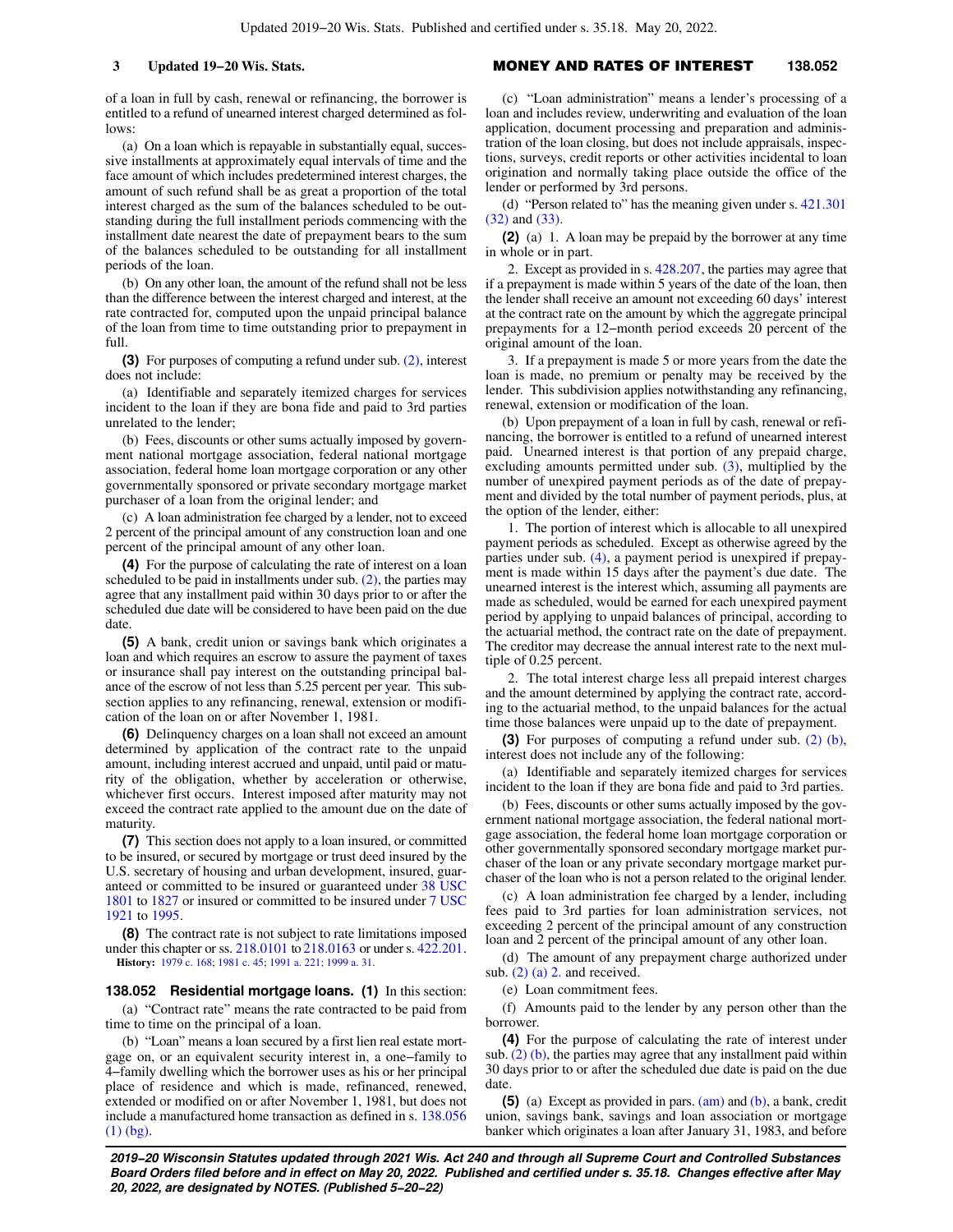## **138.052** MONEY AND RATES OF INTEREST **Updated 19−20 Wis. Stats. 4**

January 1, 1994, and which requires an escrow to assure the payment of taxes or insurance shall pay interest on the outstanding principal balance of the escrow of not less than 5.25 percent per year, unless the escrow funds are held by a 3rd party in a noninterest−bearing account.

(am) 1. Except as provided in par.  $(b)$  and unless the escrow funds are held by a 3rd party in a noninterest−bearing account, a bank, credit union, savings bank, savings and loan association or mortgage banker which originates a loan on or after January 1, 1994, and before April 18, 2018, or a loan subject to subd. [3.,](https://docs-preview.legis.wisconsin.gov/document/statutes/138.052(5)(am)3.) and which requires an escrow to assure the payment of taxes or insurance shall pay interest on the outstanding principal balance of the escrow at the variable interest rate established under subd. [2.](https://docs-preview.legis.wisconsin.gov/document/statutes/138.052(5)(am)2.)

2. a. Annually, the division of banking for banks, savings and loan associations, and savings banks, and the office of credit unions for credit unions, shall determine the interest rate that is the average of the interest rates paid, rounded to the nearest one−hundredth of a percent, on regular passbook deposit accounts by institutions under the division's or office's jurisdiction at the close of the last quarterly reporting period that ended at least 30 days before the determination is made.

b. Within 5 days after the date on which the determination is made, the division of banking shall calculate the average, rounded to the nearest one−hundredth of a percent, of the rates determined by the division of banking and the office of credit unions and report that interest rate to the legislative reference bureau within 5 days after the date on which the determination is made.

c. The legislative reference bureau shall publish the average rate in the next publication of the Wisconsin administrative register. The published interest rate shall take effect on the first day of the first month following its publication and shall be the interest rate used to calculate interest on escrow accounts that are subject to this subdivision until the next year's interest rate is published under this subd. [2. c.](https://docs-preview.legis.wisconsin.gov/document/statutes/138.052(5)(am)2.c.)

3. The interest rate published under subd. [2. c.](https://docs-preview.legis.wisconsin.gov/document/statutes/138.052(5)(am)2.c.) also applies to loans originated after January 31, 1983, and before January 1, 1994, if an interest rate is not specified in the loan agreement.

(b) The parties may agree to waive payment of all or part of the interest required under par.  $(a)$  or  $(am)$  if more than 75 percent of the lender's interest in the loan is sold to a 3rd party who is not a person related to the lender and the escrow funds are held by the 3rd party.

**(5m)** (a) In this subsection, "escrow agent" means a person who receives escrow payments on behalf of itself or another person.

(b) 1. Except as provided in par. [\(e\)](https://docs-preview.legis.wisconsin.gov/document/statutes/138.052(5m)(e)), if an escrow is required to assure the payment of property taxes, a bank, credit union, savings bank, savings and loan association or mortgage banker which originates a loan on or after July 1, 1988, shall, before the loan closing, provide the borrower with a written notice clearly stating that the borrower may require the escrow agent to make payments in any manner specified in subd. [3.](https://docs-preview.legis.wisconsin.gov/document/statutes/138.052(5m)(b)3.) from the amount escrowed to pay property taxes and the responsibilities of the borrower and escrow agent as provided in subds. [4.](https://docs-preview.legis.wisconsin.gov/document/statutes/138.052(5m)(b)4.) and [5.](https://docs-preview.legis.wisconsin.gov/document/statutes/138.052(5m)(b)5.)

2. Except as provided in par.  $(e)$ , if an escrow is required to assure the payment of property taxes for a loan originated before July 1, 1988, the escrow agent shall send, by November 15, 1988, written notice to the borrower clearly stating that the borrower may require the escrow agent to make payments in any manner specified in subd. [3.](https://docs-preview.legis.wisconsin.gov/document/statutes/138.052(5m)(b)3.) from the amount escrowed to pay property taxes and the responsibilities of the borrower and escrow agent as provided in subds. [4.](https://docs-preview.legis.wisconsin.gov/document/statutes/138.052(5m)(b)4.) and [5.](https://docs-preview.legis.wisconsin.gov/document/statutes/138.052(5m)(b)5.)

3. Except as provided in par. [\(e\),](https://docs-preview.legis.wisconsin.gov/document/statutes/138.052(5m)(e)) a borrower may require an escrow agent who receives escrow payments to assure the payment of the borrower's property taxes to do any of the following, if the borrower notifies the escrow agent as provided in subd. [4.](https://docs-preview.legis.wisconsin.gov/document/statutes/138.052(5m)(b)4.) and if the borrower is current in his or her loan payments:

a. Except as provided in subd.  $3m$ , by December 20, send to the borrower a check in the amount of the funds held in escrow for the payment of property taxes, made payable to the borrower and the town, city or village treasurer authorized to collect the tax.

b. Pay the property taxes by December 31, if the escrow agent has received a tax statement for that property by December 20.

c. Pay the property taxes when due.

3m. In its sole discretion, an escrow agent may send a check under subd. [3. a.](https://docs-preview.legis.wisconsin.gov/document/statutes/138.052(5m)(b)3.a.) that is made payable only to the borrower.

4. To require the escrow agent to make payments in any of the manners specified in subd. [3.](https://docs-preview.legis.wisconsin.gov/document/statutes/138.052(5m)(b)3.), the borrower shall send, by November 1, written notice to the escrow agent specifying the manner, from the 3 choices under subd. [3.](https://docs-preview.legis.wisconsin.gov/document/statutes/138.052(5m)(b)3.), that the borrower wants the escrow agent to make payments. Except as provided in subd. [5.](https://docs-preview.legis.wisconsin.gov/document/statutes/138.052(5m)(b)5.b.) [b.,](https://docs-preview.legis.wisconsin.gov/document/statutes/138.052(5m)(b)5.b.) once notified, the escrow agent shall annually make payments in that manner unless the borrower is not current in his or her loan payments or unless otherwise notified in writing by the borrower by November 1.

5. a. If the borrower chooses to receive payments as provided in subd.  $3.$  a. or receives payment under subd.  $3m$ , the borrower shall annually, by March 31, send to the person to whom the borrower makes his or her loan payments a copy of the receipt for paid property taxes.

b. If the borrower fails to comply with subd. [5. a.,](https://docs-preview.legis.wisconsin.gov/document/statutes/138.052(5m)(b)5.a.) the borrower loses the option of receiving payments that year in the manner specified in subd. [3. a.](https://docs-preview.legis.wisconsin.gov/document/statutes/138.052(5m)(b)3.a.) During the next year, the borrower may again receive payments under subd. [3. a.](https://docs-preview.legis.wisconsin.gov/document/statutes/138.052(5m)(b)3.a.) if the borrower renotifies the escrow agent by sending written notice to the escrow agent by November 1 of the next year and if the borrower is current in his or her loan payments.

6. If the borrower sends the check received under subd. [3. a.](https://docs-preview.legis.wisconsin.gov/document/statutes/138.052(5m)(b)3.a.) to the town, city or village treasurer after the county has assumed responsibility for collecting property taxes, the town, city or village treasurer shall accept the check and pay over to the county treasurer the amount of the check. If the amount of the check sent by the borrower to the town, city or village treasurer exceeds the amount of property taxes owed by the borrower, the town, city or village treasurer shall refund the excess amount to the borrower and, if the county has assumed responsibility for collecting property taxes, pay over to the county treasurer the remaining amount of the check.

(c) A borrower may establish an escrow account required for the payment of taxes and insurance in a financial institution, as defined in s.  $710.05$  (1) (c), of the borrower's choice if the escrow agent fails to comply with par.  $(b)$  3., unless the lender or person to whom the loan is sold or released demonstrates that the financial institution is incapable of servicing the escrow account.

(d) If a borrower establishes an escrow account under par. [\(c\),](https://docs-preview.legis.wisconsin.gov/document/statutes/138.052(5m)(c)) the borrower shall annually, by March 31, send to the person to whom the borrower makes his or her loan payments verification of the amounts which the borrower deposited in the escrow account during the previous 12 months and copies of receipts for taxes and insurance paid during the previous 12 months.

(e) Paragraphs [\(b\)](https://docs-preview.legis.wisconsin.gov/document/statutes/138.052(5m)(b)) to [\(d\)](https://docs-preview.legis.wisconsin.gov/document/statutes/138.052(5m)(d)) do not apply to an escrow required in connection with a loan to assure the payment of property taxes, whether the loan is originated before, on or after May 3, 1988, if it is the practice of the escrow agent to, by December 20, pay to the borrower the amount held in escrow for the payment of property taxes or to send the borrower a check in the amount of the funds held in escrow for the payment of property taxes, made payable to the borrower and the treasurer authorized to collect the tax. If the escrow agent in any year chooses not to make the payment by December 20 for any reason other than because the borrower is not current in his or her loan payments, the escrow agent shall send, by October 15 of that year, written notice to the borrower clearly stating that the borrower may require the escrow agent to make payments in any manner specified in par. [\(b\) 3.](https://docs-preview.legis.wisconsin.gov/document/statutes/138.052(5m)(b)3.) from the amount escrowed to pay property taxes and the responsibilities of the borrower and escrow agent as provided in par. [\(b\) 4.](https://docs-preview.legis.wisconsin.gov/document/statutes/138.052(5m)(b)4.) and [5.](https://docs-preview.legis.wisconsin.gov/document/statutes/138.052(5m)(b)5.)

**(6)** The parties may agree to imposition of a late payment charge not exceeding 5 percent of the unpaid amount of any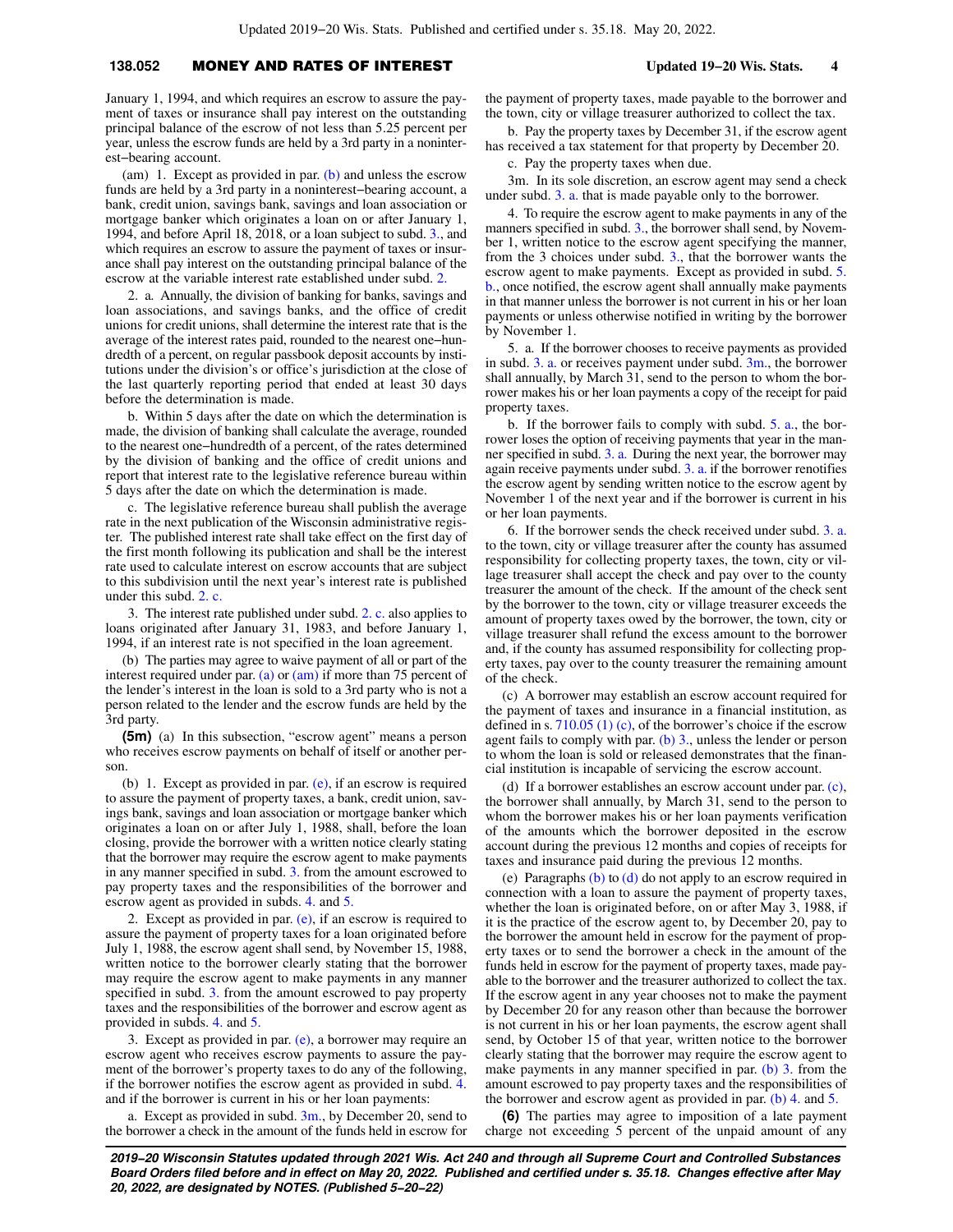installment not paid on or before the 15th day after its due date. For purposes of this subsection, payments are applied first to current installments and then to delinquent installments. A delinquency charge may be imposed only once on any installment.

**(7)** Interest imposed on the amount due after acceleration or maturity of a loan may not exceed the contract rate.

**(7e)** A bank, credit union, savings bank, savings and loan association, mortgage banker or any other lender which receives an application for a loan after November 1, 1988, shall do all of the following:

(a) If an application receives adverse action, provide a written statement of the reasons for the action when the action is communicated to the applicant, except that delivery of a notice of adverse action conforming to the requirements of [15 USC 1601](https://docs-preview.legis.wisconsin.gov/document/usc/15%20USC%201601) to [1693r](https://docs-preview.legis.wisconsin.gov/document/usc/15%20USC%201693r) and the regulations adopted under that law satisfies the requirements of this paragraph.

(b) Before accepting an application or fee in connection with a loan, deliver to the potential loan applicant a written disclosure which clearly states all of the following:

1. Whether an application fee or other charge paid by an applicant in connection with a loan application is refundable in whole or in part if the application is denied or the loan is not closed.

2. Whether the terms of the agreement to make the loan, including but not limited to the interest rate and any fees charged in connection with the loan, are fixed through the date of the loan closing.

3. If the lender may change the terms of the agreement to make the loan if the loan is not closed on or before the date agreed upon, the specific terms which the lender may change.

**(7m)** (a) A lender shall notify the borrower as provided in par. [\(b\)](https://docs-preview.legis.wisconsin.gov/document/statutes/138.052(7m)(b)) if on or after May 3, 1988, the payment, collection or other loan or escrow services related to the loan are sold or released.

(b) The notice required under par. [\(a\)](https://docs-preview.legis.wisconsin.gov/document/statutes/138.052(7m)(a)) shall be in writing and shall include the name, address and telephone number of the party to whom servicing of the loan is sold or released. The lender shall deliver the notice to the borrower by mail or personal service within 15 working days after servicing of the loan is sold or released.

**(7s)** A person who receives loan or escrow payments on behalf of itself or another person shall do all of the following:

(a) Respond to a borrower's inquiry within 15 days after receiving the inquiry.

(b) Consider that a loan payment by check, or other negotiable or transferable instrument, is made on the date on which the check or instrument is physically received, except that the person may charge back an uncollected loan payment.

**(8)** This section does not apply to a loan insured, or committed to be insured, or secured by mortgage or trust deed insured by the U.S. secretary of housing and urban development, insured, guaranteed or committed to be insured or guaranteed under [38 USC](https://docs-preview.legis.wisconsin.gov/document/usc/38%20USC%203701) [3701](https://docs-preview.legis.wisconsin.gov/document/usc/38%20USC%203701) to [3727](https://docs-preview.legis.wisconsin.gov/document/usc/38%20USC%203727) or insured or committed to be insured under [7 USC](https://docs-preview.legis.wisconsin.gov/document/usc/7%20USC%201921) [1921](https://docs-preview.legis.wisconsin.gov/document/usc/7%20USC%201921) to [1995.](https://docs-preview.legis.wisconsin.gov/document/usc/7%20USC%201995)

**(9)** Chapters [421](https://docs-preview.legis.wisconsin.gov/document/statutes/ch.%20421) to [427](https://docs-preview.legis.wisconsin.gov/document/statutes/ch.%20427) and subch. [I of ch. 428](https://docs-preview.legis.wisconsin.gov/document/statutes/subch.%20I%20of%20ch.%20428) do not apply to the refinancing, modification, extension, renewal or assumption of a loan which had an original principal balance in excess of \$25,000 if the unpaid principal balance of the loan has been reduced to \$25,000 or less.

**(10)** This section does not apply to any of the following:

(a) A loan to a corporation or a limited liability company.

(b) A loan that is primarily for a business purpose or for an agricultural purpose, as defined in s. [421.301 \(4\).](https://docs-preview.legis.wisconsin.gov/document/statutes/421.301(4))

**(11)** The contract rate is not subject to rate limitations imposed under this chapter or ss. [218.0101](https://docs-preview.legis.wisconsin.gov/document/statutes/218.0101) to [218.0163](https://docs-preview.legis.wisconsin.gov/document/statutes/218.0163) or under s. [422.201.](https://docs-preview.legis.wisconsin.gov/document/statutes/422.201)

**(12)** (a) Any lender violating sub.[\(2\) \(b\),](https://docs-preview.legis.wisconsin.gov/document/statutes/138.052(2)(b)) [\(5\)](https://docs-preview.legis.wisconsin.gov/document/statutes/138.052(5)), [\(5m\) \(b\) 1.](https://docs-preview.legis.wisconsin.gov/document/statutes/138.052(5m)(b)1.), [\(6\),](https://docs-preview.legis.wisconsin.gov/document/statutes/138.052(6))  $(7)$ ,  $(7e)$ ,  $(7m)$  or  $(7s)$ , or an escrow agent, as defined in sub.  $(5m)$ [\(a\),](https://docs-preview.legis.wisconsin.gov/document/statutes/138.052(5m)(a)) violating sub.  $(5m)$  (b) 2., is liable to the borrower for \$500 plus actual damages, costs and reasonable attorney fees.

### **5 Updated 19−20 Wis. Stats.** MONEY AND RATES OF INTEREST **138.053**

(b) Paragraph [\(a\)](https://docs-preview.legis.wisconsin.gov/document/statutes/138.052(12)(a)) does not apply to an unintentional mistake corrected by the lender on demand.

**(13)** (a) In this subsection:

1. "Financial institution" means a bank, credit union, savings bank, savings and loan association, mortgage banker, or any other lender that receives an application for, services, or enforces the terms of a loan.

2. "Local governmental unit" means a city, village, town, or county, or any other local governmental unit, as defined in s. [66.0131 \(1\) \(a\),](https://docs-preview.legis.wisconsin.gov/document/statutes/66.0131(1)(a)) but does not include a 1st class city.

(b) A local governmental unit may not enact an ordinance or adopt a resolution that does any of the following:

1. Imposes any fee or tax on any financial institution in connection with servicing, or enforcing the terms of, a loan.

2. Delays any financial institution in enforcing the terms of a loan.

3. Affects any financial institution's servicing, or enforcement of the terms of, a loan.

4. Regulates any financial institution with respect to the lending practices or financial services of the financial institution as it relates to loans.

(c) If a local governmental unit has in effect on July 2, 2013, an ordinance or resolution that is inconsistent with par. [\(b\)](https://docs-preview.legis.wisconsin.gov/document/statutes/138.052(13)(b)), the ordinance or resolution does not apply and may not be enforced.

(d) Except in a 1st class city, the servicing of loans and enforcement of loan terms are matters of statewide concern for which uniformity in regulation is necessary and are subject only to applicable state and federal laws and not to local regulation.

**History:** [1981 c. 45](https://docs-preview.legis.wisconsin.gov/document/acts/1981/45), [100,](https://docs-preview.legis.wisconsin.gov/document/acts/1981/100) [314;](https://docs-preview.legis.wisconsin.gov/document/acts/1981/314) [1987 a. 359,](https://docs-preview.legis.wisconsin.gov/document/acts/1987/359) [360,](https://docs-preview.legis.wisconsin.gov/document/acts/1987/360) [403](https://docs-preview.legis.wisconsin.gov/document/acts/1987/403); [1989 a. 31,](https://docs-preview.legis.wisconsin.gov/document/acts/1989/31) [56](https://docs-preview.legis.wisconsin.gov/document/acts/1989/56); [1991 a. 90](https://docs-preview.legis.wisconsin.gov/document/acts/1991/90), [92](https://docs-preview.legis.wisconsin.gov/document/acts/1991/92); [1993 a. 68](https://docs-preview.legis.wisconsin.gov/document/acts/1993/68), [112;](https://docs-preview.legis.wisconsin.gov/document/acts/1993/112) [1995 a. 27,](https://docs-preview.legis.wisconsin.gov/document/acts/1995/27) [336;](https://docs-preview.legis.wisconsin.gov/document/acts/1995/336) [1999 a. 9](https://docs-preview.legis.wisconsin.gov/document/acts/1999/9), [31;](https://docs-preview.legis.wisconsin.gov/document/acts/1999/31) [2003 a. 33](https://docs-preview.legis.wisconsin.gov/document/acts/2003/33), [257](https://docs-preview.legis.wisconsin.gov/document/acts/2003/257); [2007 a. 11](https://docs-preview.legis.wisconsin.gov/document/acts/2007/11), [20](https://docs-preview.legis.wisconsin.gov/document/acts/2007/20), [97](https://docs-preview.legis.wisconsin.gov/document/acts/2007/97); [2013 a. 20](https://docs-preview.legis.wisconsin.gov/document/acts/2013/20); [2017 a. 340.](https://docs-preview.legis.wisconsin.gov/document/acts/2017/340)

Federal law preemption of this section as applied to federally chartered savings institutions regulated by the federal home loan bank board is discussed. Wisconsin League of Financial Inst. v. Galecki, 707 F Supp. 401 (W.D. Wis. 1989).

**138.053 Regulation of interest adjustment provisions. (1)** REQUIRED CONTRACT PROVISIONS. No contract between a borrower and a lender secured by a first lien real estate mortgage on, or an equivalent security interest in, an owner−occupied residential property containing not more than 4 dwelling units may authorize the lender to increase the borrower's contractual rate of interest unless the contract provides that:

(a) No increase may occur until 3 years after the date of the contract;

(b) No increase may occur unless the borrower is given at least 4 months' written notice of the lender's intent to increase the rate of interest, during which notice period the borrower may repay his or her obligation without penalty;

(c) The amount of the initial interest rate increase may not exceed \$1 per \$100 for one year computed upon the declining principal balance;

(d) The amount of any subsequent interest rate increase may not exceed \$1 per \$200 for one year computed upon the declining principal balance;

(e) The interest rate may not be increased more than one time in any 12−month period; and

(f) The loan may be prepaid without penalty at any time at which the interest rate in effect exceeds the originally stated interest rate by more than \$2 per \$100 for one year computed upon the declining principal balance.

**(2)** DISCLOSURES REQUIRED. No lender may make a loan secured by a first lien real estate mortgage on, or an equivalent security interest in, an owner−occupied residential property containing not more than 4 dwelling units providing for prospective changes in the rate of interest unless it has clearly and conspicuously disclosed to the borrower in writing:

(a) That the interest rate is prospectively subject to change;

(b) That notice of any interest adjustment must be given 4 months prior to any increase; and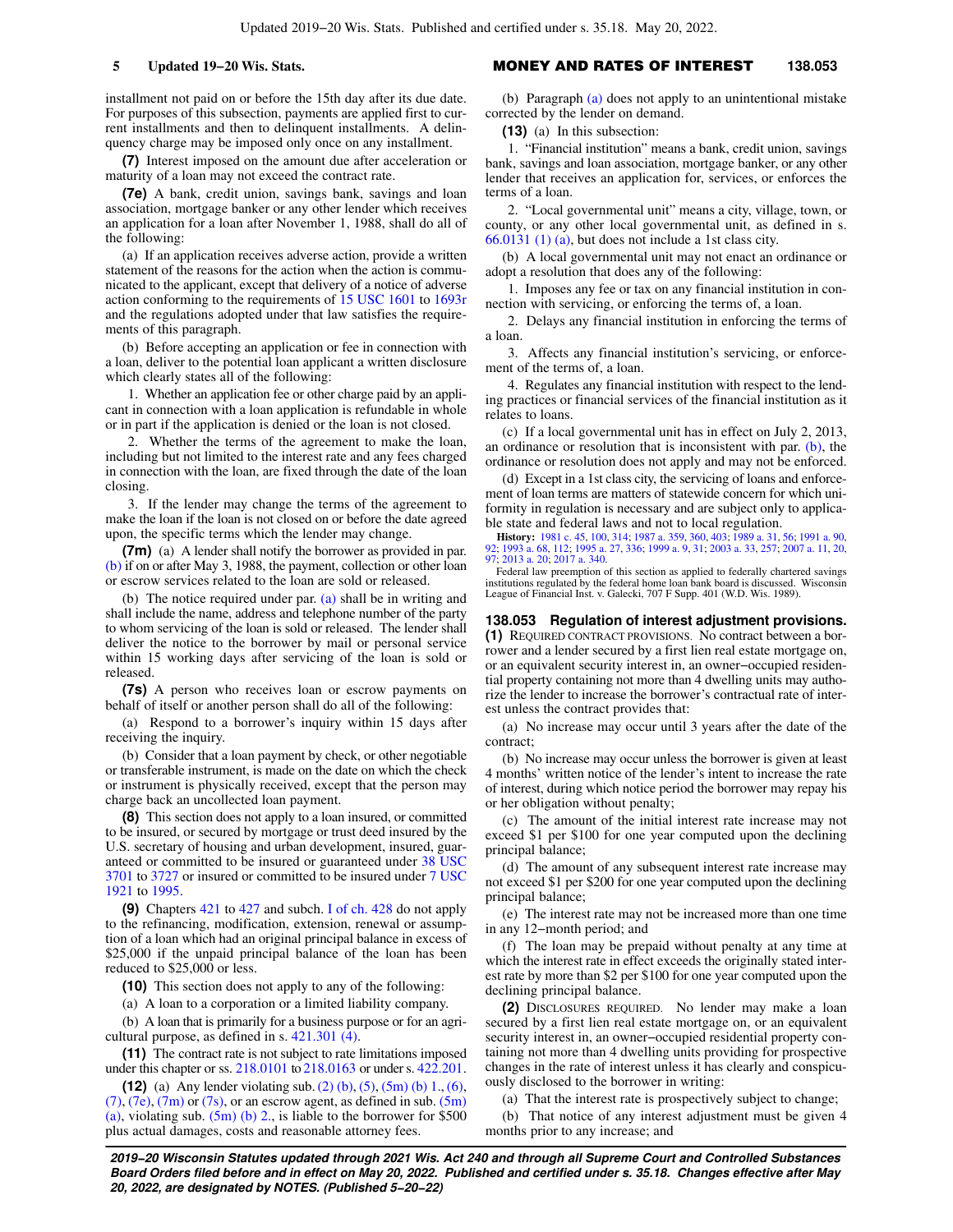### **138.053** MONEY AND RATES OF INTEREST **Updated 19−20 Wis. Stats. 6**

(c) Any prepayment rights of the borrower upon receiving notice of such change.

**(3)** NOTICE OF INTEREST ADJUSTMENT. Notices provided under sub. [\(2\)](https://docs-preview.legis.wisconsin.gov/document/statutes/138.053(2)) shall be mailed to the borrower at his or her last−known post−office address and shall clearly and concisely disclose:

(a) The effective date of the interest rate increase;

(b) The increased interest rate and the extent to which the increased rate will exceed the interest rate in effect immediately before the increase;

(c) The amount of the borrower's contractual monthly principal and interest payment before and after the effective date of the increase;

(d) Any right of the borrower to voluntarily increase his or her contractual principal and interest payment;

(e) Whether as a result of the increase a lump sum payment may be necessary at the end of the loan term;

(f) Whether an additional number of monthly payments may be required; and

(g) The borrower's right to prepay within 4 months without a prepayment charge.

**(4)** APPLICABILITY. (a) This section does not apply to variable rate contracts, nor to loans or forbearances to corporations or limited liability companies.

(b) This section applies only to transactions initially entered into on or after June 12, 1976 and before November 1, 1981.

**History:** [1975 c. 387](https://docs-preview.legis.wisconsin.gov/document/acts/1975/387); [1981 c. 45;](https://docs-preview.legis.wisconsin.gov/document/acts/1981/45) [1993 a. 112.](https://docs-preview.legis.wisconsin.gov/document/acts/1993/112)

"Due on sale" provision of note and mortgage was enforceable. Mutual Fed. S. & L. Asso. v. Wisconsin Wire Wks. [71 Wis. 2d 531,](https://docs-preview.legis.wisconsin.gov/document/courts/71%20Wis.%202d%20531) [239 N.W.2d 20](https://docs-preview.legis.wisconsin.gov/document/courts/239%20N.W.2d%2020).

**138.055 Variable rate contracts. (1)** REQUIRED CONTRACT PROVISIONS. No contract between a borrower and a lender secured by a first lien real estate mortgage on, or an equivalent security interest in, an owner−occupied residential property containing not more than 4 dwelling units may contain a variable interest rate clause unless the contract provides that:

(a) When an increase in the interest rate is permitted by a movement upward of a prescribed index, a decrease in the interest rate is also required by a downward movement of the prescribed index subject to pars. [\(b\)](https://docs-preview.legis.wisconsin.gov/document/statutes/138.055(1)(b)) to  $(f)$ ;

(b) The rate of interest shall not change more than once during any 6−month period;

(c) Any singular change in the interest rate shall not exceed the rate of \$1 per \$200 for one year computed upon the declining principal balance and the total variance in such rate shall at no time exceed a rate equal to \$2.50 per \$100 for one year computed on the declining principal balance greater or lesser than the rate originally in effect;

(d) Decreases required by the downward movement of the prescribed index shall be mandatory. Increases permitted by the upward movement of the prescribed index shall be optional with the lender. Changes in the interest rate shall only be made when the prescribed index changes a minimum of one−tenth of one percent;

(e) The fact that a lender may not have invoked an increase, in whole or in part, shall not be deemed a waiver of the lender's right to invoke an increase at any time thereafter within the limits imposed by this section;

(f) The rate shall not change during the first semiannual period of the loan; and

(g) The borrower may prepay the loan in whole or in part within 90 days of notification of any increase in the rate of interest without a prepayment charge.

**(2)** DISCLOSURES REQUIRED. No lender may make a loan secured by a first lien real estate mortgage on, or an equivalent security interest in, an owner−occupied residential property containing not more than 4 dwelling units containing a variable interest rate provision unless it has clearly and conspicuously disclosed to the borrower in writing prior to execution of the loan documents:

(a) That the loan contract contains a variable interest rate;

(b) The index used in applying any variable interest rate changes contemplated in the note and its current base; and

(c) Any prepayment rights of the borrower upon receiving notice of any such change.

**(3)** NOTICE OF INTEREST ADJUSTMENT. When a change in the interest rate is required or permitted by a movement in the prescribed index, the lender shall give notice to the borrower by mail, addressed to the borrower's last−known post−office address, not less than 30 days prior to any change in interest rate, which notice shall clearly and concisely disclose:

(a) The effective date of the interest rate change;

(b) The interest rate change, and if an increase, the extent to which the increased rate will exceed the rate in effect immediately before the increase;

(c) The changes in the index which caused the interest rate change;

(d) The amount of the borrower's contractual monthly principal and interest payments before and after the effective date of the change in the interest rate;

(e) Whether as a result of an increase in the interest rate a lump sum payment may be necessary at the end of the loan term; and

(f) The borrower's right to prepay the loan within 90 days after said notice without a prepayment charge if the notice required an increase in interest rate.

**(4)** INDEX. In determining any variable interest rate changes permitted under this section, a lender shall use either the index published by the federal home loan bank of Chicago based on the cost of all funds to Wisconsin member institutions or an index approved by:

(b) The office of credit unions, if the lender is a credit union;

(c) The commissioner of insurance, if the lender is an insurance company; or

(d) The division of banking for all other lenders.

**(5)** APPLICABILITY. (a) This section does not apply to loans or forbearances to corporations or limited liability companies.

(b) This section applies only to transactions initially entered into on or after June 12, 1976 and before November 1, 1981.

**History:** [1975 c. 387;](https://docs-preview.legis.wisconsin.gov/document/acts/1975/387) [1981 c. 45;](https://docs-preview.legis.wisconsin.gov/document/acts/1981/45) [1991 a. 221](https://docs-preview.legis.wisconsin.gov/document/acts/1991/221); [1993 a. 112;](https://docs-preview.legis.wisconsin.gov/document/acts/1993/112) [1995 a. 27;](https://docs-preview.legis.wisconsin.gov/document/acts/1995/27) [1999 a.](https://docs-preview.legis.wisconsin.gov/document/acts/1999/9) [9](https://docs-preview.legis.wisconsin.gov/document/acts/1999/9); [2003 a. 33.](https://docs-preview.legis.wisconsin.gov/document/acts/2003/33)

Variable rate mortgages: The transition phase. 61 MLR 140.

**138.056 Variable rate loans. (1)** DEFINITIONS. In this section:

(a) "Approved index" means any of the following:

2. The monthly average of weekly auction rates on U.S. treasury bills with a maturity of 3 months or 6 months made available by the federal reserve board.

3. The monthly average yield on U.S. treasury securities adjusted to a constant maturity of 1, 2, 3 or 5 years, made available by the federal reserve board.

4. An index readily verifiable by borrowers and beyond the control of an individual lender and approved by:

b. The office of credit unions, if the lender is a credit union; c. The commissioner of insurance, if the lender is an insur-

ance company; or

d. The division of banking for all other lenders.

(b) "Dwelling" includes a cooperative housing unit and a mobile home or manufactured home.

(bd) "Manufactured home" has the meaning given in s. [101.91](https://docs-preview.legis.wisconsin.gov/document/statutes/101.91(2)) [\(2\).](https://docs-preview.legis.wisconsin.gov/document/statutes/101.91(2))

(bg) "Manufactured home transaction" means a consumer credit sale, as defined in s. [421.301 \(9\)](https://docs-preview.legis.wisconsin.gov/document/statutes/421.301(9)), of or a consumer loan, as defined in s. [421.301 \(12\),](https://docs-preview.legis.wisconsin.gov/document/statutes/421.301(12)) secured by a first lien or equivalent security interest in a mobile home or manufactured home.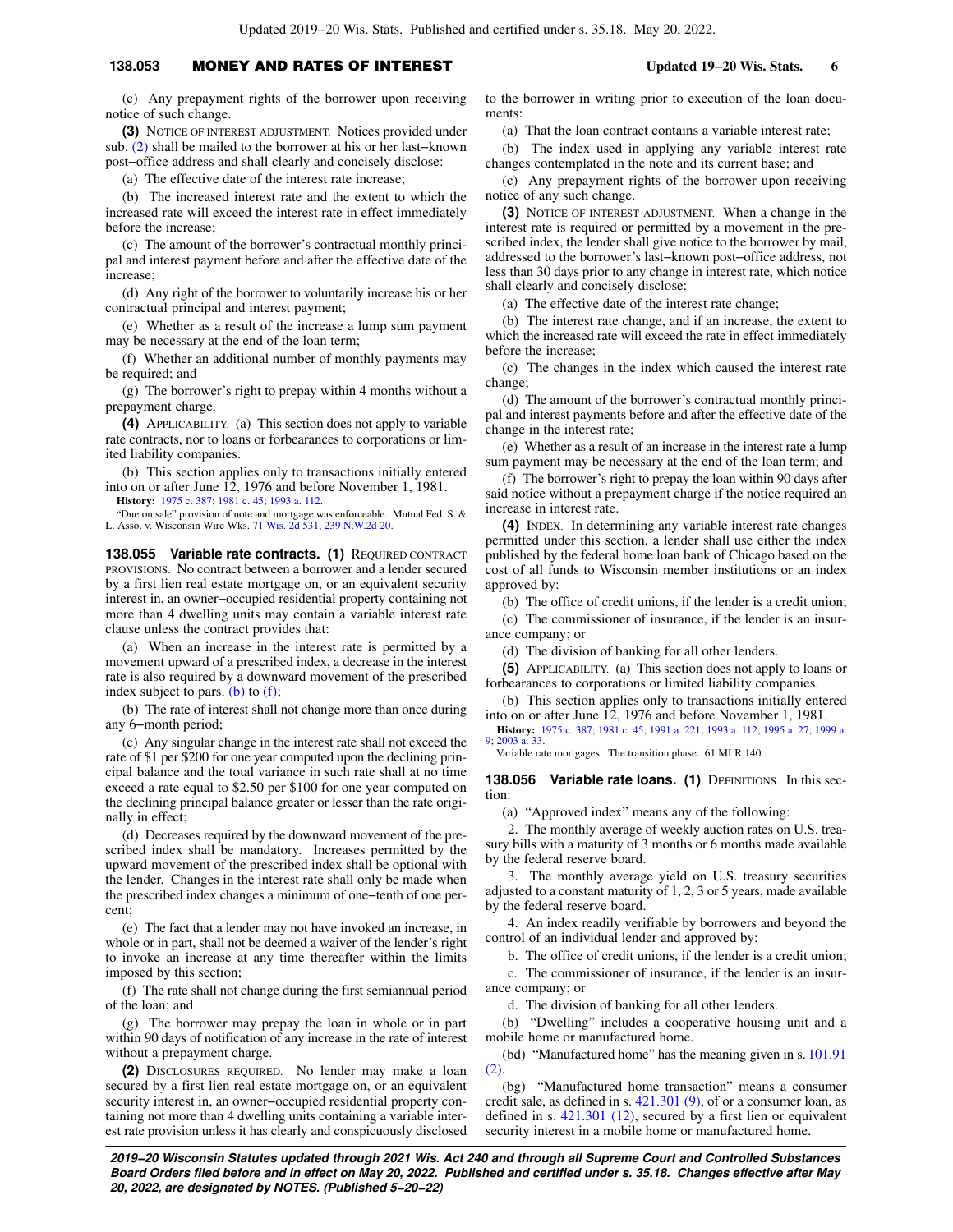(bm) "Mobile home" has the meaning given in s. [101.91 \(10\).](https://docs-preview.legis.wisconsin.gov/document/statutes/101.91(10))

(d) "Variable rate loan" means a manufactured home transaction or a loan as defined in s.  $138.052(1)$  (b), the terms of which permits the interest rate to be increased or decreased.

**(2)** REQUIRED TERMS. Except as provided in sub. [\(2m\)](https://docs-preview.legis.wisconsin.gov/document/statutes/138.056(2m)), a variable rate loan contract shall:

(a) Provide for a term of not more than 40 years.

(b) Use an approved index if it provides for adjustments to the interest rate corresponding to an index. Subject to sub.  $(2m)$ , the initial index value shall be the most recently available value of the index prior to the date of closing of the loan. The interest rate at adjustment shall reflect the difference, in reference to the interest rate of the variable rate loan at the date of closing or, if sub.  $(2m)$ is applicable, upon expiration of the initial interest rate period, between the initial index value and the index value most recently available as of the date notice of the interest rate adjustment is mailed under sub. [\(4\)](https://docs-preview.legis.wisconsin.gov/document/statutes/138.056(4)) except the lender may decrease the interest rate or decline to increase the interest rate at any time. The interest rate shall be decreased to reflect any downward movement of the index except to the extent the decrease offsets increases in the index not implemented as interest rate increases. An increase in the index permitting the lender to increase the interest rate but declined by the lender for any rate adjustment interval may be carried over and applied in succeeding interest rate adjustment intervals to the extent the increase is not offset by subsequent decreases in the index.

(c) Provide for no more than a one percent increase in the interest rate not more than once each 6 months and permit decreases in the interest rate to be made at any time, if it does not provide for adjustments to the interest rate corresponding to an approved index. If an increase is waived, the lender may at any time increase the interest rate to a rate equal to the interest rate if all increases were made at the first opportunity.

**(2m)** DISCOUNTED INITIAL RATE. A variable rate loan contract may include a discounted initial interest rate that is lower than the rate established under sub. [\(2\) \(b\).](https://docs-preview.legis.wisconsin.gov/document/statutes/138.056(2)(b)) Upon expiration of the initial interest rate period, sub.  $(2)$  (b) shall apply. For purposes of sub. [\(2\) \(b\),](https://docs-preview.legis.wisconsin.gov/document/statutes/138.056(2)(b)) the initial index value shall be the most recently available value of the index immediately prior to the expiration of the initial interest rate period. This subsection applies to variable rate loan contracts entered into on or after July 3, 2015.

**(3)** FEES PROHIBITED. No costs or fees may be charged in connection with adjustment to the interest rate of a variable rate loan or an adjustment to the payment, principal balance or term implementing an interest rate adjustment.

**(3m)** PREPAYMENT PENALTIES. (a) Notwithstanding s. [138.052](https://docs-preview.legis.wisconsin.gov/document/statutes/138.052(2)(a)) [\(2\) \(a\)](https://docs-preview.legis.wisconsin.gov/document/statutes/138.052(2)(a)), and except as provided in s. [428.207](https://docs-preview.legis.wisconsin.gov/document/statutes/428.207), a lender may not include a prepayment penalty in a variable rate loan using an approved index unless all of the following are satisfied:

1. The lender also makes variable rate loans without prepayment penalties and the lender provides the borrower with a written statement that the lender also makes variable rate loans without prepayment penalties.

2. At the time of the offer of the variable rate loan, and the borrower acknowledges, in writing, receipt of the statement specified in subd. [1.](https://docs-preview.legis.wisconsin.gov/document/statutes/138.056(3m)(a)1.)

3. The penalty is limited to prepayment that is made within 3 years of the date of the loan.

4. The prepayment is not made in connection with the sale of a dwelling or manufactured home securing the loan.

(b) This subsection applies to variable rate loans made, refinanced, renewed, extended, or modified on or after March 25, 2006.

**(4)** NOTICE OF INTEREST PAYMENT CHANGES. (a) If a change in the interest rate occurs, the lender shall give the borrower notice of the change:

### **7 Updated 19−20 Wis. Stats.** MONEY AND RATES OF INTEREST **138.058**

1. At least 15 days before the change if an increase in periodic payments other than the final payment is required.

2. Not later than 30 days after any other change.

(b) The notice shall be mailed to the borrower's last−known address and shall contain all of the following information:

1. The effective date of the interest rate change.

2. The amount of the interest rate change.

3. The changes in any index which cause the interest rate change.

4. The amount of the contractual monthly principal and interest payments required as a result of the change.

5. The prepayment rights of the borrower.

(c) This subsection does not apply to a loan secured by an equivalent security interest as determined as of the date that the loan is made.

**(5)** NEGATIVE AMORTIZATION. The principal balance of a variable rate loan may be increased to implement an interest rate adjustment only if within 10 years after the loan is made, and at least every 5 years thereafter, the payment amount is adjusted to a level at least sufficient to amortize the loan at the then existing interest rate and principal balance over the remaining term of the loan. The payment amount shall be maintained at least at that level until subsequently adjusted under this subsection, except that the payment amount shall be decreased to reflect any decrease in the interest rate.

**(6)** DISCLOSURE. Before making a variable rate loan, the lender shall disclose all of the following information to at least one of the borrowers:

(a) That the loan contract contains a variable interest rate provision.

(b) An identification of any approved index used in the loan contract and the current base of the approved index.

(c) The borrower's prepayment rights on receiving notice of a change in the interest rate.

(d) That a notice of any interest rate increase must be given to the borrower.

**(7)** PRIORITY. Any interest accrued or added to the principal of a variable rate loan to implement an interest rate adjustment retains the priority of the original mortgage or equivalent security interest.

**(8)** APPLICABILITY. This section does not apply to any of the following:

(a) A loan or forbearance to a corporation or a limited liability company.

(b) A loan that is primarily for a business purpose or for an agricultural purpose, as defined in s.  $421.301\,(4)$ .

(c) A reverse mortgage loan, as defined in s. [138.058 \(1\) \(b\).](https://docs-preview.legis.wisconsin.gov/document/statutes/138.058(1)(b))

(d) A transaction initially entered into before November 1, 1981.

**History:** [1981 c. 45](https://docs-preview.legis.wisconsin.gov/document/acts/1981/45); [1983 a. 232;](https://docs-preview.legis.wisconsin.gov/document/acts/1983/232) [1985 a. 325](https://docs-preview.legis.wisconsin.gov/document/acts/1985/325); [1991 a. 221;](https://docs-preview.legis.wisconsin.gov/document/acts/1991/221) [1993 a. 88,](https://docs-preview.legis.wisconsin.gov/document/acts/1993/88) [112;](https://docs-preview.legis.wisconsin.gov/document/acts/1993/112) [1995](https://docs-preview.legis.wisconsin.gov/document/acts/1995/27) [a. 27,](https://docs-preview.legis.wisconsin.gov/document/acts/1995/27) [336;](https://docs-preview.legis.wisconsin.gov/document/acts/1995/336) [1999 a. 9](https://docs-preview.legis.wisconsin.gov/document/acts/1999/9), [53;](https://docs-preview.legis.wisconsin.gov/document/acts/1999/53) [2003 a. 33](https://docs-preview.legis.wisconsin.gov/document/acts/2003/33), [257](https://docs-preview.legis.wisconsin.gov/document/acts/2003/257); [2005 a. 128,](https://docs-preview.legis.wisconsin.gov/document/acts/2005/128) [215;](https://docs-preview.legis.wisconsin.gov/document/acts/2005/215) [2007 a. 11](https://docs-preview.legis.wisconsin.gov/document/acts/2007/11); [2015 a. 54](https://docs-preview.legis.wisconsin.gov/document/acts/2015/54); [2021 a. 241.](https://docs-preview.legis.wisconsin.gov/document/acts/2021/241)

**Cross−reference:** See also s. [DFI−SB 13.02](https://docs-preview.legis.wisconsin.gov/document/administrativecode/DFI-SB%2013.02), Wis. adm. code.

**138.057 Penalties.** Any lender who intentionally violates s. [138.053](https://docs-preview.legis.wisconsin.gov/document/statutes/138.053), [138.055](https://docs-preview.legis.wisconsin.gov/document/statutes/138.055) or [138.056](https://docs-preview.legis.wisconsin.gov/document/statutes/138.056) is liable to the borrower for all excess interest collected, plus interest thereon at the rate of 5 percent per year. In addition, the borrower may recover actual damages, including incidental and consequential damages, sustained by reason of the violation.

**History:** [1975 c. 387;](https://docs-preview.legis.wisconsin.gov/document/acts/1975/387) [1977 c. 26;](https://docs-preview.legis.wisconsin.gov/document/acts/1977/26) [1981 c. 45](https://docs-preview.legis.wisconsin.gov/document/acts/1981/45) s. [51.](https://docs-preview.legis.wisconsin.gov/document/acts/1981/45,%20s.%2051)

**138.058 Reverse mortgage loans. (1) DEFINITIONS. In** this section:

(a) "Qualified lender" means a lender approved by the federal department of housing and urban development to enter into a loan insured by the federal government under [12 USC 1715z−20](https://docs-preview.legis.wisconsin.gov/document/usc/12%20USC%201715z-20).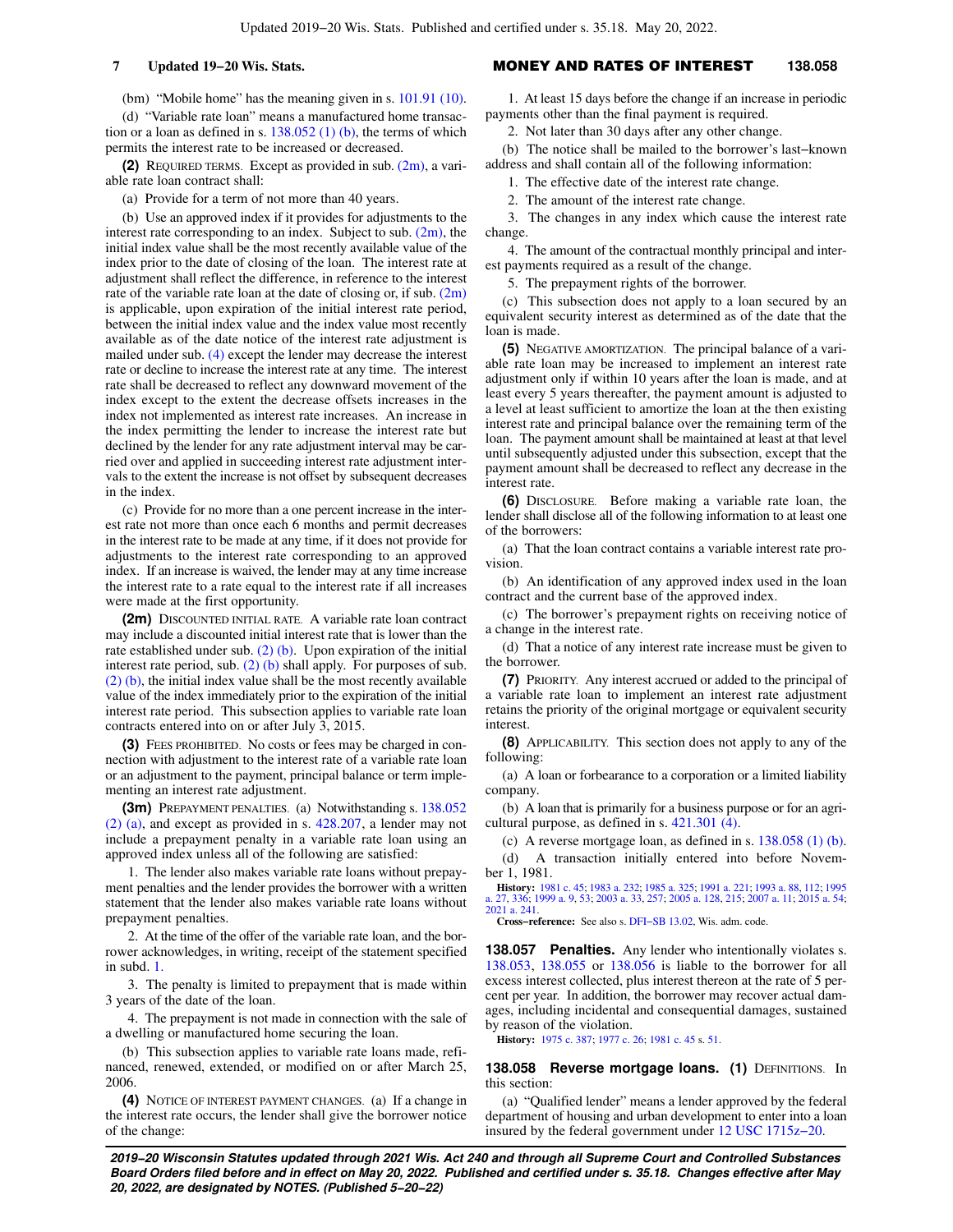# **138.058** MONEY AND RATES OF INTEREST **Updated 19−20 Wis. Stats. 8**

(b) "Reverse mortgage loan" means a loan, or an agreement to lend, which is secured by a first mortgage on the borrower's principal residence, is insured by the federal government under [12](https://docs-preview.legis.wisconsin.gov/document/usc/12%20USC%201715z-20) [USC 1715z−20](https://docs-preview.legis.wisconsin.gov/document/usc/12%20USC%201715z-20) and requires repayment as specified in the loan agreement under any of the following conditions:

1. All the borrowers have died.

2. All the borrowers have sold the residence or conveyed title to the residence.

3. All the borrowers have moved permanently from the residence.

4. Any other condition specified in [12 USC 1715z−20.](https://docs-preview.legis.wisconsin.gov/document/usc/12%20USC%201715z-20)

**(2)** REVERSE MORTGAGES PERMITTED. A qualified lender may enter into reverse mortgage loans.

**(3)** TREATMENT OF REVERSE MORTGAGE LOAN PROCEEDS BY PUBLIC BENEFIT PROGRAMS. (a) Reverse mortgage loan payments made to a borrower shall be treated as proceeds from a loan and not as income for the purpose of determining eligibility and benefits under means−tested programs of aid to individuals.

(b) Undisbursed funds shall be treated as equity in a borrower's residence and not as proceeds from a loan for the purpose of determining eligibility and benefits under means−tested programs of aid to individuals.

(c) This subsection applies to any law relating to payments, allowances, benefits or services provided on a means−tested basis by this state, including supplemental security income, low− income energy assistance, property tax deferral, medical assistance and general assistance.

**History:** [1993 a. 88.](https://docs-preview.legis.wisconsin.gov/document/acts/1993/88)

**138.06 Effect of usury and penalties. (1)** All instruments, contracts or securities providing a rate of interest exceeding the rate allowed in s. [138.05,](https://docs-preview.legis.wisconsin.gov/document/statutes/138.05) [138.051](https://docs-preview.legis.wisconsin.gov/document/statutes/138.051) or [138.052](https://docs-preview.legis.wisconsin.gov/document/statutes/138.052) shall be valid and effectual to secure the repayment of the principal amount loaned in excess of \$2,000; but no interest may be recovered thereon except upon bottomry and respondentia bonds and contracts.

**(2)** Any lender or agent of a lender who violates s. [138.05,](https://docs-preview.legis.wisconsin.gov/document/statutes/138.05) [138.051](https://docs-preview.legis.wisconsin.gov/document/statutes/138.051) or [138.052](https://docs-preview.legis.wisconsin.gov/document/statutes/138.052) may be fined not less than \$25 nor more than \$500, or imprisoned not more than 6 months, or both.

**(3)** Any borrower who paid interest on a loan or forbearance at a rate greater than the rate allowed in s. [138.05,](https://docs-preview.legis.wisconsin.gov/document/statutes/138.05) [138.051](https://docs-preview.legis.wisconsin.gov/document/statutes/138.051) or [138.052](https://docs-preview.legis.wisconsin.gov/document/statutes/138.052) may personally or by personal representative recover in an action against the lender or personal representative the amount of interest, principal and charges paid on such loan or forbearance but not more than \$2,000 of principal, if the action is brought within the time provided by s. [893.62.](https://docs-preview.legis.wisconsin.gov/document/statutes/893.62)

**(4)** Any borrower to whom a lender or agent of a lender fails to provide the statement required in s. [138.05 \(4\)](https://docs-preview.legis.wisconsin.gov/document/statutes/138.05(4)) with respect to a loan or forbearance may by himself or herself or his or her personal representative recover in an action against the lender or the lender's personal representative an amount equal to all interest and charges paid upon such loan or forbearance but not less than \$50 plus reasonable attorney fees incurred in such action.

**(5)** Notwithstanding subs. [\(1\)](https://docs-preview.legis.wisconsin.gov/document/statutes/138.06(1)) to [\(4\)](https://docs-preview.legis.wisconsin.gov/document/statutes/138.06(4)), if any violation of s. [138.05,](https://docs-preview.legis.wisconsin.gov/document/statutes/138.05) [138.051](https://docs-preview.legis.wisconsin.gov/document/statutes/138.051) or [138.052](https://docs-preview.legis.wisconsin.gov/document/statutes/138.052) is the result of an unintentional mistake which the lender or agent of the lender corrects upon demand, such unintentional violation shall not affect the enforceability of any provision of the loan contract as so corrected nor shall such violation subject the lender or the agent of the lender to any penalty or forfeiture specified in this section.

**(6)** In connection with a sale of goods or services on credit or any forbearance arising therefrom prior to October 9, 1970, there shall be no allowance of penalties under this section for violation of s. [138.05,](https://docs-preview.legis.wisconsin.gov/document/statutes/138.05) except as to those transactions on which an action has been reduced to a final judgment as of May 12, 1972.

**(7)** Notwithstanding sub. [\(6\),](https://docs-preview.legis.wisconsin.gov/document/statutes/138.06(6)) a seller shall, with respect to a transaction described in sub. [\(6\),](https://docs-preview.legis.wisconsin.gov/document/statutes/138.06(6)) refund or credit the amount of interest, to the extent it exceeds the rate permitted by s. [138.05 \(1\)](https://docs-preview.legis.wisconsin.gov/document/statutes/138.05(1)(a)) [\(a\),](https://docs-preview.legis.wisconsin.gov/document/statutes/138.05(1)(a)) which was charged in violation of s. [138.05](https://docs-preview.legis.wisconsin.gov/document/statutes/138.05) and paid by a buyer since October 8, 1968, upon individual written demand therefor made on or before March 1, 1973, and signed by such buyer. A seller who fails within a reasonable time after such demand to make such refund or credit of excess interest shall be liable in an individual action in an amount equal to 3 times the amount thereof, together with reasonable attorney fees.

**(8)** This section does not apply to a loan or forbearance made on or after November 1, 1981.

**History:** [1971 c. 308;](https://docs-preview.legis.wisconsin.gov/document/acts/1971/308) [1979 c. 168](https://docs-preview.legis.wisconsin.gov/document/acts/1979/168) s. [21;](https://docs-preview.legis.wisconsin.gov/document/acts/1979/168,%20s.%2021) [1979 c. 323,](https://docs-preview.legis.wisconsin.gov/document/acts/1979/323) [355;](https://docs-preview.legis.wisconsin.gov/document/acts/1979/355) [1981 c. 45](https://docs-preview.legis.wisconsin.gov/document/acts/1981/45) ss. [4,](https://docs-preview.legis.wisconsin.gov/document/acts/1981/45,%20s.%204) [51](https://docs-preview.legis.wisconsin.gov/document/acts/1981/45,%20s.%2051); [1993 a. 482,](https://docs-preview.legis.wisconsin.gov/document/acts/1993/482) [490](https://docs-preview.legis.wisconsin.gov/document/acts/1993/490).

Sub. (7) is constitutional. Wiener v. J. C. Penney Co. [65 Wis. 2d 139,](https://docs-preview.legis.wisconsin.gov/document/courts/65%20Wis.%202d%20139) [222 N.W.2d](https://docs-preview.legis.wisconsin.gov/document/courts/222%20N.W.2d%20149) [149](https://docs-preview.legis.wisconsin.gov/document/courts/222%20N.W.2d%20149) (1974).

Class actions for the recovery of usurious interest charged by revolving credit plans are not precluded by (3). Mussallem v. Diners' Club, Inc. [69 Wis. 2d 437](https://docs-preview.legis.wisconsin.gov/document/courts/69%20Wis.%202d%20437), [230 N.W.2d](https://docs-preview.legis.wisconsin.gov/document/courts/230%20N.W.2d%20717) [717](https://docs-preview.legis.wisconsin.gov/document/courts/230%20N.W.2d%20717) (1975).

Sub. (6) is constitutional. 60 Atty. Gen. 198.

**138.09 Licensed lenders. (1a)** This section does not apply to any of the following:

(a) Banks, savings banks, savings and loan associations, trust companies, credit unions, or any of their affiliates.

(b) Payday loans made under s. [138.14.](https://docs-preview.legis.wisconsin.gov/document/statutes/138.14)

**(1d)** In this section, "division" means the division of banking.

**(1m)** (a) Before any person may do business under this section, charge the interest authorized by sub. [\(7\),](https://docs-preview.legis.wisconsin.gov/document/statutes/138.09(7)) or assess a finance charge on a consumer loan in excess of 18 percent per year, that person shall first obtain a license from the division. Applications for a license shall be in writing and upon forms provided for this purpose by the division. An applicant at the time of making an application shall pay to the division a nonrefundable \$300 fee for investigating the application and a \$500 annual license fee for the period terminating on the last day of the current calendar year. If the cost of the investigation exceeds \$300, the applicant shall upon demand of the division pay to the division the amount by which the cost of the investigation exceeds the nonrefundable fee.

(b) 1. Except as provided in par. [\(c\),](https://docs-preview.legis.wisconsin.gov/document/statutes/138.09(1m)(c)) an application under par. [\(a\)](https://docs-preview.legis.wisconsin.gov/document/statutes/138.09(1m)(a)) for a license shall contain the following:

a. If the applicant is an individual, the applicant's social security number.

b. If the applicant is not an individual, the applicant's federal employer identification number.

2. The division may not disclose any information received under subd. [1.](https://docs-preview.legis.wisconsin.gov/document/statutes/138.09(1m)(b)1.) to any person except as follows:

a. The division may disclose information under subd. [1.](https://docs-preview.legis.wisconsin.gov/document/statutes/138.09(1m)(b)1.) to the department of revenue for the sole purpose of requesting certifications under s. [73.0301](https://docs-preview.legis.wisconsin.gov/document/statutes/73.0301) and to the department of workforce development for the sole purpose of requesting certifications under s. [108.227](https://docs-preview.legis.wisconsin.gov/document/statutes/108.227).

b. The division may disclose information under subd. [1. a.](https://docs-preview.legis.wisconsin.gov/document/statutes/138.09(1m)(b)1.a.) to the department of children and families in accordance with a memorandum of understanding under s. [49.857.](https://docs-preview.legis.wisconsin.gov/document/statutes/49.857)

(c) 1. If an applicant who is an individual does not have a social security number, the applicant, as a condition of applying for or applying to renew a license, shall submit a statement made or subscribed under oath or affirmation to the division that the applicant does not have a social security number. The form of the statement shall be prescribed by the department of children and families.

2. Notwithstanding sub. [\(3\) \(b\)](https://docs-preview.legis.wisconsin.gov/document/statutes/138.09(3)(b)), any license issued or renewed in reliance upon a false statement submitted by an applicant under subd. [1.](https://docs-preview.legis.wisconsin.gov/document/statutes/138.09(1m)(c)1.) is invalid.

**(2)** The division may also require the applicant to file with the division, and to maintain in force, a bond in which the applicant shall be the obligor, in a sum not to exceed \$5,000 with one or more corporate sureties licensed to do business in Wisconsin, whose liability as such sureties shall not exceed the sum of \$5,000 in the aggregate, to be approved by the division, and such bond shall run to the state of Wisconsin for the use of the state and of any person or persons who may have a cause of action against the obligor of the bond under the provisions of this section. Such bonds shall be conditioned that the obligor will conform to and abide by each and every provision of this section, and will pay to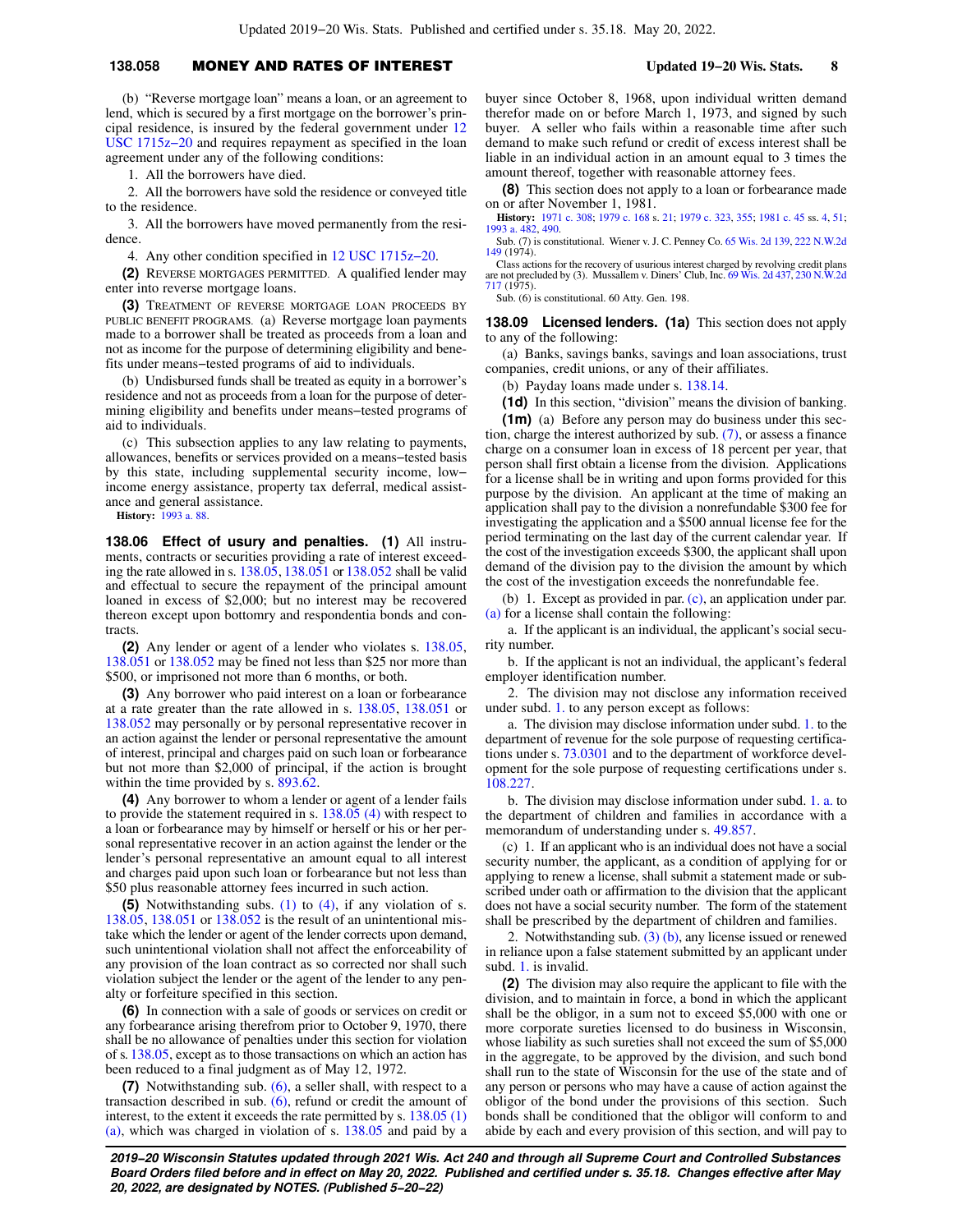the state or to any person or persons any and all moneys that may become due or owing to the state or to such person or persons from the obligor under and by virtue of the provisions of this chapter.

**(3)** (a) Upon the filing of such application and the payment of such fee, the division shall investigate the relevant facts. Except as provided in par. [\(am\),](https://docs-preview.legis.wisconsin.gov/document/statutes/138.09(3)(am)) if the division shall find that the character and general fitness and the financial responsibility of the applicant, and the members thereof if the applicant is a partnership, limited liability company or association, and the officers and directors thereof if the applicant is a corporation, warrant the belief that the business will be operated in compliance with this section the division shall thereupon issue a license to said applicant to make loans in accordance with the provisions of this section. If the division shall not so find, the division shall deny such application.

(am) The division may not issue a license under this section to an applicant if any of the following applies:

1. The applicant fails to provide any information required under sub.  $(1m)$  (b).

2. The department of revenue certifies under s. [73.0301](https://docs-preview.legis.wisconsin.gov/document/statutes/73.0301) that the applicant is liable for delinquent taxes or the department of workforce development certifies under s. [108.227](https://docs-preview.legis.wisconsin.gov/document/statutes/108.227) that the applicant is liable for delinquent unemployment insurance contributions.

3. The applicant fails to comply, after appropriate notice, with a subpoena or warrant issued by the department of children and families or a county child support agency under s. [59.53 \(5\)](https://docs-preview.legis.wisconsin.gov/document/statutes/59.53(5)) and related to paternity or child support proceedings.

4. The applicant is delinquent in making court−ordered payments of child or family support, maintenance, birth expenses, medical expenses or other expenses related to the support of a child or former spouse, as provided in a memorandum of understanding entered into under s. [49.857.](https://docs-preview.legis.wisconsin.gov/document/statutes/49.857)

(b) Every license shall remain in force and effect until suspended or revoked in accordance with this section or surrendered by the licensee, and every licensee shall, on or before each December 10, pay to the division the annual license fee for the next succeeding calendar year.

(c) Such license shall not be assignable and shall permit operation under it only at or from the location specified in the license at which location all loans shall be consummated, but this provision shall not prevent the licensee from making loans under this section which are not initiated or consummated by face to face contact away from the licensed location if permitted by the division in writing or by rule or at an auction sale conducted or clerked by a licensee.

(d) A separate license shall be required for each place of business maintained by the licensee. Whenever a licensee shall change the address of its place of business to another location within the same city, village or town the licensee shall at once give written notice thereof to the division, which shall replace the original license with an amended license showing the new address, provided the location meets with the requirements of par. [\(e\)](https://docs-preview.legis.wisconsin.gov/document/statutes/138.09(3)(e)). No change in the place of business of a licensee to a different city, village or town shall be permitted under the same license.

(e) 1. Except as provided in subd. [2.](https://docs-preview.legis.wisconsin.gov/document/statutes/138.09(3)(e)2.), a licensee may conduct, and permit others to conduct, at the location specified in its license, any one or more of the following businesses not subject to this section:

a. A business engaged in making loans for business or agricultural purposes or exceeding \$25,000 in principal amount, except that all such loans having terms of 49 months or more are subject to sub.  $(7)$  (gm) 2. or [4.](https://docs-preview.legis.wisconsin.gov/document/statutes/138.09(7)(gm)4.)

b. A business engaged in making first lien real estate mortgage loans under ss. [138.051](https://docs-preview.legis.wisconsin.gov/document/statutes/138.051) to [138.06.](https://docs-preview.legis.wisconsin.gov/document/statutes/138.06)

c. A loan, finance or discount business under ss. [218.0101](https://docs-preview.legis.wisconsin.gov/document/statutes/218.0101) to [218.0163.](https://docs-preview.legis.wisconsin.gov/document/statutes/218.0163)

d. An insurance business.

e. A currency exchange under s. [218.05](https://docs-preview.legis.wisconsin.gov/document/statutes/218.05).

### **9 Updated 19−20 Wis. Stats.** MONEY AND RATES OF INTEREST **138.09**

f. A seller of checks business under ch. [217](https://docs-preview.legis.wisconsin.gov/document/statutes/ch.%20217).

g. A payday loan licensee under s. [138.14](https://docs-preview.legis.wisconsin.gov/document/statutes/138.14).

2. A licensee may not sell merchandise or conduct other business at the location specified in the license unless written authorization is granted to the licensee by the division.

(f) Every licensee shall make an annual report to the division for each calendar year on or before March 15 of the following year. The report shall include business transacted by the licensee under the provisions of this section and shall give all reasonable and relevant information that the division may require. The reports shall be made in the form and manner prescribed by the division. Any licensee operating under this section shall keep the records affecting loans made pursuant to this section separate and distinct from the records of any other business of the licensee.

**(4)** (a) The division for the purpose of discovering violations of this chapter may cause an investigation to be made of the business of the licensee transacted under this section, and shall cause an investigation to be made of convictions reported to the division by any district attorney for violation by a licensee of this chapter. The place of business, books of account, papers, records, safes and vaults of said licensee shall be open to inspection and examination by the division for the purpose of such investigation and the division may examine under oath all persons whose testimony the division may require relative to said investigation. The division may, upon notice to the licensee and reasonable opportunity to be heard, suspend or revoke such license after such hearing if any of the following applies:

1. The licensee has violated any provision of this chapter and if the division determines such violation justifies the suspension or revocation of the license.

2. Any fact or condition exists which, if it had existed at the time of the original application for such license, would have warranted the division in refusing to issue such license.

3. The licensee has failed to pay the annual licensee fee or to maintain in effect the bond, if any, required under sub. [\(2\).](https://docs-preview.legis.wisconsin.gov/document/statutes/138.09(2))

(b) The division shall restrict or suspend a license under this section if, in the case of a licensee who is an individual, the licensee fails to comply, after appropriate notice, with a subpoena or warrant issued by the department of children and families or a county child support agency under s. [59.53 \(5\)](https://docs-preview.legis.wisconsin.gov/document/statutes/59.53(5)) and related to paternity or child support proceedings or is delinquent in making court−ordered payments of child or family support, maintenance, birth expenses, medical expenses or other expenses related to the support of a child or former spouse, as provided in a memorandum of understanding entered into under s. [49.857](https://docs-preview.legis.wisconsin.gov/document/statutes/49.857). A licensee whose license is restricted or suspended under this paragraph is entitled to a notice and hearing only as provided in a memorandum of understanding entered into under s. [49.857](https://docs-preview.legis.wisconsin.gov/document/statutes/49.857) and is not entitled to a hearing under par. [\(a\)](https://docs-preview.legis.wisconsin.gov/document/statutes/138.09(4)(a)).

(c) The division shall revoke a license under this section if the department of revenue certifies that the licensee is liable for delinquent taxes under s. [73.0301](https://docs-preview.legis.wisconsin.gov/document/statutes/73.0301) or if the department of workforce development certifies that the licensee is liable for delinquent unemployment insurance contributions under s. [108.227.](https://docs-preview.legis.wisconsin.gov/document/statutes/108.227) A licensee whose license is revoked under this paragraph for delinquent taxes or unemployment insurance contributions is entitled to a hearing under s.  $73.0301(5)(a)$  or  $108.227(5)(a)$ , whichever is applicable, but is not entitled to a hearing under par. [\(a\).](https://docs-preview.legis.wisconsin.gov/document/statutes/138.09(4)(a))

(d) The cost of any investigation, examination, or hearing, including witness fees or any other expenses, conducted by the division under this section shall be paid by the licensee so examined within 30 days after demand therefor by the division, and the state may maintain an action for the recovery of such costs and expenses.

**(5)** No licensee shall advertise, print, display, publish, distribute or broadcast or cause to be printed, displayed, published, distributed or broadcast in any manner any statement with regard to the rates, terms or conditions for the lending of money, credit, goods or things in action which is false or calculated to deceive.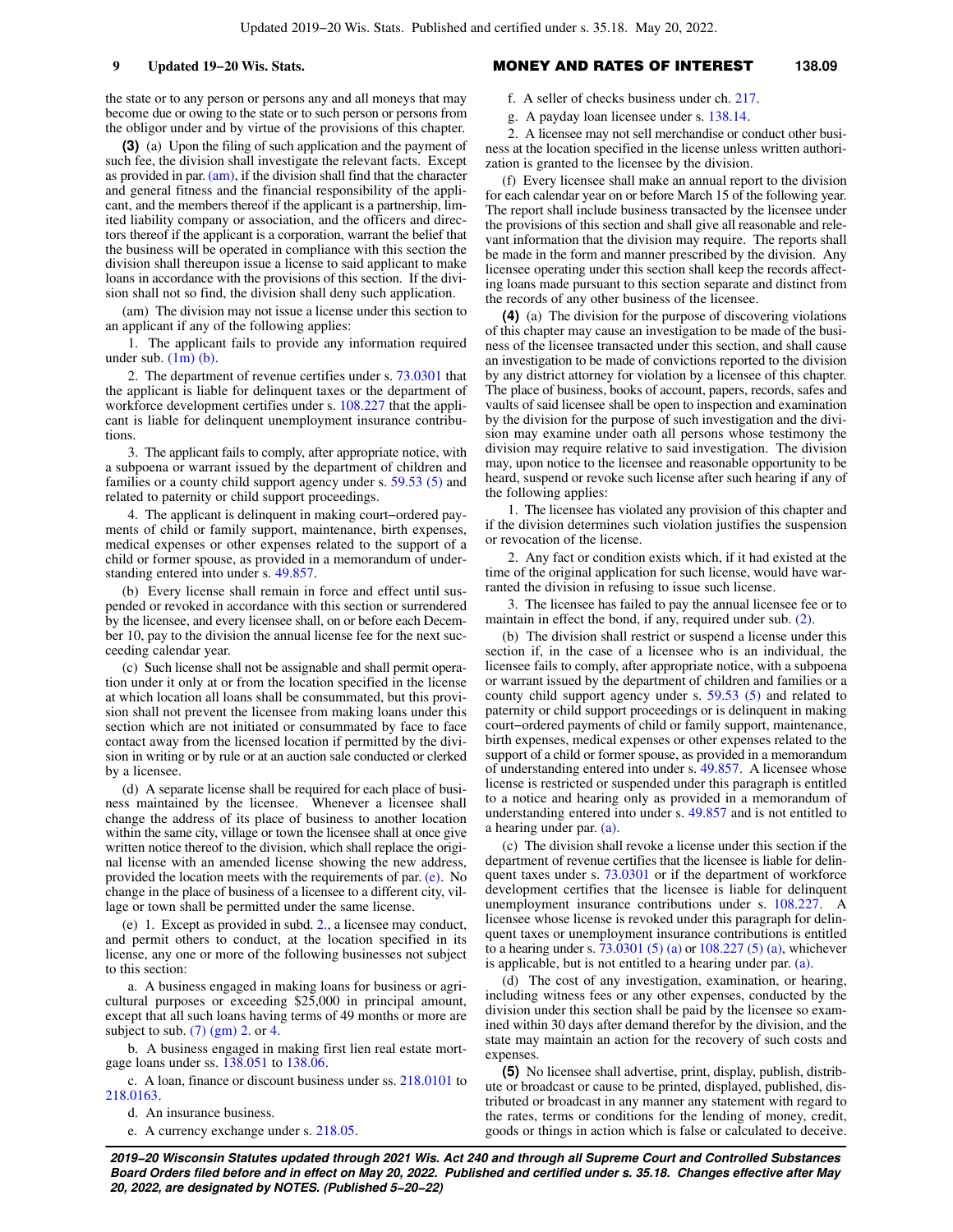## **138.09** MONEY AND RATES OF INTEREST **Updated 19−20 Wis. Stats. 10**

With respect to matters specifically governed by s. [423.301,](https://docs-preview.legis.wisconsin.gov/document/statutes/423.301) compliance with such section satisfies the requirements of this section.

**(6)** (a) Except as provided in par. [\(b\),](https://docs-preview.legis.wisconsin.gov/document/statutes/138.09(6)(b)) the licensee shall keep such books and records in the licensee's place of business as in the opinion of the division will enable the division to determine whether the provisions of this chapter are being observed. Every such licensee shall preserve the records of final entry used in such business, including cards used in the card system, if any, for a period of at least 2 years after the making of any loan recorded therein.

(b) A licensee may keep the books and records specified in par. [\(a\)](https://docs-preview.legis.wisconsin.gov/document/statutes/138.09(6)(a)) at a single location inside or outside of this state if the books and records are kept at a location licensed under this section. The licensee shall organize the books and records by the place of business where the records originated and shall keep the books and records separate from other records for business conducted at that location. Actual costs incurred by the division to examine books and records maintained outside of this state shall be paid by the licensee.

**(7)** (a) In this section:

1. "Precomputed loan" means a loan in which the debt is expressed as a sum comprising the principal and the amount of interest computed in advance.

2. "Principal" means the total of:

a. The amount paid to, received by or paid or payable for the account of the borrower; and

b. To the extent that payment is deferred: the amount actually paid or to be paid by the licensee for registration, certificate of title or license fees if not included in subd. [2. a.](https://docs-preview.legis.wisconsin.gov/document/statutes/138.09(7)(a)2.a.); and additional charges permitted under this section.

(b) A licensee may charge, contract for or receive a rate of interest for a loan or forbearance made prior to April 6, 1980, which does not exceed the greater of either of the following:

1. With respect to installment loans or forbearances which are repayable in substantially equal successive installments at approximately equal intervals, and where the principal does not exceed \$3,000 excluding any interest authorized under this section, and where the scheduled maturity of the loan contract is not more than 36 months and 15 days from the date of making, interest may be deducted in advance at a rate not in excess of \$9.50 per \$100 per year on that part of the loan not exceeding \$1,000 and \$8 per \$100 per year on any remainder. Interest shall be computed at the time the loan is made on the face amount of the contract for the full term of the contract, notwithstanding the requirement for installment repayments. The face amount of the loan contract or note may exceed \$3,000 by the amount of interest deducted in advance. On contracts which are one year or any number of whole years, the charge shall be computed proportionately on even calendar months.

2. With respect to any loan of any amount, at a rate not to exceed 18 percent per year computed on the declining unpaid principal balances of the loan from time to time outstanding, calculated according to the actuarial method, but this does not limit or restrict the manner of contracting for the interest, whether by way of add−on, discount or otherwise, so long as the rate of interest does not exceed that permitted by this paragraph.

(bm) A licensee may charge, contract for or receive a rate of interest for a loan or forbearance made on or after April 6, 1980 and prior to November 1, 1981, which does not exceed the greater of either of the following:

1. With respect to installment loans or forbearances which are repayable in substantially equal successive installments at approximately equal intervals, and where the principal does not exceed \$3,000 excluding any interest authorized under this section, and where the scheduled maturity of the loan contract is not more than 36 months and 15 days from the date of making, interest may be deducted in advance at a rate not in excess of \$9.50 per \$100 per year on that part of the loan not exceeding \$2,000 and \$8 per \$100 per year on any remainder. Interest shall be computed

at the time the loan is made on the face amount of the contract for the full term of the contract, notwithstanding the requirement for installment repayments. The face amount of the loan contract or note may exceed \$3,000 by the amount of interest deducted in advance. On contracts which are one year or any number of whole years, the charge shall be computed proportionately on even calendar months.

2. With respect to any loan of any amount, at a rate not to exceed 19 percent per year computed on the declining unpaid principal balances of the loan from time to time outstanding, calculated according to the actuarial method, but this does not limit or restrict the manner of contracting for the interest, whether by way of add−on, discount or otherwise, so long as the rate of interest does not exceed that permitted by this paragraph.

(bn) 1. A licensee may charge, contract for or receive a rate of interest, calculated according to the actuarial method, which may not exceed the greater of the following for a loan or forbearance of less than \$3,000 entered into on or after November 1, 1981 and before November 1, 1984:

a. Twenty−three percent per year.

b. A rate of 6 percent in excess of the interest rate applicable to 2−year U.S. treasury notes as determined under subd. [3. a.](https://docs-preview.legis.wisconsin.gov/document/statutes/138.09(7)(bn)3.a.)

c. A rate of 6 percent in excess of the interest rate applicable to 6−month U.S. treasury bills as determined under subd. [3. b.](https://docs-preview.legis.wisconsin.gov/document/statutes/138.09(7)(bn)3.b.)

2. A licensee may charge, contract for or receive a rate of interest, calculated according to the actuarial method, which may not exceed the greater of the following for a loan or forbearance of \$3,000 or more entered into on or after November 1, 1981 and before November 1, 1984:

a. Twenty−one percent per year.

b. A rate of 6 percent in excess of the interest rate applicable to 2−year U.S. treasury notes as determined under subd. [3. a.](https://docs-preview.legis.wisconsin.gov/document/statutes/138.09(7)(bn)3.a.)

c. A rate of 6 percent in excess of the interest rate applicable to 6−month U.S. treasury bills as determined under subd. [3. b.](https://docs-preview.legis.wisconsin.gov/document/statutes/138.09(7)(bn)3.b.)

3. a. For purposes of subds. [1. b.](https://docs-preview.legis.wisconsin.gov/document/statutes/138.09(7)(bn)1.b.) and [2. b.,](https://docs-preview.legis.wisconsin.gov/document/statutes/138.09(7)(bn)2.b.) the interest rate applicable to 2−year U.S. treasury notes for any calendar year quarter is the average annual interest rate determined by the last auction of the notes in the preceding calendar year quarter, increased to the next multiple of 0.5 percent if the average annual interest rate includes a fractional amount.

b. For purposes of subds. [1. c.](https://docs-preview.legis.wisconsin.gov/document/statutes/138.09(7)(bn)1.c.) and [2. c.](https://docs-preview.legis.wisconsin.gov/document/statutes/138.09(7)(bn)2.c.), the interest rate applicable to 6−month U.S. treasury bills for any month is the average annual discount interest rate determined by the last auction of the bills in the preceding month, increased to the next multiple of 0.5 percent if the average annual discount interest rate includes a fractional amount.

4. Information regarding the amount of the maximum finance charge under subds. [1.](https://docs-preview.legis.wisconsin.gov/document/statutes/138.09(7)(bn)1.) and [2.](https://docs-preview.legis.wisconsin.gov/document/statutes/138.09(7)(bn)2.) for any month or calendar year quarter shall be available at the office of the division.

5. This paragraph does not restrict the manner of contracting for interest, whether by add−on, discount or otherwise, if the interest rate does not exceed the rate under this paragraph.

(bp) A loan, whether precomputed or based upon the actuarial method, made after October 31, 1984, is not subject to any maximum interest rate limit.

(c) 1. Where the interest is precomputed, the interest may be calculated on the assumption that all scheduled payments will be made when due and the effect of prepayment is governed by the provision on rebate upon prepayment. If a loan is prepaid out of the proceeds of a new loan made under this section, the principal of such new loan may include any unpaid charges on the prior loan which have accrued before the making of the new loan, unless the prior loan was precomputed in which event the principal of the new loan may include the balance remaining after making the required rebate plus any accrued charges.

2. For the purpose of computing interest under this section, whether at the maximum rate or less, a day shall be considered one−thirtieth of a month when such computation is made for a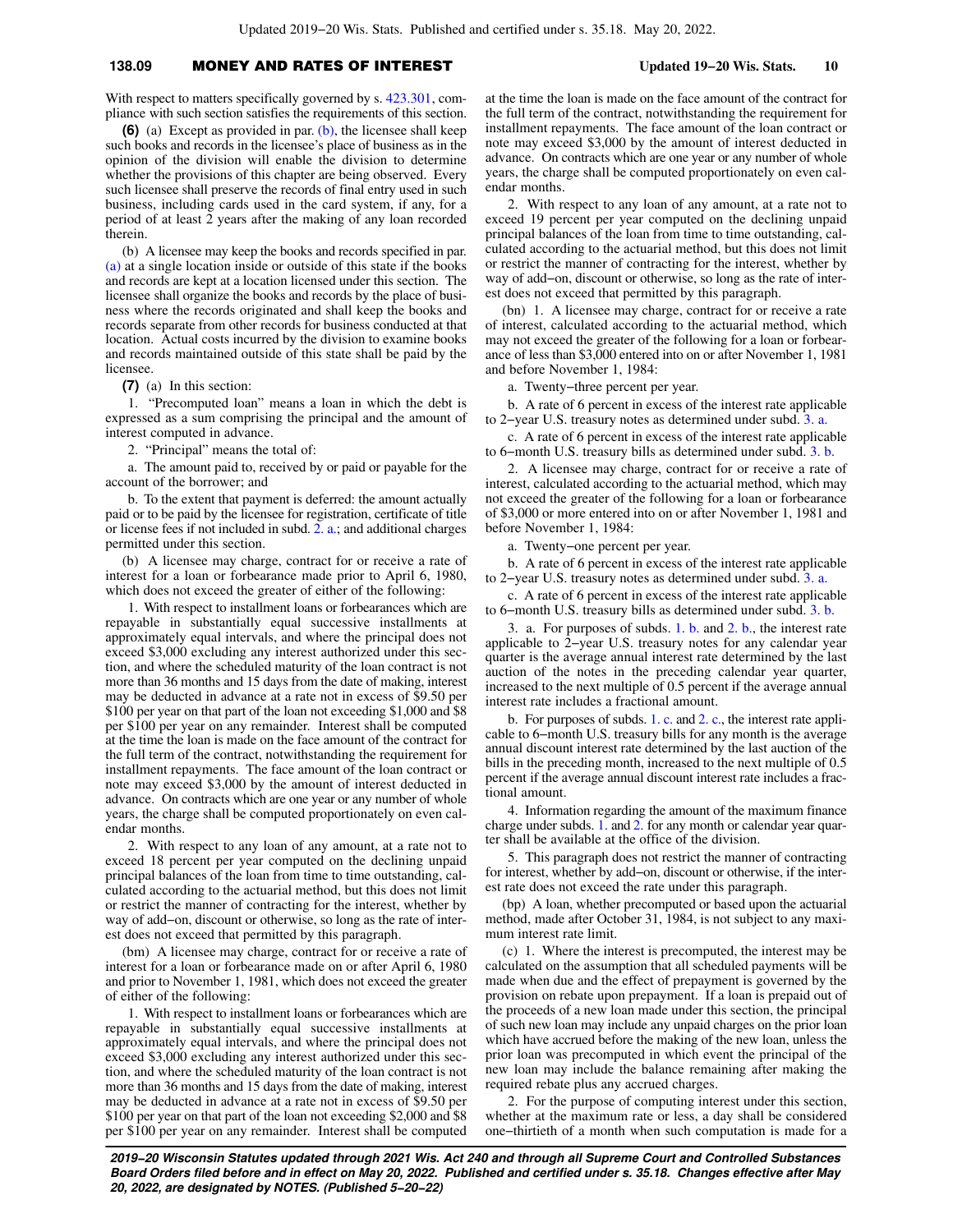fraction of a month. Loan contracts providing for installments payable at monthly intervals may provide for a first period between the date of the contract and the first installment due date of not more than 45 days and not less than 15 days. Where the first period is greater or lesser than one month, interest may be charged only for each day in the first period, at a rate not to exceed one− thirtieth of the interest which would be applicable to a first installment period of one month, but such first period may be considered a monthly interval for purposes of determining rebates. Where the first period is greater than one month, any additional interest charge shall be earned and may be added to and collected at the time of the first installment payment.

3. In lieu of deducting the interest and charging the delinquency and deferral charges authorized in this section, a licensee may contract for and receive a rate of charge not exceeding that rate which, computed on scheduled unpaid balances of the proceeds of the loan contract, would produce an amount of charge equal to the total of the interest which may be deducted from such loan contract under this section, and such rate of charge may be computed on actual unpaid principal balances from time to time outstanding until the loan is fully paid. When such rate of charge is made in lieu of other charges, the provisions relating to refunds and delinquency charges shall not apply to such loans.

4. If 2 installments or parts thereof of a precomputed loan are not paid on or before the 10th day after their scheduled or deferred due dates, a licensee may elect to convert the loan from a precomputed loan to one in which the interest is computed on unpaid balances actually outstanding. In this event the licensee shall make a rebate pursuant to the provisions on rebate upon prepayment as of the due date of an unpaid installment, and thereafter may charge interest from the due date as provided in subd. [3.](https://docs-preview.legis.wisconsin.gov/document/statutes/138.09(7)(c)3.) or by par. [\(b\) 2.](https://docs-preview.legis.wisconsin.gov/document/statutes/138.09(7)(b)2.) and no further delinquency or deferral charges shall be made. The rate of interest may equal but not exceed the annual percentage rate of finance charge which was disclosed to the borrower when the loan was made. The rate of interest shall be computed on actual unpaid balances of the contract as reduced by the rebate for the time that such balances are actually outstanding from the due date as of which the rebate was made until the contract is fully paid.

(d) 1. No loan of \$3,000 or less, excluding interest, scheduled to be repaid in substantially equal installments at equal periodic intervals shall provide for a scheduled repayment of principal more than 36 months and 15 days from the date of the contract if the principal exceeds \$700, nor more than 24 months and 15 days from the date of the contract if the principal is \$700 or less.

2. A licensee may make loans under a continuing loan agreement which provides for future or additional advances under the same instrument if at the time of each new advance of money, any existing unpaid balance is reduced by any required rebate and the resulting amount plus the additional money advanced plus interest, official fees and premiums or identifiable charges for insurance, if any, are combined, and for the purpose of the limitations of subd. [1.](https://docs-preview.legis.wisconsin.gov/document/statutes/138.09(7)(d)1.) only, the date of the loan contract shall be deemed the date of said advance.

(e) 1. With respect to a precomputed loan which is scheduled to be repaid in substantially equal installments, the parties may agree to a delinquency charge on any installment not paid in full on or before the 10th day after its scheduled or deferred due date, in an amount not to exceed 5 percent of the unpaid amount of the installment. The delinquency charge may be collected only once on any one installment but may be collected when due or at any time thereafter.

2. With respect to other loans the delinquency charge shall not exceed the rate allowed under par.  $(b)$ , computed upon the unpaid principal balance exclusive of interest on the loan.

3. Notwithstanding subds. [1.](https://docs-preview.legis.wisconsin.gov/document/statutes/138.09(7)(e)1.) and [2.,](https://docs-preview.legis.wisconsin.gov/document/statutes/138.09(7)(e)2.) delinquency charges on precomputed consumer loans shall be governed by s. [422.203](https://docs-preview.legis.wisconsin.gov/document/statutes/422.203).

(f) 1. Subject to subds. [2.](https://docs-preview.legis.wisconsin.gov/document/statutes/138.09(7)(f)2.) and [3.,](https://docs-preview.legis.wisconsin.gov/document/statutes/138.09(7)(f)3.) with respect to a precomputed loan, the parties before or after default may agree in writing to a

### **11 Updated 19−20 Wis. Stats.** MONEY AND RATES OF INTEREST **138.09**

deferral of all or part of any unpaid installment, and the licensee may make and collect a charge computed in the same manner as the deferral charge computed in accordance with s. [422.204 \(1\)](https://docs-preview.legis.wisconsin.gov/document/statutes/422.204(1)) to [\(5\)](https://docs-preview.legis.wisconsin.gov/document/statutes/422.204(5)) whether or not the loan under this section is a consumer loan.

2. In addition to the deferral charge, the licensee may make appropriate additional charges. The amount of such charges which is not paid in cash may be added to the amount deferred for the purpose of calculating the deferral charge.

3. The parties may agree in writing at any time, including at the time of a precomputed loan that if an installment is not paid within 30 days after its due date, the licensee may grant a deferral and make charges under this section, if a notice is sent to the customer advising the customer of the amount of the deferral charge, the period of deferral and that if the installment is prepaid before maturity that a proportionate refund of the deferral charge will be given. No deferral charge may be made for a period after the date that such a lender elects to accelerate the maturity of the agreement.

4. Notwithstanding subds. [1.](https://docs-preview.legis.wisconsin.gov/document/statutes/138.09(7)(f)1.), [2.](https://docs-preview.legis.wisconsin.gov/document/statutes/138.09(7)(f)2.) and [3.,](https://docs-preview.legis.wisconsin.gov/document/statutes/138.09(7)(f)3.) deferral charges on precomputed consumer loans shall be governed by s. [422.204](https://docs-preview.legis.wisconsin.gov/document/statutes/422.204).

(g) Except as provided in par.  $(gm)$ , upon prepayment in full by cash, renewal, refinancing or otherwise, the borrower shall be entitled to a rebate of the unearned interest as provided in this paragraph. If the combined rebate of interest and credit insurance premiums otherwise required is less than \$1, no rebate need be made. The refunds shall be determined as follows:

1. On a loan where the interest is precomputed and which is repayable in substantially equal successive installments at approximately equal intervals, whether or not the precomputed loan is a consumer loan, the amount of rebate shall be computed under s. [422.209 \(2\) \(a\)](https://docs-preview.legis.wisconsin.gov/document/statutes/422.209(2)(a)) except for any additional interest charge covered under subd. [3.](https://docs-preview.legis.wisconsin.gov/document/statutes/138.09(7)(g)3.)

2. For any other loan, the amount of the rebate of interest shall not be less than the difference between the interest charged and the interest earned at the agreed rate computed upon the unpaid principal balances, exclusive of interest, of the transaction prior to payment in full.

3. If the first payment period is greater than one month and additional interest is charged as permitted under par. [\(c\) 2.](https://docs-preview.legis.wisconsin.gov/document/statutes/138.09(7)(c)2.), the additional interest charged for the extension of the first payment period is considered wholly earned on the first installment date and is not considered in computing rebates.

(gm) 1. Upon prepayment in full of a loan entered into on or after November 1, 1981 and before November 1, 1984, and which has a term of less than 49 months, by cash, renewal, refinancing or otherwise, the borrower shall be entitled to a rebate of the unearned interest as provided in this paragraph. If the combined rebate of interest and credit insurance premiums otherwise required is less than \$1, no rebate need be made. The refunds shall be determined as follows:

a. On a loan where the interest is precomputed and which is repayable in substantially equal successive installments at approximately equal intervals, the amount of rebate shall be computed under s. [422.209 \(2\) \(a\)](https://docs-preview.legis.wisconsin.gov/document/statutes/422.209(2)(a)) except for any additional interest charge under par. [\(c\) 2.](https://docs-preview.legis.wisconsin.gov/document/statutes/138.09(7)(c)2.)

b. For any other loan, the amount of the rebate of interest may not be less than the difference between the interest charged and the interest earned at the agreed rate, computed upon the unpaid principal balance.

c. If the first payment period is greater than one month and additional interest is charged under par.  $(c)$  2., the additional interest is earned on the first installment date and may not be considered in computing rebates.

2. Upon prepayment in full of a loan for personal, family, household or agricultural purposes, of \$25,000 or less, entered into on or after November 1, 1981 and before August 1, 1987, and which has a term of 49 months or more and upon prepayment in full of any loan entered into on or after May 10, 1984 and before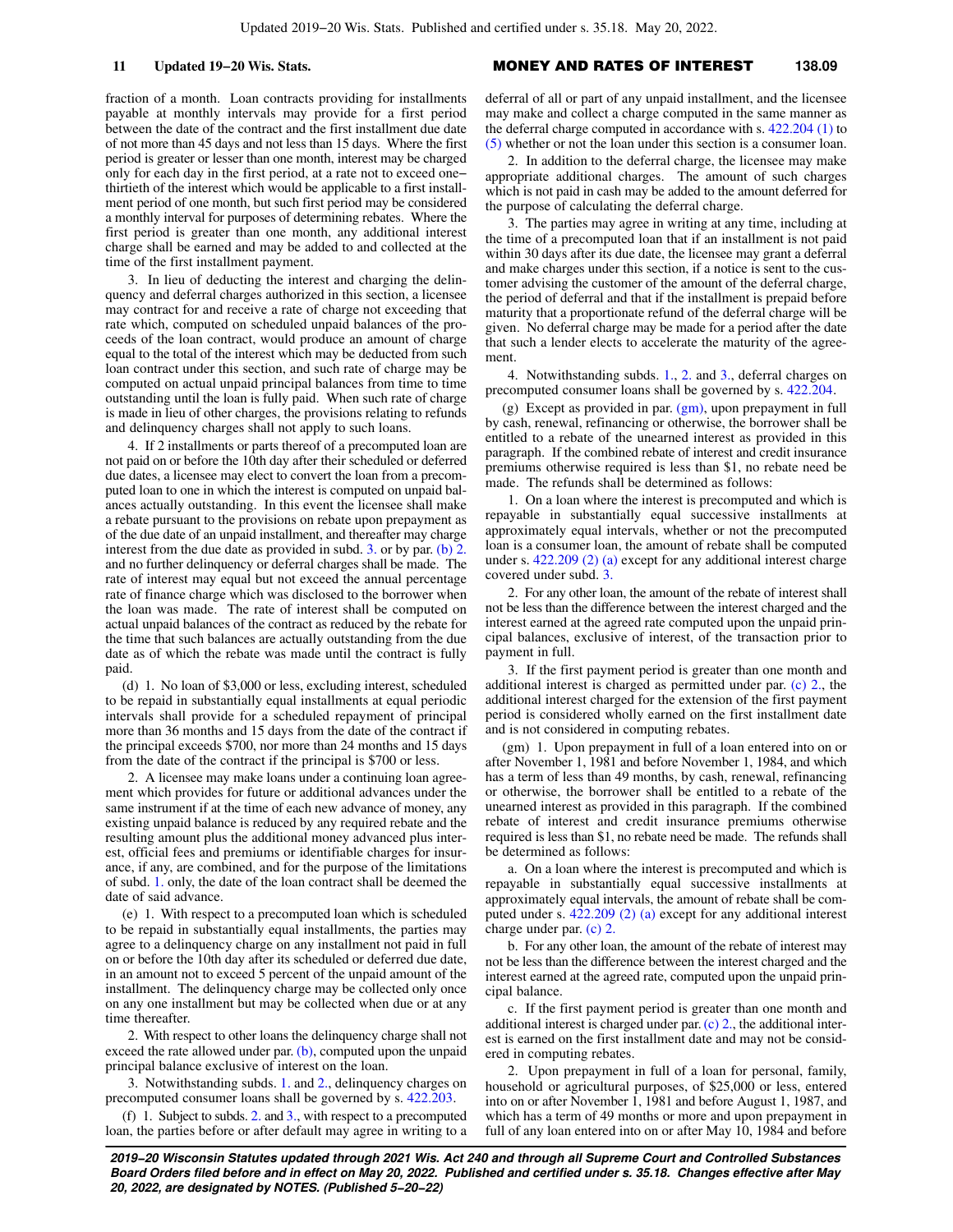### **138.09** MONEY AND RATES OF INTEREST **Updated 19−20 Wis. Stats. 12**

August 1, 1987, and which has a term of more than 49 months, by cash, renewal, refinancing or otherwise, the borrower shall be entitled to a rebate of the unearned interest under s. [422.209 \(2\)](https://docs-preview.legis.wisconsin.gov/document/statutes/422.209(2)(b)) [\(b\)](https://docs-preview.legis.wisconsin.gov/document/statutes/422.209(2)(b)). If the combined rebate of interest and credit insurance premiums otherwise required is less than \$1, no rebate need be made. If the first payment period is greater than one month and additional interest is charged under par. [\(c\) 2.](https://docs-preview.legis.wisconsin.gov/document/statutes/138.09(7)(c)2.), the additional interest is earned on the first installment date and may not be considered in computing rebates.

3. Upon prepayment in full of a loan of less than \$5,000 which is entered into on or after August 1, 1987, and which has a term of less than 37 months, by cash, renewal, refinancing or otherwise, the borrower shall be entitled to a rebate of the unearned interest as provided in this subdivision. If the combined rebate of interest and credit insurance premiums otherwise required is less than \$1, no rebate need be made. The refunds shall be determined as follows:

a. On a loan where the interest is precomputed and which is repayable in substantially equal successive installments at approximately equal intervals, the amount of rebate shall be computed under s. [422.209 \(2\) \(a\)](https://docs-preview.legis.wisconsin.gov/document/statutes/422.209(2)(a)) except for any additional interest charge under par. [\(c\) 2.](https://docs-preview.legis.wisconsin.gov/document/statutes/138.09(7)(c)2.)

b. For any other loan, the amount of the rebate of interest may not be less than the difference between the interest charged and the interest earned at the agreed rate, computed upon the unpaid principal balance.

c. If the first payment period is greater than one month and additional interest is charged under par.[\(c\) 2.](https://docs-preview.legis.wisconsin.gov/document/statutes/138.09(7)(c)2.), the additional interest is earned on the first installment date and may not be considered in computing rebates.

4. Upon prepayment in full of a loan of \$5,000 or more or a loan of less than \$5,000 if for a term of 37 months or more, entered into on or after August 1, 1987, by cash, renewal, refinancing or otherwise, the borrower shall be entitled to a rebate of the unearned interest computed under s. [422.209 \(2\) \(b\) 1.](https://docs-preview.legis.wisconsin.gov/document/statutes/422.209(2)(b)1.) or [2.](https://docs-preview.legis.wisconsin.gov/document/statutes/422.209(2)(b)2.) The licensee may determine whether the rebate is computed under s. [422.209 \(2\) \(b\) 1.](https://docs-preview.legis.wisconsin.gov/document/statutes/422.209(2)(b)1.) or [2.](https://docs-preview.legis.wisconsin.gov/document/statutes/422.209(2)(b)2.) If the combined rebate of interest and credit insurance premiums otherwise required is less than \$1, no rebate need be made. If the first payment period is greater than one month and additional interest is charged under par. [\(c\) 2.](https://docs-preview.legis.wisconsin.gov/document/statutes/138.09(7)(c)2.), the additional interest is earned on the first installment date and may not be considered in computing rebates.

(h) A licensee may require property insurance, and may accept, but shall not require, credit life insurance or credit accident and sickness insurance or both, if such insurance is issued in accordance with ch. [424,](https://docs-preview.legis.wisconsin.gov/document/statutes/ch.%20424) whether or not the loan is a consumer loan.

(i) In addition to interest, the licensee may charge:

1. The additional charges allowed in s. [422.202](https://docs-preview.legis.wisconsin.gov/document/statutes/422.202) whether or not the loan is a consumer loan;

2. An amount sufficient to cover the fee for filing the termination statement required by s. [409.513](https://docs-preview.legis.wisconsin.gov/document/statutes/409.513) on loans secured by merchandise other than a motor vehicle, a manufactured home, or a boat; and

3. On motor vehicle loans, the actual filing fee required for filing with the department of transportation under ch. [342](https://docs-preview.legis.wisconsin.gov/document/statutes/ch.%20342) or, on boat loans, the filing fee required for filing with the department of natural resources under ch. [30.](https://docs-preview.legis.wisconsin.gov/document/statutes/ch.%2030)

(j) No licensee may divide or encourage a borrower to divide any loan for the purpose of obtaining a higher rate of finance charge than would otherwise be permitted under this section.

(jm) 1. Subject to subd. [2.,](https://docs-preview.legis.wisconsin.gov/document/statutes/138.09(7)(jm)2.) a licensee may charge, in addition to interest, a loan administration fee on a consumer loan, including a refinancing or loan consolidation, if all of the following conditions are met:

a. The loan administration fee does not exceed 2 percent of the principal in the consumer loan, refinancing or consolidation.

b. The loan administration fee is charged for a consumer loan that is secured primarily by an interest in real property, in a mobile home, as defined in s. [101.91 \(10\),](https://docs-preview.legis.wisconsin.gov/document/statutes/101.91(10)) or in a manufactured home, as defined in s. [101.91 \(2\).](https://docs-preview.legis.wisconsin.gov/document/statutes/101.91(2))

2. Notwithstanding subd. [1.](https://docs-preview.legis.wisconsin.gov/document/statutes/138.09(7)(jm)1.), if a licensee charges a loan administration fee on a consumer loan that is prepaid from the proceeds of a new loan made by the same licensee within 6 months after the prior loan, then the licensee shall reduce any loan administration fee on the new loan by the amount of the loan administration fee on the prior loan.

3. A loan administration fee charged under this paragraph may be included in the amount financed in the consumer loan. The loan administration fee is earned by the licensee when charged and need not be refunded under par. [\(gm\) 3.](https://docs-preview.legis.wisconsin.gov/document/statutes/138.09(7)(gm)3.) or [4.](https://docs-preview.legis.wisconsin.gov/document/statutes/138.09(7)(gm)4.) A licensee who charges a loan administration fee under this paragraph may not also retain a loan administration fee under s. [422.209 \(1m\)](https://docs-preview.legis.wisconsin.gov/document/statutes/422.209(1m)) in connection with the same consumer loan transaction.

(k) All consumer loans as defined in s. [421.301 \(12\)](https://docs-preview.legis.wisconsin.gov/document/statutes/421.301(12)) shall be governed by chs. [421](https://docs-preview.legis.wisconsin.gov/document/statutes/ch.%20421) to [427](https://docs-preview.legis.wisconsin.gov/document/statutes/ch.%20427), but to the extent that chs. [421](https://docs-preview.legis.wisconsin.gov/document/statutes/ch.%20421) to [427](https://docs-preview.legis.wisconsin.gov/document/statutes/ch.%20427) are inconsistent with this section, this section shall govern.

**(8)** Every licensee shall:

(a) Deliver to the borrower, at the time a loan is made, a statement in the English language showing in clear and distinct terms the amount and date of the note and of its maturity, the nature of the security, if any, for the loan, the name and address of the borrower and of the licensee, the amount of interest, the proceeds of the loan after deducting such interest, a description of the payment schedule and the default charge. Disclosures made in accordance with the federal consumer credit protection act and regulation Z shall be deemed to comply with such disclosures. The statement shall also indicate that the borrower may prepay the borrower's loan in whole or in part and that if the loan is prepaid in full the borrower will receive a refund of interest as provided by this section. The statement shall also indicate the percentage per year of interest charged in the transaction.

(b) Give to the borrower a plain and complete receipt for all cash payments made on account of any such loan at the time such payments are made.

(c) Permit payments of the loan in whole or in part prior to its maturity.

(d) Upon repayment of the loan in full mark indelibly every obligation, other than a security agreement, signed by the borrower with the word "Paid" or "Canceled" and cancel and return any note. When there is no outstanding secured obligation such licensee shall restore any pledge, cancel and return any assignment, cancel and return any security agreement given to the licensee by the borrower and file a termination statement terminating any filed financing statement.

(e) Take no note, promise to pay, security nor any instrument in which blanks are left to be filled in after the loan has been made except that a detailed description or inventory of the security may be filled in, with the written consent of the borrower within 10 days thereafter.

**(9)** (a) No person, except as authorized by statutes, shall directly or indirectly charge, contract for or receive any interest or consideration greater than allowed in s. [138.05](https://docs-preview.legis.wisconsin.gov/document/statutes/138.05) upon the loan, use or forbearance of money, goods or things in action, or upon the loan, use or sale of credit. The foregoing prohibition shall apply to any person who as security for any such loan, use or forbearance of money, goods or things in action, or for any such loan, use or sale of credit, makes a pretended purchase of property from any person and permits the owner or pledgor to retain the possession thereof, or who by any device or pretense of charging for his or her services or otherwise seeks to obtain a greater compensation than is authorized by this section.

(b) No loan made under this section, for which a greater rate or amount of interest, than is allowed by this section, has been contracted for or received, wherever made, shall be enforced in this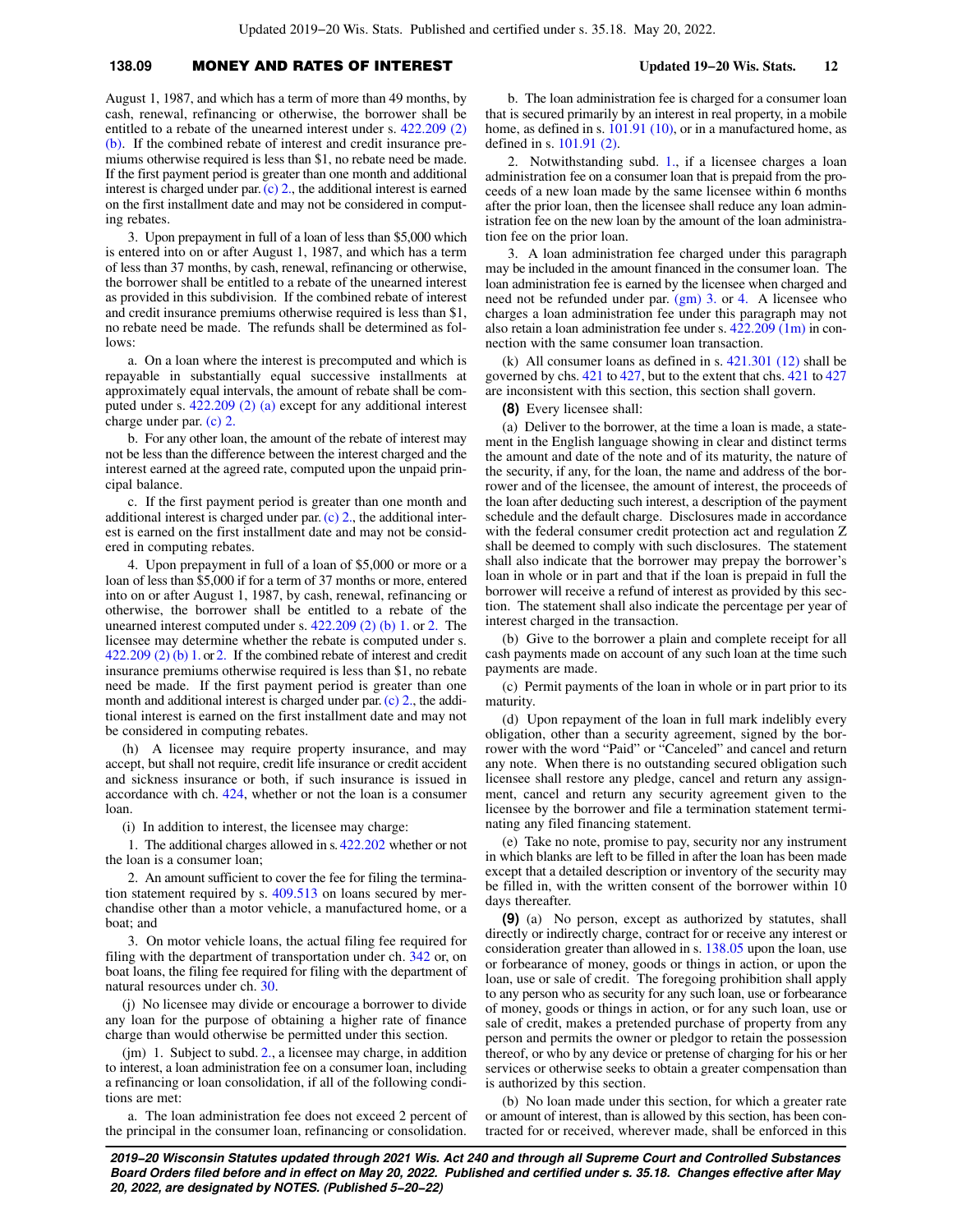state, and every person in any wise participating therein in this state shall be subject to this section. If a licensee makes an excessive charge as the result of an unintentional mistake, but upon demand makes correction of such mistake, the loan shall be enforceable and treated as if no violation occurred at the agreed rate. Nothing in this paragraph shall limit any greater rights or remedies afforded in chs. [421](https://docs-preview.legis.wisconsin.gov/document/statutes/ch.%20421) to [427](https://docs-preview.legis.wisconsin.gov/document/statutes/ch.%20427) to a customer in a consumer credit transaction.

**(10)** Any person, partnership or corporation and the several officers and employees thereof who shall violate any of the provisions of this section shall be guilty of a misdemeanor, and upon conviction thereof shall be fined not more than \$500 or imprisoned for not more than 6 months or both.

**(11)** The division may employ necessary examiners or other personnel from time to time and fix their compensation.

**(12)** No person, association, partnership or corporation doing business under the authority of any law of this state or of the United States relating to banks, savings banks, trust companies, savings or building and loan associations, or credit unions shall be eligible to become a licensee under this section.

**History:** [1971 c. 60,](https://docs-preview.legis.wisconsin.gov/document/acts/1971/60) [125](https://docs-preview.legis.wisconsin.gov/document/acts/1971/125), [239,](https://docs-preview.legis.wisconsin.gov/document/acts/1971/239) [307](https://docs-preview.legis.wisconsin.gov/document/acts/1971/307); [1973 c. 2,](https://docs-preview.legis.wisconsin.gov/document/acts/1973/2) [243](https://docs-preview.legis.wisconsin.gov/document/acts/1973/243); [1975 c. 407;](https://docs-preview.legis.wisconsin.gov/document/acts/1975/407) [1977 c. 29](https://docs-preview.legis.wisconsin.gov/document/acts/1977/29) s. [1654](https://docs-preview.legis.wisconsin.gov/document/acts/1977/29,%20s.%201654)<br>[\(7\) \(b\);](https://docs-preview.legis.wisconsin.gov/document/acts/1977/29,%20s.%201654) [1977 c. 444;](https://docs-preview.legis.wisconsin.gov/document/acts/1977/444) [1979 c. 110](https://docs-preview.legis.wisconsin.gov/document/acts/1979/110) s. [60 \(13\);](https://docs-preview.legis.wisconsin.gov/document/acts/1979/110,%20s.%2060) [1979 c. 168](https://docs-preview.legis.wisconsin.gov/document/acts/1979/168); [1981 c. 45](https://docs-preview.legis.wisconsin.gov/document/acts/1981/45) ss. [11](https://docs-preview.legis.wisconsin.gov/document/acts/1981/45,%20s.%2011) to [16,](https://docs-preview.legis.wisconsin.gov/document/acts/1981/45,%20s.%2016) [51](https://docs-preview.legis.wisconsin.gov/document/acts/1981/45,%20s.%2051);<br>[1983 a. 36](https://docs-preview.legis.wisconsin.gov/document/acts/1983/36), [192](https://docs-preview.legis.wisconsin.gov/document/acts/1983/192), [385](https://docs-preview.legis.wisconsin.gov/document/acts/1983/385); [1985 a. 127](https://docs-preview.legis.wisconsin.gov/document/acts/1985/127); [1987 a. 27](https://docs-preview.legis.wisconsin.gov/document/acts/1987/27); 1 [32,](https://docs-preview.legis.wisconsin.gov/document/acts/1999/32) [53;](https://docs-preview.legis.wisconsin.gov/document/acts/1999/53) [2001 a. 10,](https://docs-preview.legis.wisconsin.gov/document/acts/2001/10) [107](https://docs-preview.legis.wisconsin.gov/document/acts/2001/107); [2005 a. 158,](https://docs-preview.legis.wisconsin.gov/document/acts/2005/158) [215](https://docs-preview.legis.wisconsin.gov/document/acts/2005/215); [2007 a. 11,](https://docs-preview.legis.wisconsin.gov/document/acts/2007/11) [20;](https://docs-preview.legis.wisconsin.gov/document/acts/2007/20) [2009 a. 405](https://docs-preview.legis.wisconsin.gov/document/acts/2009/405); [2011 a. 32](https://docs-preview.legis.wisconsin.gov/document/acts/2011/32); [2013](https://docs-preview.legis.wisconsin.gov/document/acts/2013/36) [a. 36](https://docs-preview.legis.wisconsin.gov/document/acts/2013/36).

**Cross−reference:** See also ch. [DFI−Bkg 77](https://docs-preview.legis.wisconsin.gov/document/administrativecode/ch.%20DFI-Bkg%2077), Wis. adm. code.

Installment sellers are not precluded by s. 138.09, 1973 stats., from charging precomputed interest. First National Bank of Wisconsin Rapids v. Dickinson, [103 Wis.](https://docs-preview.legis.wisconsin.gov/document/courts/103%20Wis.%202d%20428) [2d 428](https://docs-preview.legis.wisconsin.gov/document/courts/103%20Wis.%202d%20428), [308 N.W.2d 910](https://docs-preview.legis.wisconsin.gov/document/courts/308%20N.W.2d%20910) (Ct. App. 1981). A municipal ordinance that dictates where a state−licensed payday loan operation

may locate its business and what hours it may operate has nothing to do with the state's regulation of the loans themselves and its licensing of loan providers and is not preempted by state law. The Payday Loan Store of Wisconsin, Inc. v. City of Madison, [333 F. Supp. 2d](https://docs-preview.legis.wisconsin.gov/document/courts/333%20F.%20Supp.%202) (2004).

Wisconsin has a compelling interest in applying statutory regulations to banking activities on Indian reservations. [80 Atty. Gen. 337](https://docs-preview.legis.wisconsin.gov/document/oag/vol80-337).

Get Cash Until Payday!: The Payday−Loan Problem in Wisconsin. Noyes. 2006 WLR 1628.

#### **138.10 Pawnbrokers. (1)** DEFINITIONS. In this section:

(a) "Pawnbroker" includes any person who engages in the business of lending money on the deposit or pledge of personal property, other than choses in action, securities, or written evidences of indebtedness; or purchases personal property with an expressed or implied agreement or understanding to sell it back at a subsequent time at a stipulated price.

(b) "Pawnbroking" means the business of a pawnbroker as defined in this section.

(c) "Pawn ticket" means the card, book, receipt or other record furnished to the pledgor at the time a loan is granted containing the terms of the contract for a loan.

(d) "Person" includes an individual, partnership, association, business corporation, nonprofit corporation, common law trust, joint−stock company or any group of individuals however organized.

(e) "Pledge" means an article or articles deposited with a pawnbroker as security for a loan in the course of the pawnbroker's business as defined in par. [\(a\)](https://docs-preview.legis.wisconsin.gov/document/statutes/138.10(1)(a)).

(f) "Pledgor" means the person who obtains a loan from a pawnbroker and delivers a pledge into the possession of a pawnbroker, unless the person discloses that he or she is or was acting for another in which case a "pledgor" means the disclosed principal.

**(2)** MAXIMUM LOAN. A pawnbroker's loan may not exceed \$150.

**(2m)** PAWNBROKING BY LICENSED LENDERS. The division of banking may promulgate rules regulating the conduct of pawnbroking by persons licensed under s. [138.09](https://docs-preview.legis.wisconsin.gov/document/statutes/138.09) or [138.14](https://docs-preview.legis.wisconsin.gov/document/statutes/138.14).

**(4)** MAXIMUM INTEREST OR CHARGES. A pawnbroker shall not charge, contract for or receive interest in excess of 3 percent per month on any loan or balance thereon and such interest shall not be increased by charging commission, discount, storage or other

**13 Updated 19−20 Wis. Stats.** MONEY AND RATES OF INTEREST **138.10**

charge directly or indirectly, nor by compound interest; provided, however, that when the interest herein specified amounts to less than \$1 per month, the minimum charge shall be \$1 for the first month and 50 cents for each succeeding month during the loan period.

**(4m)** WHEN LIMIT ON MAXIMUM INTEREST DOES NOT APPLY. Subsection [\(4\)](https://docs-preview.legis.wisconsin.gov/document/statutes/138.10(4)) does not apply to a pawnbroker's loan made after October 31, 1984 and before November 1, 1987.

**(5)** COMPUTATION OF INTEREST OR CHARGES. The interest and charges authorized by this section shall be computed at the rates specified on the actual principal balance of the loan due for the actual time which has elapsed from the date of the loan to the date of payment. For the purpose of calculation of interest and charges permitted under this section, a year shall be 12 calendar months, and a month shall be one calendar month, or any fractional part thereof. A calendar month shall be any period from a certain date in one month to the same date in the next succeeding month.

**(8)** SALE OF PLEDGE. Upon default in the payment of any loan, a pawnbroker may sell the pledge upon the conditions contained in this section.

(a) A pawnbroker may sell a pledge at private sale for an amount not less than that agreed to by the pledgor, which amount shall be stipulated on the pawn ticket and shall not be less than 125 percent of the amount of the loan. A pledge which cannot be sold at private sale at the minimum price agreed to by the pledgor must be sold at public auction, which sale shall be conducted in the manner provided by s. [779.48 \(1\)](https://docs-preview.legis.wisconsin.gov/document/statutes/779.48(1)).

(b) No unredeemed pledge may be sold before the expiration of 90 days after the due date of the loan unless otherwise specifically authorized in writing by the pledgor. The authority to sell an unredeemed pledge prior to the expiration of 90 days after the due date of the loan must be given by the pledgor on a date subsequent to the due date of the loan.

(c) An unredeemed pledge must be sold within 12 months of the due date of a loan. No interest or charges permitted under this section may be collected on a loan after the expiration of 12 months of the due date of a loan, whether the loan is renewed or the loan is paid and the pledge redeemed.

**(9)** NOTICE OF SALE. A pawnbroker shall not sell any pledge unless due notice of such contemplated sale has been sent to the pledgor, by registered mail or other means authorized by rule of the division of banking, to the address most recently given by the pledgor, as shown in the pawnbroker's records. Notice of the contemplated sale of a pledge shall be sent to the pledgor not less than 30 days prior to the date of sale. Such notice shall state total amount of principal, interest and charges due on the loan as of the date of the notice.

**(10)** DISPOSITION OF PROCEEDS. The proceeds from the sale of a pledge shall be applied in the order specified, to the following purposes: Payment of the auctioneer's charges if sold at public auction, or commission for selling not to exceed 5 percent if sold at private sale; payment of principal of the loan; payment of the interest on the loan permitted under this section, and payment of the charges on the loan permitted under this section; payment of postage for mailing notice to the pledgor of the contemplated sale or notice of the surplus. The surplus, if any, shall be paid to the pledgor or such other person who would have been entitled to redeem the pledge had it not been sold.

**(11)** NOTICE OF SURPLUS. Notice of any surplus from the sale of a pledge shall be sent to the pledgor within 10 days of the date of sale. This notice may be sent by any means authorized for a notice of sale under sub. [\(9\)](https://docs-preview.legis.wisconsin.gov/document/statutes/138.10(9)).

**(12)** REVERSION OF SURPLUS. If a surplus remaining from the sale of a pledge is not paid or claimed within one year from the date of sale, such surplus shall revert to the pawnbroker. The pawnbroker shall not be required to pay any interest on an unpaid surplus.

**(13)** FORFEITURE. A pawnbroker who charges, contracts for or receives interest or charges greater than permitted under this sec-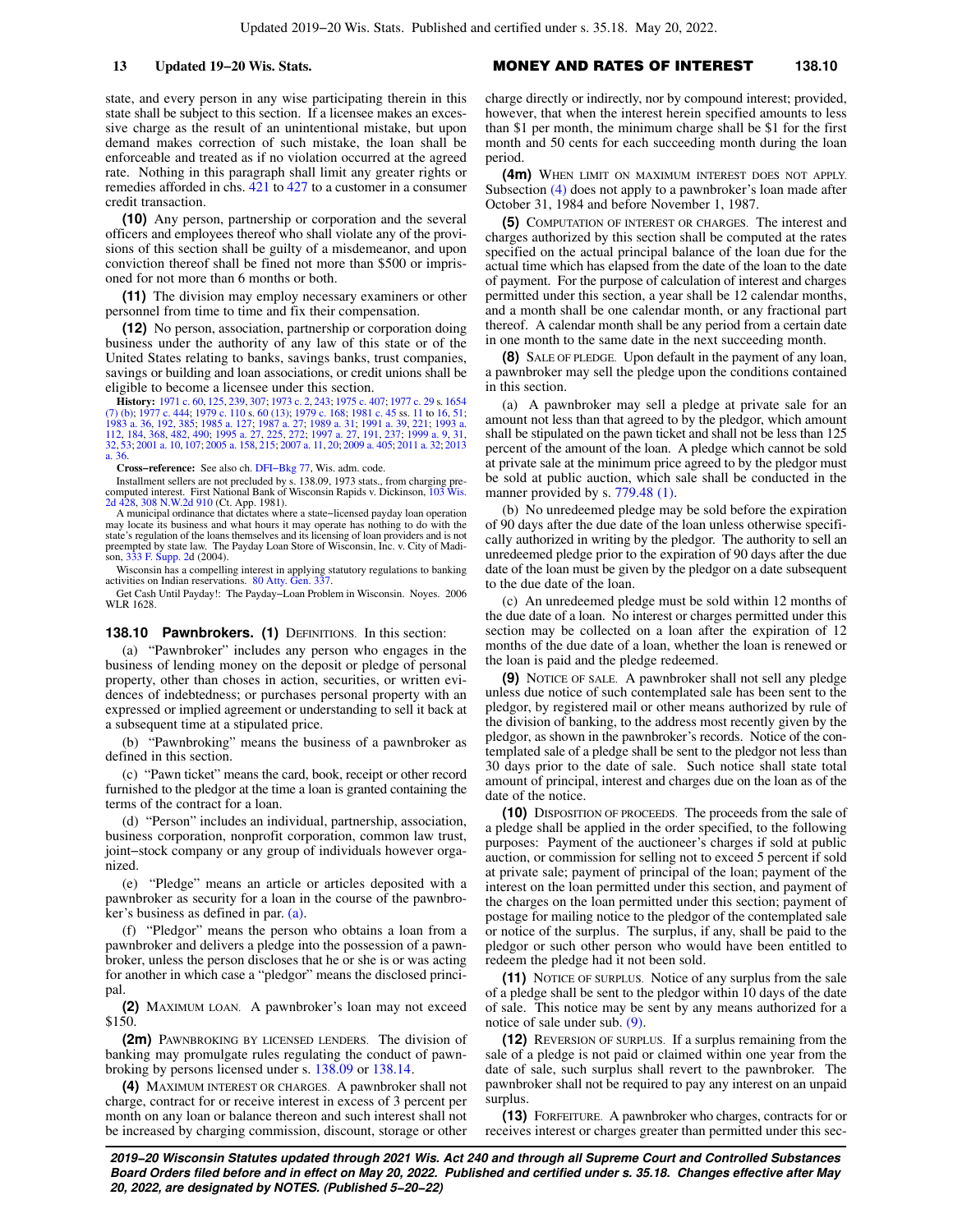### **138.10** MONEY AND RATES OF INTEREST **Updated 19−20 Wis. Stats. 14**

tion shall forfeit both principal and interest, and shall return the pledge upon demand of the pledgor and surrender of the pawn ticket, without tender or payment of principal or interest.

**(14)** PENALTY. Any pawnbroker who refuses to comply with sub. [\(13\)](https://docs-preview.legis.wisconsin.gov/document/statutes/138.10(13)) shall be imprisoned in the county jail for not more than one year or fined not more than \$500.

**(15)** EXCEPTION. This section does not apply to any person that is licensed under s. [138.09](https://docs-preview.legis.wisconsin.gov/document/statutes/138.09) or [138.14.](https://docs-preview.legis.wisconsin.gov/document/statutes/138.14)

**History:** [1979 c. 32](https://docs-preview.legis.wisconsin.gov/document/acts/1979/32) s. [92 \(9\);](https://docs-preview.legis.wisconsin.gov/document/acts/1979/32,%20s.%2092) [1981 c. 45](https://docs-preview.legis.wisconsin.gov/document/acts/1981/45); [1983 a. 189;](https://docs-preview.legis.wisconsin.gov/document/acts/1983/189) [1989 a. 257;](https://docs-preview.legis.wisconsin.gov/document/acts/1989/257) [1993 a. 482](https://docs-preview.legis.wisconsin.gov/document/acts/1993/482); [1997 a. 27](https://docs-preview.legis.wisconsin.gov/document/acts/1997/27); [2005 a. 158;](https://docs-preview.legis.wisconsin.gov/document/acts/2005/158) [2009 a. 405;](https://docs-preview.legis.wisconsin.gov/document/acts/2009/405) [2021 a. 203](https://docs-preview.legis.wisconsin.gov/document/acts/2021/203).

#### **138.12 Insurance premium finance companies. (1)** DEFINITIONS. For purposes of this section:

(a) "Division" means the division of banking.

(b) "Insurance premium finance company" means a person engaged in the business of entering into insurance premium finance agreements.

(c) "Licensee" means an insurance premium finance company holding a license issued by the division under this section.

(d) "Premium finance agreement" means an agreement by which an insured or prospective insured promises to pay to an insurance premium finance company the amount advanced or to be advanced under the agreement to an insurer or to an insurance agent or broker in payment of premiums on an insurance contract together with a service charge or interest charge as authorized and limited by this chapter.

**(2)** SCOPE. This section shall not apply to:

(a) Any insurance company or agent defined in s. [628.02,](https://docs-preview.legis.wisconsin.gov/document/statutes/628.02) any savings and loan association, savings bank, sales finance company, motor vehicle installment seller, bank, trust company, licensed lender or credit union authorized to do business in this state, but such organizations, if otherwise eligible, are exempt from the licensing under this section, but subs.  $(9)$  to  $(12)$  and any rules promulgated by the division pertaining to such subsections shall be applicable to all premium finance transactions entered into by such organizations in this state if an insurance policy or any rights thereunder is made the security or collateral for repayment of the debt.

(b) The inclusion of insurance in connection with an installment sale of a motor vehicle or other goods and services.

(d) Life insurance.

**(3)** LICENSES. (a) No person except those listed in sub. [\(2\) \(a\)](https://docs-preview.legis.wisconsin.gov/document/statutes/138.12(2)(a)) shall engage in the business of financing insurance premiums in this state without first having obtained a license. Any person who engages in the business of financing insurance premiums in this state without obtaining a license may be fined not more than \$200.

(b) The annual license fee is \$500 and shall be paid to the division. Licenses may be renewed May 1 of each year upon payment of the annual fee.

(c) The person to whom the license or the renewal thereof is issued shall file sworn answers, subject to the penalties of perjury, to such interrogatories as the division requires. The division may, at any time, require the applicant fully to disclose the identity of all stockholders, partners, members, managers, officers and employees, and the division may refuse to issue or renew a license in the name of any person if the division is not satisfied that any officer, employee, stockholder, partner, member or manager thereof, who may materially influence the applicant's conduct, meets the standards of this section.

(d) 1. Except as provided in par.  $(e)$ , an application for a license under this section shall contain the following:

a. If the applicant is an individual, the applicant's social security number.

b. If the applicant is not an individual, the applicant's federal employer identification number.

2. The division may not disclose any information received under subd. [1.](https://docs-preview.legis.wisconsin.gov/document/statutes/138.12(3)(d)1.) to any person except as follows:

a. The division may disclose information under subd. [1.](https://docs-preview.legis.wisconsin.gov/document/statutes/138.12(3)(d)1.) to the department of revenue for the sole purpose of requesting certifications under s. [73.0301](https://docs-preview.legis.wisconsin.gov/document/statutes/73.0301) and to the department of workforce development for the sole purpose of requesting certifications under s. [108.227](https://docs-preview.legis.wisconsin.gov/document/statutes/108.227).

b. The division may disclose information under subd. [1. a.](https://docs-preview.legis.wisconsin.gov/document/statutes/138.12(3)(d)1.a.) to the department of children and families in accordance with a memorandum of understanding under s. [49.857.](https://docs-preview.legis.wisconsin.gov/document/statutes/49.857)

(e) 1. If an applicant who is an individual does not have a social security number, the applicant, as a condition of applying for or applying to renew a license under this section, shall submit a statement made or subscribed under oath or affirmation to the division that the applicant does not have a social security number. The form of the statement shall be prescribed by the department of children and families.

2. Any license issued or renewed in reliance upon a false statement submitted by an applicant under subd. [1.](https://docs-preview.legis.wisconsin.gov/document/statutes/138.12(3)(e)1.) is invalid.

**(4)** INVESTIGATION. (a) Upon the filing of an application and the payment of the required fees under par. [\(am\) 1.,](https://docs-preview.legis.wisconsin.gov/document/statutes/138.12(4)(am)1.) the division shall make an investigation of each applicant and shall issue a license if the division finds the applicant is qualified in accordance with this section. If the division does not so find, the division shall, within 30 days after the division has received the application, notify the applicant and, at the request of the applicant, give the applicant a full hearing, except as follows:

1. An applicant whose application is denied under par. [\(b\) 5.](https://docs-preview.legis.wisconsin.gov/document/statutes/138.12(4)(b)5.) is entitled to a hearing under s. [73.0301 \(5\) \(a\)](https://docs-preview.legis.wisconsin.gov/document/statutes/73.0301(5)(a)) but is not entitled to a hearing under this paragraph.

1m. An applicant whose application is denied under par. [\(b\)](https://docs-preview.legis.wisconsin.gov/document/statutes/138.12(4)(b)5m.)  $5m$ . is entitled to a hearing under s.  $108.227(5)(a)$  but is not entitled to a hearing under this paragraph.

2. An applicant whose application is denied under par. [\(b\) 6.](https://docs-preview.legis.wisconsin.gov/document/statutes/138.12(4)(b)6.) is entitled to notice and a hearing only as provided in a memorandum of understanding entered into under s. [49.857](https://docs-preview.legis.wisconsin.gov/document/statutes/49.857) and is not entitled to a hearing under this paragraph.

(am) 1. An applicant shall pay to the division a nonrefundable \$300 license investigation fee and a \$500 annual license fee for the period ending on the next April 30.

2. If the cost of the investigation exceeds \$300, the applicant shall, upon demand of the division, pay the amount by which the cost of the investigation exceeds the nonrefundable fee.

(b) The division shall issue or renew a license when the division is satisfied that the person to be licensed satisfies all of the following, as applicable:

1. Is competent and trustworthy and intends to act in good faith in the capacity involved by the license applied for.

2. Has a good business reputation and has had experience, training or education so as to be qualified in the business for which the license is applied for.

3. If a corporation, is a corporation incorporated under the laws of this state or a foreign corporation authorized to transact business in this state.

3L. If a limited liability company, is organized under the laws of this state or a foreign limited liability company authorized to transact business in this state.

4. Has provided the information required under sub. [\(3\) \(d\)](https://docs-preview.legis.wisconsin.gov/document/statutes/138.12(3)(d)1.) [1.](https://docs-preview.legis.wisconsin.gov/document/statutes/138.12(3)(d)1.)

5. Has not been certified by the department of revenue under s. [73.0301](https://docs-preview.legis.wisconsin.gov/document/statutes/73.0301) as being liable for delinquent taxes.

5m. Has not been certified by the department of workforce development under s. [108.227](https://docs-preview.legis.wisconsin.gov/document/statutes/108.227) as being liable for delinquent unemployment insurance contributions.

6. If an individual, has not failed to comply, after appropriate notice, with a subpoena or warrant issued by the department of children and families or a county child support agency under s. [59.53 \(5\)](https://docs-preview.legis.wisconsin.gov/document/statutes/59.53(5)) and related to paternity or child support proceedings and is not delinquent in making court−ordered payments of child or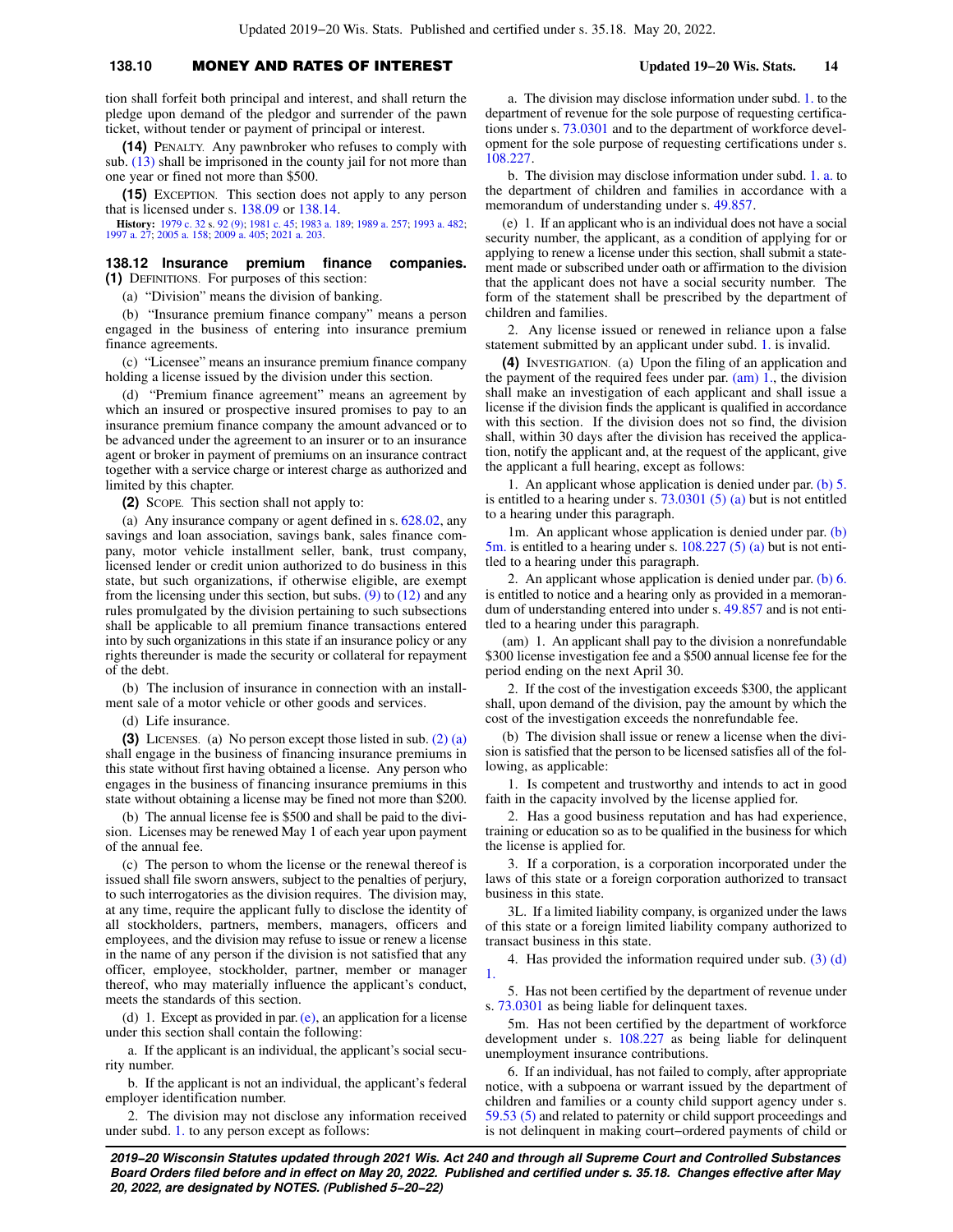family support, maintenance, birth expenses, medical expenses or other expenses related to the support of a child or former spouse, as provided in a memorandum of understanding entered into under s. [49.857.](https://docs-preview.legis.wisconsin.gov/document/statutes/49.857)

**(5)** REVOCATION OR SUSPENSION. (a) The division may revoke or suspend the license of any insurance premium finance company if the division finds any of the following:

1. Any license issued to such company was obtained by fraud.

2. There was any misrepresentation in the application for the license.

3. The holder of such license has otherwise shown himself or herself untrustworthy or incompetent to act as a premium finance company.

4. The company has violated any provision of this section.

5. The company has been rebating part of the service charge as allowed and permitted herein to any insurance agent or insurance broker or any employee of an insurance agent or insurance broker or to any other person as an inducement to the financing of any insurance policy with the premium finance company.

(am) 1. The division shall deny an application for a license renewal if any of the following applies:

a. The applicant has failed to provide the information required under sub. [\(3\) \(d\) 1.](https://docs-preview.legis.wisconsin.gov/document/statutes/138.12(3)(d)1.)

b. The department of revenue has certified under s. [73.0301](https://docs-preview.legis.wisconsin.gov/document/statutes/73.0301) that the applicant is liable for delinquent taxes under s. [73.0301](https://docs-preview.legis.wisconsin.gov/document/statutes/73.0301) or the department of workforce development has certified under s. [108.227](https://docs-preview.legis.wisconsin.gov/document/statutes/108.227) that the applicant is liable for delinquent unemployment insurance contributions under s. [108.227](https://docs-preview.legis.wisconsin.gov/document/statutes/108.227). An applicant whose renewal application is denied under this subd. [1. b.](https://docs-preview.legis.wisconsin.gov/document/statutes/138.12(5)(am)1.b.) is entitled to a hearing under s. [73.0301 \(5\) \(a\)](https://docs-preview.legis.wisconsin.gov/document/statutes/73.0301(5)(a)) or [108.227 \(5\) \(a\)](https://docs-preview.legis.wisconsin.gov/document/statutes/108.227(5)(a)) but is not entitled to a hearing under par. [\(b\).](https://docs-preview.legis.wisconsin.gov/document/statutes/138.12(5)(b))

c. In the case of a licensee who is an individual, the applicant fails to comply, after appropriate notice, with a subpoena or warrant that is issued by the department of children and families or a county child support agency under s. [59.53 \(5\)](https://docs-preview.legis.wisconsin.gov/document/statutes/59.53(5)) and that is related to paternity or child support proceedings or the applicant is delinquent in making court−ordered payments of child or family support, maintenance, birth expenses, medical expenses or other expenses related to the support of a child or former spouse, as provided in a memorandum of understanding entered into under s. [49.857.](https://docs-preview.legis.wisconsin.gov/document/statutes/49.857) An applicant whose renewal application is denied under this subd. [1. c.](https://docs-preview.legis.wisconsin.gov/document/statutes/138.12(5)(am)1.c.) is entitled to a notice and hearing under s. [49.857](https://docs-preview.legis.wisconsin.gov/document/statutes/49.857) but is not entitled to a hearing under par. [\(b\)](https://docs-preview.legis.wisconsin.gov/document/statutes/138.12(5)(b)).

2. The division shall restrict or suspend the license of any insurance premium finance company if the division finds that, in the case of a licensee who is an individual, the licensee fails to comply, after appropriate notice, with a subpoena or warrant that is issued by the department of children and families or a county child support agency under s. [59.53 \(5\)](https://docs-preview.legis.wisconsin.gov/document/statutes/59.53(5)) and that is related to paternity or child support proceedings or the licensee is delinquent in making court−ordered payments of child or family support, maintenance, birth expenses, medical expenses or other expenses related to the support of a child or former spouse, as provided in a memorandum of understanding entered into under s. [49.857.](https://docs-preview.legis.wisconsin.gov/document/statutes/49.857) A licensee whose license is restricted or suspended under this subdivision is entitled to a notice and hearing under s. [49.857](https://docs-preview.legis.wisconsin.gov/document/statutes/49.857) but is not entitled to a hearing under par. [\(b\)](https://docs-preview.legis.wisconsin.gov/document/statutes/138.12(5)(b)).

3. The division shall revoke the license of any insurance premium finance company if the department of revenue has certified under s. [73.0301](https://docs-preview.legis.wisconsin.gov/document/statutes/73.0301) that the licensee is liable for delinquent taxes or if the department of workforce development has certified under s. [108.227](https://docs-preview.legis.wisconsin.gov/document/statutes/108.227) that the licensee is liable for delinquent unemployment insurance contributions. A licensee whose license is revoked under this subdivision for delinquent taxes or unemployment insurance contributions is entitled to a hearing under s. [73.0301](https://docs-preview.legis.wisconsin.gov/document/statutes/73.0301(5)(a))  $(5)$  (a) or 108.227 [\(5\) \(a\)](https://docs-preview.legis.wisconsin.gov/document/statutes/73.0301(5)(a)), whichever is applicable, but is not entitled to a hearing under par. [\(b\).](https://docs-preview.legis.wisconsin.gov/document/statutes/138.12(5)(b))

(b) Before the division revokes, suspends or refuses to renew the license of any premium finance company, the division shall

give the company an opportunity to be fully heard and to introduce evidence in the company's behalf. In lieu of revoking or suspending the license for any of the causes enumerated in this subsection, after hearing, the division may subject the premium finance company to a penalty of not more than \$200 for each offense when in the division's judgment the division finds that the public interest would not be harmed by the continued operation of such company. The amount of any penalty under this paragraph shall be paid by the company to the division for the use of the state. At any hearing under this subsection, the division may administer oaths to witnesses. Anyone testifying falsely, after having been administered the oath, shall be subject to the penalty of perjury.

(c) Any action of the division in refusing to issue or renew a license shall be subject to review under subch. [III of ch. 227.](https://docs-preview.legis.wisconsin.gov/document/statutes/subch.%20III%20of%20ch.%20227)

**(5m)** DISCIPLINARY ORDERS. (a) In this subsection:

1. "General order" means an order of the division other than a special order.

2. "Special order" means an order of the division to or affecting a person.

(b) The division may issue general orders or special orders necessary to prevent or correct actions by an insurance premium finance company that constitute cause under this section for revoking, suspending, or restricting a license.

**(6)** RECORDS. (a) Every licensee shall maintain records of its premium finance transactions and the records shall be open to an examination and investigation by the division. The division may make an examination of the books, records and accounts of any licensee as the division deems necessary. The division shall determine the cost of an examination and that cost shall be assessed against and paid by the licensee so examined. The division may, at any time, require any licensee to bring such records as the division directs to the division for examination.

(b) Every licensee shall preserve its records of such premium finance transactions, including cards used in a card system, for at least 3 years after making the final entry in respect to any premium finance agreement. The preservation of records in photographic form or other form authorized under s. [220.285](https://docs-preview.legis.wisconsin.gov/document/statutes/220.285) shall constitute compliance with this requirement.

**(7)** RULES AND REGULATIONS. The division may make and enforce such reasonable rules as are necessary to carry out this section, but such rules shall not be contrary to nor inconsistent with this section.

**(8)** PREMIUM FINANCE AGREEMENTS. (a) A premium finance agreement shall:

1. Be dated, signed by or on behalf of the insured, and the printed portion thereof shall be in at least 8−point type,

2. Contain the name and place of business of the insurance agent or insurance broker negotiating the related insurance contract, the name and residence or the place of business of the insured as specified by the insured, the name and place of business of the premium finance company to which installment or other payments are to be made, a description of the insurance contracts, including term and type of policy, the premiums for which are advanced or to be advanced under the agreement and the amount of the premiums therefor; and

3. Set forth the following items where applicable:

a. The total amount of the premiums,

b. The amount of the down payment,

c. The principal balance (the difference between items a and b),

d. The amount of the service charge,

e. The balance payable by the insured (sum of items c and d),

f. The number of installments required, the amount of each installment expressed in dollars, and the due date or period thereof.

(b) The items set forth in par. [\(a\) 3.](https://docs-preview.legis.wisconsin.gov/document/statutes/138.12(8)(a)3.) need not be stated in the sequence or order in which they appear and additional items may

**2019−20 Wisconsin Statutes updated through 2021 Wis. Act 240 and through all Supreme Court and Controlled Substances Board Orders filed before and in effect on May 20, 2022. Published and certified under s. 35.18. Changes effective after May 20, 2022, are designated by NOTES. (Published 5−20−22)**

### **15 Updated 19−20 Wis. Stats.** MONEY AND RATES OF INTEREST **138.12**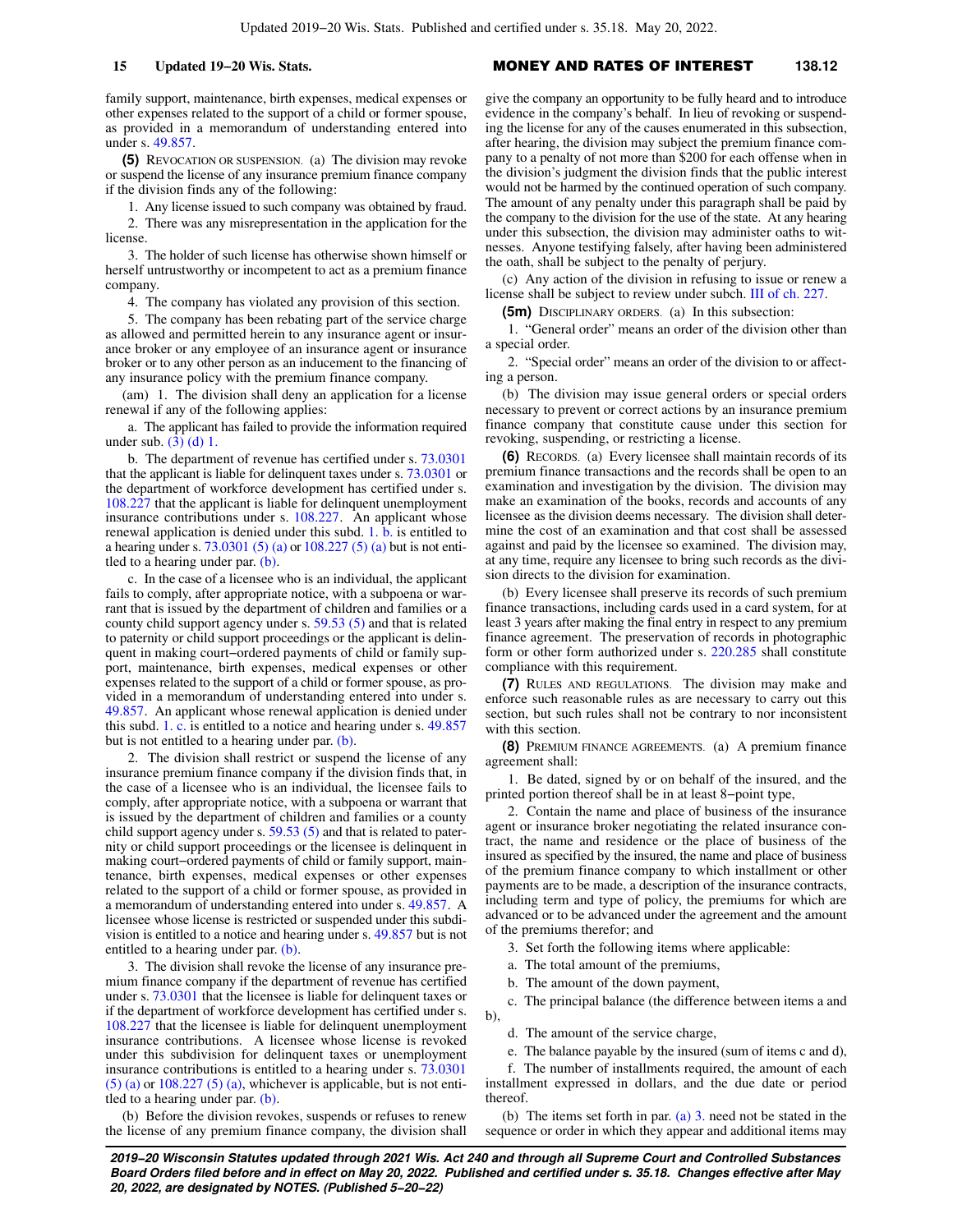### **138.12** MONEY AND RATES OF INTEREST **Updated 19−20 Wis. Stats. 16**

be included to explain the computations made in determining the amount to be paid by the insured.

**(9)** SERVICE CHARGES. A premium finance company shall not charge, contract for, receive or collect a service charge other than as permitted by this subsection unless it is a licensed lender regulated under sub. [\(10\).](https://docs-preview.legis.wisconsin.gov/document/statutes/138.12(10))

(a) The service charge shall be computed on the balance of the premiums due, after subtracting the down payment made by the insured in accordance with the premium finance agreement, from the effective date of the insurance coverage, for which the premiums are being advanced, to and including the date when the final installment of the premium finance agreement is payable.

(b) The service charge may not exceed the interest rate authorized under s. [422.201 \(2\) \(bm\)](https://docs-preview.legis.wisconsin.gov/document/statutes/422.201(2)(bm)) per year plus an additional charge of \$10 per premium finance agreement, but, if the principal balance is \$50 or less there shall be no additional charge, and if the principal balance is more than \$50 but not more than \$100, the additional charge is \$6.

(bm) Paragraph [\(b\)](https://docs-preview.legis.wisconsin.gov/document/statutes/138.12(9)(b)) applies only to a premium finance agreement in which the related insurance contract is for personal, family or household use entered into before November 1, 1984. The service charge for any other premium finance agreement shall be as agreed by the parties to the agreement.

(c) The service charge shall be computed on the principal balance of a premium finance agreement payable in successive monthly installments substantially equal in amount for a period of one year. On a premium finance agreement providing for installments extending for a period less than or greater than one year, the service charge shall be computed proportionately.

(d) Notwithstanding the provisions of any premium finance agreement, any insured may prepay the obligation in full at any time. In such event, the insured shall receive a refund credit. The amount of such refund credit shall represent at least as great a proportion of the service charge as the sum of the periodic balances after the month in which prepayment is made bears to the sum of all periodic balances under the schedule of installments in the agreement. Where the amount of the refund credit is less than \$1, no refund need be made. If in addition to the service charge an additional charge was imposed, such additional charge need not be refunded nor taken into consideration in computing the refund credit.

**(10)** CHARGES BY LICENSED LENDERS; REBATES. (a) A lender licensed under s. [138.09](https://docs-preview.legis.wisconsin.gov/document/statutes/138.09) may charge interest as provided in that section for a loan involving a premium finance agreement.

(b) The interest shall be computed on the balance of the premiums due, after subtracting the down payment made by the insured in accordance with the premium finance agreement, from the effective date of the insurance coverage, for which the premiums are being advanced, to and including the date when the final installment of the premium finance agreement is payable.

(c) Notwithstanding the provisions of any premium finance agreement, any insured may prepay the obligation in full at any time. In such event the insured shall receive a rebate as provided under s. [138.09.](https://docs-preview.legis.wisconsin.gov/document/statutes/138.09)

(d) Except as provided in sub. [\(12\)](https://docs-preview.legis.wisconsin.gov/document/statutes/138.12(12)) to the contrary, s. [138.09](https://docs-preview.legis.wisconsin.gov/document/statutes/138.09) applies to a loan involving a premium finance agreement made by a licensed lender.

**(11)** DELINQUENCY OR DEFAULT CHARGE. (a) A premium finance agreement may provide for the payment by the insured of a delinquency or default charge of \$1 to a maximum of 5 percent of any delinquent installment which is in default for a period of 5 days or more. If the default results in the cancellation of any insurance contract listed in the agreement, the agreement may provide for the payment by the insured of a cancellation charge of \$15. A premium finance agreement may also provide for the payment of statutory attorney fees and statutory court costs if the agreement is referred for collection to an attorney not a salaried employee of the insurance premium finance company.

(b) This subsection does not apply to loans by licensed lenders regulated under s. [138.09.](https://docs-preview.legis.wisconsin.gov/document/statutes/138.09)

**(12)** CANCELLATION. When a premium finance agreement contains a power of attorney or other authority enabling the insurance premium finance company to cancel any insurance contract listed in the agreement, the following applies:

(a) Not less than 10 days' written notice shall be mailed to the insured of the intent of the insurance premium finance company to cancel the insurance contract unless the default is cured prior to the date stated in the notice. The insurance agent or insurance broker indicated on the premium finance agreement shall also be mailed 10 days' notice of such action.

(b) Pursuant to the power of attorney or other authority referred to above, the insurance premium finance company may cancel on behalf of the insured by mailing to the insurer written notice stating when thereafter the cancellation shall be effective, and the insurance contract shall be canceled as if such notice of cancellation had been submitted by the insured himself or herself, but without requiring the return of the insurance contract. The insurance premium finance company shall also mail a notice of cancellation to the insured at the insured's last−known address and to the insurance agent or insurance broker indicated on the premium finance agreement. Compliance by the premium finance company with the provisions of the premium finance agreement or par.  $(a)$ , shall not be a condition of effective cancellation hereunder.

(c) Where statutory, regulatory or contractual restrictions provide that the insurance contract may not be canceled unless notice is given to a governmental agency, mortgagee or other 3rd party, the insurer shall give the prescribed notice on behalf of itself or the insured to such governmental agency, mortgagee or other 3rd party within a reasonable time after the day it receives the notice of cancellation from the premium finance company. When the above restrictions require the continuation of insurance beyond the effective date of cancellation specified by the premium finance company such insurance shall be limited to the coverage to which such restrictions relate and to the persons they are designed to protect.

(d) Whenever a financed insurance contract is canceled the insurer shall return whatever unearned premiums are due under the insurance contract to the insurance premium finance company for the account of the insured, and such action by the insurer shall be deemed to satisfy the insurer's obligations under the insurance contract which relate to the return of unearned premiums. If the crediting of return premiums to the account of the insured results in a surplus over the amount due from the insured, the premium finance company shall refund such excess to the insured but no such refund shall be required if it amounts to less than \$1.

**(13)** NO FILING NECESSARY. No filing of the premium finance agreement or recording of a premium finance transaction shall be necessary to perfect the validity of such agreement as a secured transaction as against creditors, subsequent purchasers, pledgees, encumbrancers, successors or assigns.

**(14)** ESTABLISHED INSURANCE PREMIUM FINANCE COMPANIES. Any person or corporation engaged in the business of an insurance premium finance company on May 19, 1970, may continue in operation under this section but shall obtain a license by January 1, 1970.

**(15)** APPLICABILITY OF CHS. 421 TO 427 TO THIS SECTION. All consumer loans as defined in chs. [421](https://docs-preview.legis.wisconsin.gov/document/statutes/ch.%20421) to [427](https://docs-preview.legis.wisconsin.gov/document/statutes/ch.%20427) made by licensees under this section shall be governed by this section to the extent that chs. [421](https://docs-preview.legis.wisconsin.gov/document/statutes/ch.%20421) to [427](https://docs-preview.legis.wisconsin.gov/document/statutes/ch.%20427) are inconsistent with this section.

**History:** [1971 c. 40](https://docs-preview.legis.wisconsin.gov/document/acts/1971/40) s. [93;](https://docs-preview.legis.wisconsin.gov/document/acts/1971/40,%20s.%2093) [1971 c. 125](https://docs-preview.legis.wisconsin.gov/document/acts/1971/125) s. [478;](https://docs-preview.legis.wisconsin.gov/document/acts/1971/125,%20s.%20478) [1971 c. 239;](https://docs-preview.legis.wisconsin.gov/document/acts/1971/239) Stats. 1971 s. 138.12; [1975 c. 371](https://docs-preview.legis.wisconsin.gov/document/acts/1975/371) s. [50;](https://docs-preview.legis.wisconsin.gov/document/acts/1975/371,%20s.%2050) [1975 c. 372](https://docs-preview.legis.wisconsin.gov/document/acts/1975/372); [1977 c. 444](https://docs-preview.legis.wisconsin.gov/document/acts/1977/444) ss. [4](https://docs-preview.legis.wisconsin.gov/document/acts/1977/444,%20s.%204) to [6](https://docs-preview.legis.wisconsin.gov/document/acts/1977/444,%20s.%206), [11;](https://docs-preview.legis.wisconsin.gov/document/acts/1977/444,%20s.%2011) [1981 c. 45](https://docs-preview.legis.wisconsin.gov/document/acts/1981/45); [1983 a. 189](https://docs-preview.legis.wisconsin.gov/document/acts/1983/189); [1985](https://docs-preview.legis.wisconsin.gov/document/acts/1985/182) a. 21; 1981 c. 45; 1983 [a. 182](https://docs-preview.legis.wisconsin.gov/document/acts/1985/182), 1985 a. 27; 198

#### **138.14 Payday loans. (1)** DEFINITIONS. In this section:

(a) "Affiliate" means, with respect to a person, another person who owns or controls, is owned or controlled by, or is under com-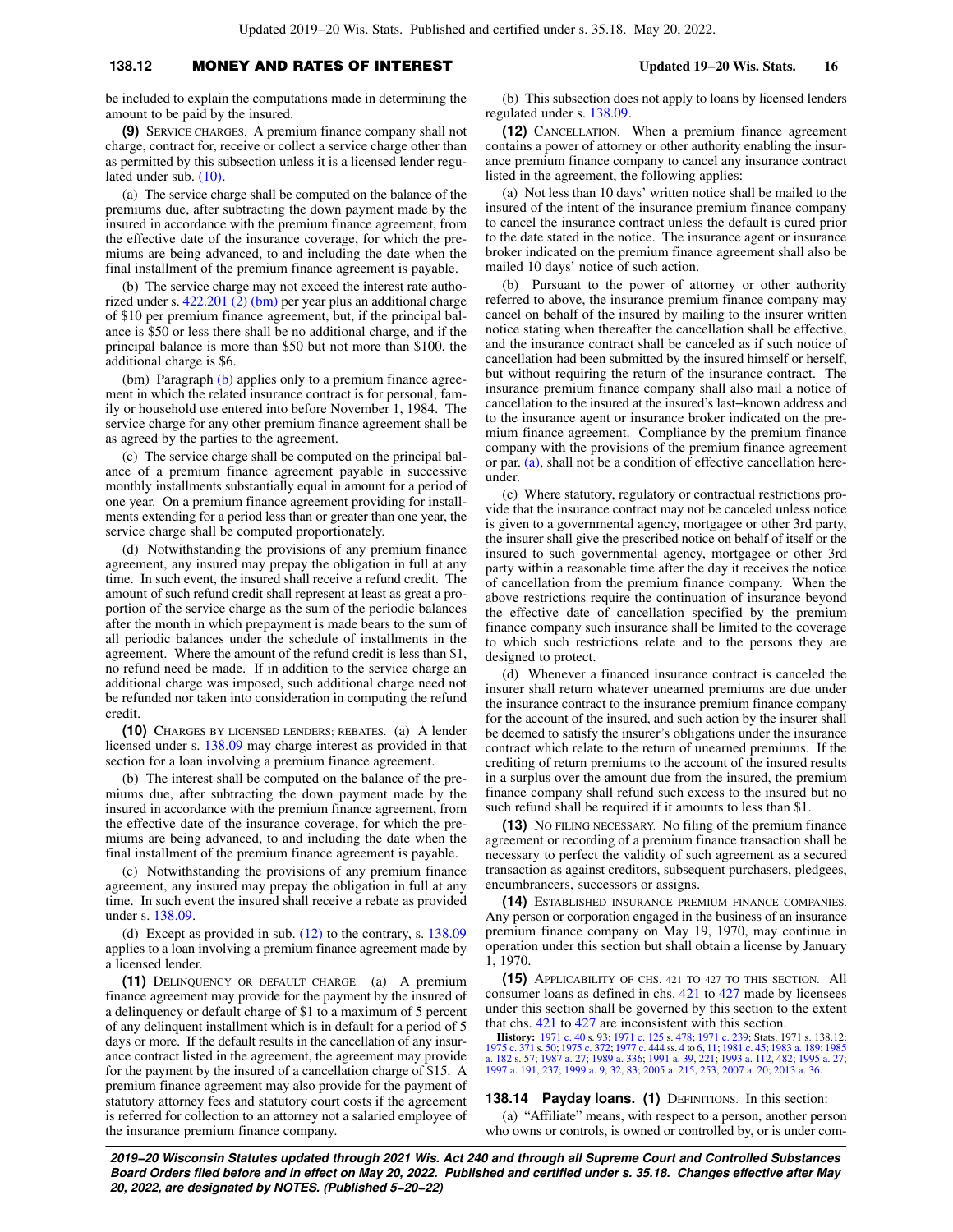mon ownership or control with, such person. In this paragraph "control" means any of the following:

1. For a corporation, direct or indirect ownership of, or the right to control, 10 percent or more of the voting shares of the corporation, or the ability of a person to elect a majority of the directors or otherwise effect a change in policy.

2. For any entity other than a corporation, the ability to change the active or passive principals of the organization.

(b) "Check" has the meaning given in s. [403.104 \(6\)](https://docs-preview.legis.wisconsin.gov/document/statutes/403.104(6)).

(bd) "Consumer report" has the meaning given in [15 USC](https://docs-preview.legis.wisconsin.gov/document/usc/15%20USC%201681a) [1681a](https://docs-preview.legis.wisconsin.gov/document/usc/15%20USC%201681a) (d).

(be) "Consumer reporting agency" has the meaning given in [15 USC 1681a](https://docs-preview.legis.wisconsin.gov/document/usc/15%20USC%201681a) (f).

(bm) "Customer" means an individual who enters into a payday loan with a licensee.

(c) "Database" means the statewide database described in sub. [\(14\).](https://docs-preview.legis.wisconsin.gov/document/statutes/138.14(14))

(d) "Database provider" means a 3rd−party provider with whom the department contracts to operate the database or, if the division elects to operate the database, the division.

(e) "Department" means the department of financial institutions.

(f) "Division" means the division of banking.

(g) "Financial establishment" means any organization that is authorized to do business under state or federal law and that holds a demand deposit, savings deposit, or other asset account belonging to an individual.

(h) "General order" means an order that is not a special order.

(i) "Licensee" means a person holding a license issued by the division under sub. [\(5\).](https://docs-preview.legis.wisconsin.gov/document/statutes/138.14(5))

(j) "Maturity date" means the date specified when originating a payday loan on which the loan is required to be paid in full.

(k) "Payday loan" means any of the following:

1. A transaction between an individual with an account at a financial establishment and another person, including a person who is not physically located in this state, in which the person agrees to accept from the individual one or more checks, to hold the check or checks for a period of time before negotiating or presenting the check or checks for payment, and to loan to the individual, for a term of 90 days or less, before negotiating or presenting the check or checks for payment, an amount that is agreed to by the individual.

2. A transaction between an individual with an account at a financial establishment and another person, including a person who is not physically located in this state, in which the person agrees to accept the individual's authorization to initiate one or more electronic fund transfers from the account, to wait a period of time before initiating the electronic fund transfer or transfers, and to loan to the individual, for a term of 90 days or less, before initiating the electronic fund transfer or transfers, an amount that is agreed to by the individual.

(L) "Special order" means an order against a person.

**(2)** LICENSE REQUIRED. A person may not originate or service a payday loan involving a Wisconsin resident without first having obtained from the division a license under sub. [\(5\)](https://docs-preview.legis.wisconsin.gov/document/statutes/138.14(5)) for each place of business at which the person originates or services payday loans involving Wisconsin residents. Such a license is required for, and this section applies to, all payday loans made to a Wisconsin resident, regardless of whether the loan is made by face−to− face contact, mail, telephone, Internet, or any other means.

**(3)** EXEMPTIONS. This section does not apply to banks, savings banks, savings and loan associations, trust companies, credit unions, or any of their affiliates.

**(4)** APPLICATIONS; FEES; BOND. (a) 1. Application for licenses under sub. [\(5\)](https://docs-preview.legis.wisconsin.gov/document/statutes/138.14(5)) shall be made to the division in writing in the form and manner prescribed by the division and shall include all of the following:

### **17 Updated 19−20 Wis. Stats.** MONEY AND RATES OF INTEREST **138.14**

a. Except as provided in subd. [3.,](https://docs-preview.legis.wisconsin.gov/document/statutes/138.14(4)(a)3.) if the applicant is an individual, the applicant's social security number.

b. If the applicant is not an individual, the applicant's federal employer identification number.

c. A statement signed by or on behalf of the applicant that acknowledges that the applicant is subject to the debt collection requirements under ch. [427](https://docs-preview.legis.wisconsin.gov/document/statutes/ch.%20427) with respect to payday loans.

2. The division may not disclose any information received under subd. [1. a.](https://docs-preview.legis.wisconsin.gov/document/statutes/138.14(4)(a)1.a.) or [b.](https://docs-preview.legis.wisconsin.gov/document/statutes/138.14(4)(a)1.b.) to any person except as follows:

a. The division may disclose information under subd. [1. a.](https://docs-preview.legis.wisconsin.gov/document/statutes/138.14(4)(a)1.a.) or [b.](https://docs-preview.legis.wisconsin.gov/document/statutes/138.14(4)(a)1.b.) to the department of revenue for the sole purpose of requesting certifications under s. [73.0301](https://docs-preview.legis.wisconsin.gov/document/statutes/73.0301) and to the department of workforce development for the sole purpose of requesting certifications under s. [108.227](https://docs-preview.legis.wisconsin.gov/document/statutes/108.227).

b. The division may disclose information under subd. [1. a.](https://docs-preview.legis.wisconsin.gov/document/statutes/138.14(4)(a)1.a.) to the department of workforce development in accordance with a memorandum of understanding under s. [49.857.](https://docs-preview.legis.wisconsin.gov/document/statutes/49.857)

3. If an applicant who is an individual does not have a social security number, the applicant, as a condition of applying for a license, shall submit a statement made or subscribed under oath or affirmation to the division that the applicant does not have a social security number. The form of the statement shall be prescribed by the department of workforce development. Any license issued in reliance upon a false statement submitted by an applicant is invalid.

(b) At the time of making application, an applicant for a license shall pay to the division a nonrefundable \$300 fee for investigating the application and a \$500 annual license fee. If the cost of the investigation exceeds \$300, the applicant shall upon demand of the division pay to the division the amount by which the cost of the investigation exceeds the nonrefundable fee.

(c) The division shall require any applicant or licensee to file and maintain in force a bond in a sum not to exceed \$5,000 for each place of business at which the applicant or licensee makes payday loans to a Wisconsin resident. The bond shall be in a form prescribed by and acceptable to the division.

**(5)** LICENSES. (a) Upon the filing of an application under sub. [\(4\)](https://docs-preview.legis.wisconsin.gov/document/statutes/138.14(4)) and the payment of the required fees, the division shall investigate the relevant facts. Except as provided in par. [\(b\)](https://docs-preview.legis.wisconsin.gov/document/statutes/138.14(5)(b)), if the division finds that the character and general fitness and the financial responsibility of the applicant, and the members thereof if the applicant is a partnership, limited liability company, or association, and the officers and directors thereof if the applicant is a corporation, warrant the belief that the business will be operated in compliance with this section, the division shall issue a license to the applicant. If the division does not make such finding, the division shall deny the application.

(b) The division may not issue a license to an applicant if any of the following applies:

1. The applicant fails to provide any information required under sub.  $(4)$   $(a)$ .

2. The department of revenue certifies under s. [73.0301](https://docs-preview.legis.wisconsin.gov/document/statutes/73.0301) that the applicant is liable for delinquent taxes.

2m. The department of workforce development certifies under s. [108.227](https://docs-preview.legis.wisconsin.gov/document/statutes/108.227) that the applicant is liable for delinquent unemployment insurance contributions.

3. The applicant fails to comply, after appropriate notice, with a subpoena or warrant issued by the department of workforce development or a county child support agency under s. [59.53 \(5\)](https://docs-preview.legis.wisconsin.gov/document/statutes/59.53(5)) and related to paternity or child support proceedings.

4. The applicant is delinquent in making court−ordered payments of child or family support, maintenance, birth expenses, medical expenses, or other expenses related to the support of a child or former spouse, as provided in a memorandum of understanding entered into under s. [49.857](https://docs-preview.legis.wisconsin.gov/document/statutes/49.857).

(c) A license shall remain in force and effect until suspended or revoked in accordance with this section or surrendered by the licensee, and a licensee shall, on or before each December 10, pay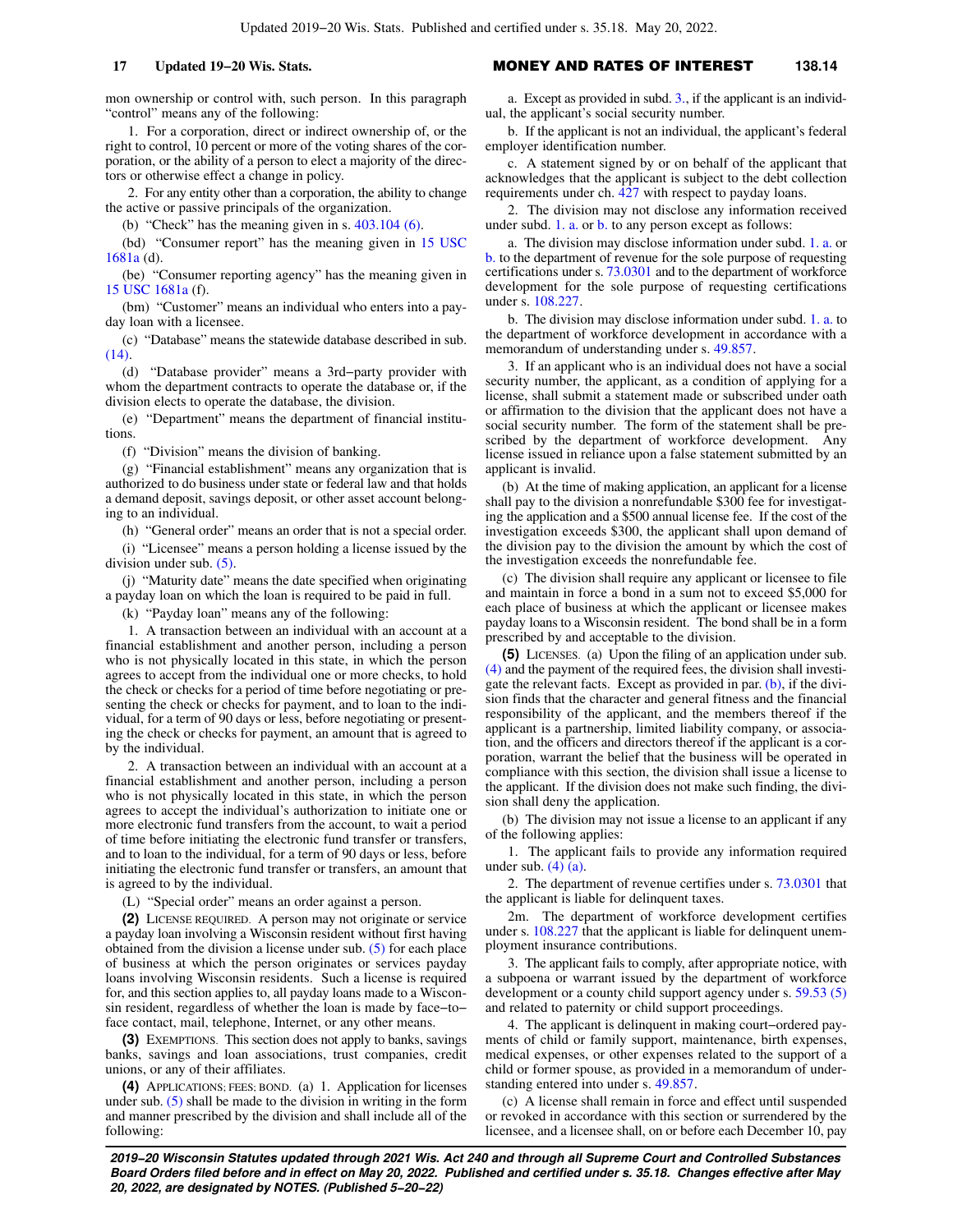### **138.14** MONEY AND RATES OF INTEREST **Updated 19−20 Wis. Stats. 18**

to the division the annual license fee for the next succeeding calendar year.

(d) A license is not assignable and permits operation under it only at or from the place of business specified in the license.

(e) A licensee shall conspicuously post a license at the place of business where the licensee makes payday loans, or if conducting business through the Internet, on the licensee's website so that the license is easily viewed by a consumer.

**(6)** RELOCATION; OTHER BUSINESS. (a) Whenever a licensee changes the address of its place of business to another location within the same city, village, or town, the licensee shall give written notice thereof, in a form and manner prescribed by the division, to the division within 10 business days of the relocation and the division shall replace the original license with an amended license showing the new address. No change in the place of business of a licensee to a different city, village, or town is permitted under the same license.

(b) 1. Except as provided in subd. [2.,](https://docs-preview.legis.wisconsin.gov/document/statutes/138.14(6)(b)2.) a licensee may conduct, and permit others to conduct, at the place of business specified in its license, one or more of the following businesses not subject to this section:

a. A currency exchange under s. [218.05](https://docs-preview.legis.wisconsin.gov/document/statutes/218.05).

- b. A seller of checks business under ch. [217](https://docs-preview.legis.wisconsin.gov/document/statutes/ch.%20217).
- c. A loan business under s. [138.09](https://docs-preview.legis.wisconsin.gov/document/statutes/138.09).

d. A sales finance company under ss. [218.0101](https://docs-preview.legis.wisconsin.gov/document/statutes/218.0101) to [218.0163.](https://docs-preview.legis.wisconsin.gov/document/statutes/218.0163)

2. A licensee may not sell merchandise or conduct other business at the place of business specified in the license unless written authorization is granted to the licensee by the division.

**(7)** RECORDS; REPORTS. (a) Except as provided in par. [\(b\)](https://docs-preview.legis.wisconsin.gov/document/statutes/138.14(7)(b)), a licensee shall keep such books and records in the licensee's place of business that, in the opinion of the division, will enable the division to determine compliance with this section. A licensee shall preserve the records of final entry used in such business for a period of at least 2 years after the making of any loan recorded therein.

(b) A licensee may keep the books and records specified in par. [\(a\)](https://docs-preview.legis.wisconsin.gov/document/statutes/138.14(7)(a)) at a single location inside or outside of this state if the books and records are kept at a place of business licensed under this section. A licensee shall organize the books and records by the place of business where the records originated.

(c) A licensee shall keep the books and records affecting loans made pursuant to this section separate and distinct from the records of any other business of the licensee.

(d) A licensee shall make an annual report to the division for each calendar year on or before March 15 of the following year. The report shall include business transacted by the licensee under this section and shall give all reasonable and relevant information that the division may require, including the information required for the division's reports under par. [\(e\)](https://docs-preview.legis.wisconsin.gov/document/statutes/138.14(7)(e)). The reports shall be made in the form and manner prescribed by the division.

(e) The division shall submit an annual report to the appropriate standing committees of the legislature in the manner provided under s. [13.172 \(3\)](https://docs-preview.legis.wisconsin.gov/document/statutes/13.172(3)) that includes all of the following:

1. The number of payday loans made by all licensees during the preceding year.

2. The average principal amount for all payday loans made during the preceding year.

3. The average interest, fees, and other charges for all payday loans made during the preceding year.

4. Based on subd. [3.,](https://docs-preview.legis.wisconsin.gov/document/statutes/138.14(7)(e)3.) the average annual percentage rate for all payday loans made during the preceding year.

5. The number of payday loans made during the preceding year that were paid in full on the maturity date.

6. The number of payday loans made during the preceding year that resulted in repayment under sub. [\(11g\) \(a\).](https://docs-preview.legis.wisconsin.gov/document/statutes/138.14(11g)(a))

7. The number of payday loans made during the preceding year that were repaid with the proceeds of a subsequent payday loan.

8. The number of payday loans made during the preceding year that resulted in default.

9. The number of payday loans made during the preceding year for which a customer's payment method was dishonored or denied due to insufficient funds.

**(8)** POWERS OF THE DIVISION. (a) The division may issue any general or special order in execution of or supplementary to this section.

(b) The division may promulgate such rules as it considers necessary for the administration of this section, including rules establishing database transaction fees under sub. [\(14\) \(h\)](https://docs-preview.legis.wisconsin.gov/document/statutes/138.14(14)(h)) and other fees considered reasonable and necessary by the division.

(c) The division shall have the same power to conduct hearings, take testimony, and secure evidence as is provided in ss. [217.17](https://docs-preview.legis.wisconsin.gov/document/statutes/217.17) and [217.18.](https://docs-preview.legis.wisconsin.gov/document/statutes/217.18)

(d) The division for the purpose of discovering violations of this section may investigate the business of a licensee transacted under this section, and shall investigate convictions reported to the division by any district attorney for violation by a licensee of this section. The place of business, books of account, papers, records, safes, and vaults of a licensee shall be open to inspection and examination by the division for the purpose of such investigation and the division may examine under oath all persons whose testimony the division may require relative to such investigation.

(e) The cost of any investigation, examination, or hearing, including witness fees or any other expenses, conducted by the division under this section involving a licensee shall be paid by the licensee within 30 days after demand therefor by the division, and the state may maintain an action for the recovery of such costs and expenses.

(f) Actual costs incurred by the division to examine books and records maintained outside of this state shall be paid by the licensee.

**(9)** REVOCATION AND SUSPENSION OF LICENSES. (a) The division may suspend or revoke any license issued under this section if the division finds any of the following:

1. That the licensee has violated any provision of this section, any rule promulgated thereunder, or any lawful order of the division made thereunder.

2. That the licensee has violated any of the provisions of chs. [421](https://docs-preview.legis.wisconsin.gov/document/statutes/ch.%20421) to [427.](https://docs-preview.legis.wisconsin.gov/document/statutes/ch.%20427)

3. That any fact or condition exists which, if it had existed at the time of the original application for such license, would have warranted the division in refusing to issue such license.

4. That the licensee made a material misstatement in an application for a license or in information furnished to the division.

5. That the licensee has failed to pay the annual license fee or to maintain in effect the bond required under sub. [\(4\) \(c\)](https://docs-preview.legis.wisconsin.gov/document/statutes/138.14(4)(c)).

(b) The division shall restrict or suspend a license issued under this section if the division finds that the licensee is an individual who fails to comply, after appropriate notice, with a subpoena or warrant issued by the department of workforce development or a county child support agency under s. [59.53 \(5\)](https://docs-preview.legis.wisconsin.gov/document/statutes/59.53(5)) and related to paternity or child support proceedings or who is delinquent in making court−ordered payments of child or family support, maintenance, birth expenses, medical expenses, or other expenses related to the support of a child or former spouse, as provided in a memorandum of understanding entered into under s. [49.857.](https://docs-preview.legis.wisconsin.gov/document/statutes/49.857) A licensee whose license is restricted or suspended under this paragraph is entitled to a notice and hearing only as provided in a memorandum of understanding entered into under s. [49.857](https://docs-preview.legis.wisconsin.gov/document/statutes/49.857) and is not entitled to any other notice or hearing under this section.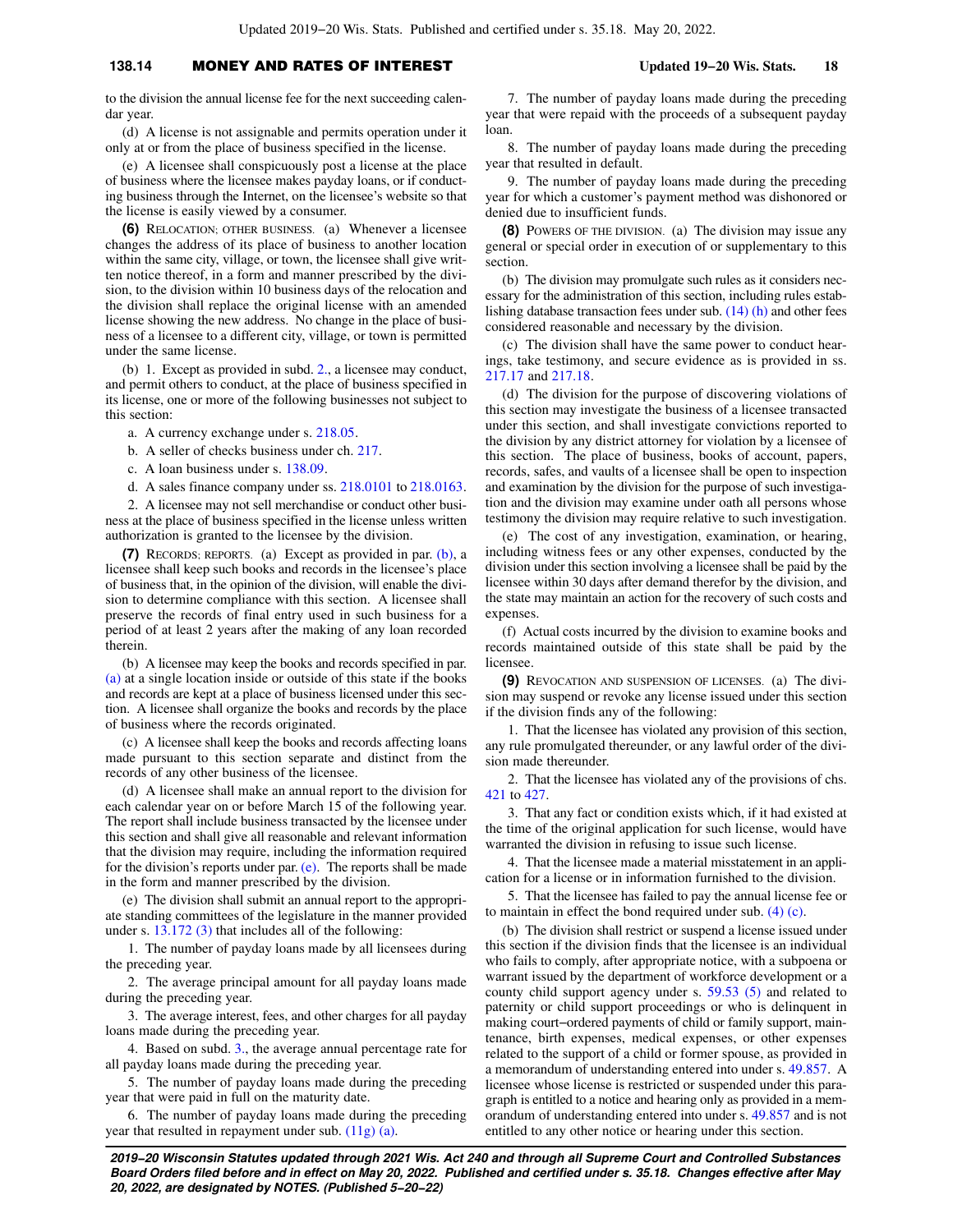(c) The division shall revoke a license issued under this section if the department of revenue certifies under s. [73.0301](https://docs-preview.legis.wisconsin.gov/document/statutes/73.0301) that the licensee is liable for delinquent taxes. A licensee whose license is revoked under this paragraph for delinquent taxes is entitled to a notice under s.  $73.0301$  (2) (b) 1. b. and a hearing under s. [73.0301 \(5\) \(a\)](https://docs-preview.legis.wisconsin.gov/document/statutes/73.0301(5)(a)) but is not entitled to any other notice or hearing under this section.

(cm) The division shall revoke a license issued under this section if the department of workforce development certifies under s. [108.227](https://docs-preview.legis.wisconsin.gov/document/statutes/108.227) that the licensee is liable for delinquent unemployment insurance contributions. A licensee whose license is revoked under this paragraph for delinquent unemployment insurance contributions is entitled to a notice under s. [108.227 \(2\) \(b\) 1. b.](https://docs-preview.legis.wisconsin.gov/document/statutes/108.227(2)(b)1.b.) and a hearing under s.  $108.227$  (5) (a) but is not entitled to any other notice or hearing under this section.

(d) Except as provided in pars. [\(b\)](https://docs-preview.legis.wisconsin.gov/document/statutes/138.14(9)(b)) to  $(cm)$ , no license shall be revoked or suspended except after a hearing under this section. A complaint stating the grounds for suspension or revocation together with a notice of hearing shall be delivered to the licensee at least 5 days in advance of the hearing. In the event the licensee cannot be found, complaint and notice of hearing may be left at the place of business stated in the license,which shall be considered the equivalent of delivering the notice of hearing and complaint to the licensee.

**(9g)** DISCLOSURE REQUIREMENTS. (a) Before any licensee enters into a payday loan with an applicant, the licensee shall do all of the following:

1. Disclose to the applicant the total amount of all fees and costs, in dollars, to be paid by the applicant for the loan assuming that the loan is paid in full at the end of the loan term.

2. Disclose to the applicant the annual percentage rate to be paid by the applicant on the loan assuming that the loan is paid in full at the end of the loan term.

3. Provide to the applicant a copy of the written informational materials specified in sub. [\(9r\)](https://docs-preview.legis.wisconsin.gov/document/statutes/138.14(9r)).

4. Disclose to the applicant that he or she has the right to rescind the loan transaction as provided in sub. [\(11r\).](https://docs-preview.legis.wisconsin.gov/document/statutes/138.14(11r))

5. Disclose to the applicant the service charge that may apply under sub. [\(10\) \(b\) 2.](https://docs-preview.legis.wisconsin.gov/document/statutes/138.14(10)(b)2.)

6. Disclose to the applicant the payment requirements that may apply under sub.  $(11g)(a)$  if the loan is not paid in full at the end of the loan term.

(b) A licensee shall retain, for at least 3 years after the origination date of any payday loan, a record of compliance with par. [\(a\)](https://docs-preview.legis.wisconsin.gov/document/statutes/138.14(9g)(a)) with respect to the loan.

**(9m)** INCOME VERIFICATION. Before entering into a payday loan with an applicant that has not previously been a customer of the licensee, the licensee may request the applicant's consumer report from a consumer reporting agency as part of the licensee's underwriting process and the licensee may rely on the consumer report as a permissible method of income verification in making the payday loan. The licensee may also rely on the same consumer report in underwriting and making subsequent payday loans to the same customer.

**(9r)** INFORMATIONAL MATERIALS. (a) The division shall develop written informational materials on payday loans and the payday loan industries. These informational materials shall be designed to educate individuals regarding the operation and potential costs of payday loans and of other options for borrowing funds that may be available.

(b) The informational materials under par. [\(a\)](https://docs-preview.legis.wisconsin.gov/document/statutes/138.14(9r)(a)) shall include a clear and conspicuous notice that a payday loan is not intended to meet long−term financial needs and that a payday loan applicant should use a payday loan only to provide funds in a financial emergency.

(c) The informational materials under par. [\(a\)](https://docs-preview.legis.wisconsin.gov/document/statutes/138.14(9r)(a)) shall include all of the following information, based upon aggregated information

### **19 Updated 19−20 Wis. Stats.** MONEY AND RATES OF INTEREST **138.14**

from reports submitted under sub.  $(7)$  (d) for the most recent reporting period:

1. The average annual percentage rate for payday loans.

2. The percentage of customers originating payday loans who defaulted on the loan.

3. The percentage of customers originating payday loans whose payment method was dishonored or denied for insufficient funds.

4. The percentage of customers originating payday loans that resulted in repayment under sub. [\(11g\) \(a\)](https://docs-preview.legis.wisconsin.gov/document/statutes/138.14(11g)(a)).

(d) The informational materials under par. [\(a\)](https://docs-preview.legis.wisconsin.gov/document/statutes/138.14(9r)(a)) shall include a summary of all actions that the licensee may take against a payday loan customer if the customer defaults on the payday loan or if the customer's check or electronic fund transfer is dishonored or denied for insufficient funds.

(e) The division shall annually update the informational materials under par. [\(a\),](https://docs-preview.legis.wisconsin.gov/document/statutes/138.14(9r)(a)) based upon the division's analysis of reports received under sub. [\(7\) \(d\)](https://docs-preview.legis.wisconsin.gov/document/statutes/138.14(7)(d)).

(f) The division shall make copies of the informational materials under par. [\(a\)](https://docs-preview.legis.wisconsin.gov/document/statutes/138.14(9r)(a)) available, upon request, to licensees and to the public, including making these informational materials available on the Internet site of the department of financial institutions. The division may charge licensees a reasonable fee for printed copies of informational materials supplied under this paragraph.

**(10)** INTEREST, PENALTIES, AND FEES. (a) *Interest.* 1. Except as provided in sub.  $(12)$  (b), this section imposes no limit on the interest that a licensee may charge before the maturity date of a payday loan.

2. If a payday loan is not paid in full on or before the maturity date, a licensee may charge, after the maturity date, interest at a rate not exceeding 2.75 percent per month, except that if a licensee makes a subsequent payday loan to the customer under sub. [\(12\)](https://docs-preview.legis.wisconsin.gov/document/statutes/138.14(12)(a)) [\(a\)](https://docs-preview.legis.wisconsin.gov/document/statutes/138.14(12)(a)), and the customer does not pay the subsequent loan in full on or before the maturity date of the subsequent loan, the licensee may charge, after the maturity date of the subsequent loan, interest at a rate not exceeding 2.75 percent per month on the subsequent loan and the licensee may not charge any interest under this subdivision on the prior loan. Interest earned under this subdivision shall be calculated at the rate of one−thirtieth of the monthly rate charged for each calendar day that the balance of the loan is outstanding. Interest may not be assessed on any interest earned under this subdivision.

(am) *Penalties.* Except as provided in par. [\(b\) 2.,](https://docs-preview.legis.wisconsin.gov/document/statutes/138.14(10)(b)2.) no licensee may impose any penalty on a customer arising from the customer's prepayment of or default or late payment on a payday loan, including any payment under sub. [\(11g\) \(a\).](https://docs-preview.legis.wisconsin.gov/document/statutes/138.14(11g)(a))

(b) *Fees.* 1. A licensee may not assess a customer any fee or charge for database access or usage.

2. A licensee may present a customer's check for payment no more than once. For each customer authorization to initiate an electronic fund transfer from the customer's account, a licensee may initiate an electronic fund transfer no more than once. The only charge that a licensee may impose for dishonor of a customer's check or denial of the licensee's instruction to execute an electronic fund transfer is a service charge that does not exceed \$15.

**(11)** PREPAYMENT. (a) A customer may pay a payday loan in whole or in part prior to the maturity date of the loan.

(b) Upon prepayment in full, a refund of the unearned portion of any interest assessed by the licensee must be allowed. The amount of such refund shall not be less than the difference between the interest charged and the interest earned at the agreed rate computed upon the unpaid principal balance of the loan from time to time outstanding prior to repayment in full.

**(11g)** REPAYMENT AFTER TERM OF LOAN. (a) Except as provided in par. [\(b\)](https://docs-preview.legis.wisconsin.gov/document/statutes/138.14(11g)(b)), if a customer fails to repay a payday loan in full at the end of the loan term, the licensee that made the loan shall offer the customer the opportunity to repay the outstanding bal-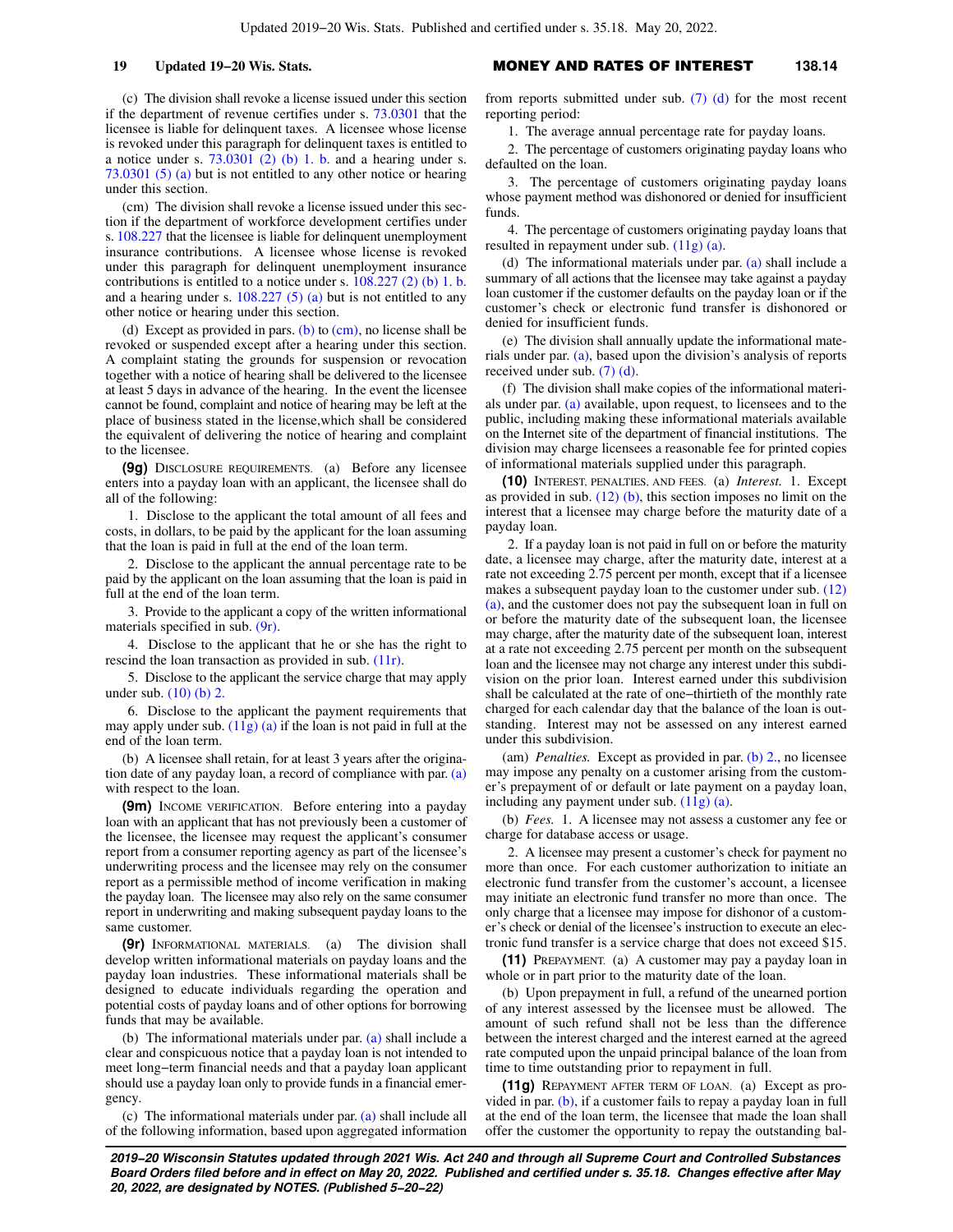## **138.14** MONEY AND RATES OF INTEREST **Updated 19−20 Wis. Stats. 20**

ance of the loan in 4 equal installments with due dates coinciding with the customer's pay period schedule.

(b) If a licensee offers a customer the opportunity to make repayment under par. [\(a\)](https://docs-preview.legis.wisconsin.gov/document/statutes/138.14(11g)(a)), then, during the 12−month period following the offer, no licensee, including the licensee making the offer, is required to offer the customer another opportunity to repay a payday loan under par. [\(a\)](https://docs-preview.legis.wisconsin.gov/document/statutes/138.14(11g)(a)).

**(11r)** RESCISSION. A customer may rescind a payday loan, before the close of business on the next day of business after the loan is made, or, if the place of business where the loan is made is open 24 hours, before 5 p.m. on the next day of business after the loan is made, by returning to the licensee the proceeds of the payday loan. The licensee may not charge the customer any fee for rescinding the payday loan as provided in this subsection.

**(12)** PROHIBITIONS. (a) A customer may repay a payday loan with the proceeds of a subsequent payday loan made by the same or another licensee or an affiliate of the same or another licensee, but if the customer does so, the customer may not repay the subsequent payday loan with the proceeds of another payday loan made by the same or another licensee or an affiliate of the same or another licensee. A repayment of a subsequent payday loan and the origination of a new payday loan from the same or another licensee or an affiliate of the same or another licensee within a 24−hour period shall be considered proof of violation of the prohibition under this paragraph.

(b) No licensee may make a payday loan to a customer that results in the customer having an outstanding aggregate liability in principal, interest, and all other fees and charges, to all licensees who have made payday loans to the customer of more than \$1,500 or 35 percent of the customer's gross monthly income, whichever is less. As provided in sub.  $(9m)$ , a licensee may rely on a consumer report to verify a customer's income for purposes of this paragraph.

(c) No licensee may make a payday loan to a customer if the licensee determines, knows, or should have known, that the customer identification number of the customer is invalid.

(d) No licensee may take a note, promise to pay, or any other instrument, in which blanks are left to be filled in after the payday loan has been made.

(e) No licensee may advertise, print, display, publish, distribute, or broadcast, or cause to be printed, displayed, published, distributed, or broadcast, in any manner, any statement with regard to the rates, terms, or conditions of a payday loan that is false or calculated to deceive. With respect to matters specifically governed by s. [423.301,](https://docs-preview.legis.wisconsin.gov/document/statutes/423.301) compliance with such section satisfies the requirements of this paragraph.

(f) If a check held by a licensee as a result of a payday loan is dishonored, or an instruction to execute an electronic funds transfer authorized as the result of a payday loan is denied, the licensee may bring an action to collect the amount of the check or electronic funds transfer, but may not threaten or pursue criminal action against a debtor as a result of the debtor's dishonored check or denied electronic funds transfer or the debtor's payday loan not being paid.

**(13)** OTHER PROVISIONS. (a) All payday loans shall be gov-erned by chs. [421](https://docs-preview.legis.wisconsin.gov/document/statutes/ch.%20421) to [426,](https://docs-preview.legis.wisconsin.gov/document/statutes/ch.%20426) but to the extent that chs. [421](https://docs-preview.legis.wisconsin.gov/document/statutes/ch.%20421) to [426](https://docs-preview.legis.wisconsin.gov/document/statutes/ch.%20426) are inconsistent with this section, this section shall govern. All payday loans shall be governed by ch. [427.](https://docs-preview.legis.wisconsin.gov/document/statutes/ch.%20427)

(b) A licensee shall deliver to the customer, at the time a payday loan is made, a statement in the English and Spanish languages including all the disclosures required by the federal Consumer Credit Protection Act. The statement shall disclose that the customer may prepay the customer's loan in whole or in part and that if the loan is prepaid in full the customer will receive a refund of interest as provided by this section. The statement shall also clearly and conspicuously indicate the percentage per year of interest charged for the payday loan.

(c) A licensee shall give to the customer a plain and complete receipt for all cash payments made on account of any payday loan at the time such payments are made.

(d) No payday loan, wherever made, for which a greater rate or amount of interest than is allowed under sub. [\(10\) \(a\) 2.](https://docs-preview.legis.wisconsin.gov/document/statutes/138.14(10)(a)2.) has been contracted for or received, may be enforced in this state, and every person in any way participating therein in this state shall be subject to this section. If a licensee makes an excessive charge of such interest as the result of an unintentional mistake, but upon demand makes correction of such mistake, the loan shall be enforceable and treated as if no violation occurred at the agreed rate. Nothing in this paragraph shall limit any greater rights or remedies afforded in chs. [421](https://docs-preview.legis.wisconsin.gov/document/statutes/ch.%20421) to [427](https://docs-preview.legis.wisconsin.gov/document/statutes/ch.%20427) to a customer in a consumer credit transaction.

**(14)** DATABASE. (a) The division or a database provider shall develop, implement, and maintain a single statewide database that has real−time access through an Internet connection, is accessible at all times to licensees and the division, and otherwise meets the requirements of this section.

(b) The division may operate the database or may contract with a single 3rd−party provider to operate the database. If the division contracts with a 3rd−party provider for the operation of the database, the division shall do all the following:

1. Ensure that the 3rd−party provider operates the database according to the provisions of this section.

2. In selecting a 3rd−party provider, consider the cost of providing the service and the 3rd−party provider's ability to meet all the requirements of this section.

3. In selecting a 3rd−party provider, give strong consideration to all of the following:

a. The 3rd−party provider's ability to prevent fraud, abuse, and other unlawful activity associated with payday loan transactions, and to provide additional tools for the administration and enforcement of this section.

b. Whether the provider is currently providing a similar service for another state.

(c) The database shall do all of the following:

1. Allow a licensee accessing the database to check a customer's unique identification number that is assigned to the customer in a manner specified by the division. A customer's unique identification number may not be based on the customer's social security number.

2. Allow a licensee accessing the database to determine if making a new payday loan would cause a violation of this section.

3. Provide information necessary to aid a licensee in complying with any requirements imposed under federal law by the office of foreign assets control of U.S. department of the treasury.

4. Provide any other information that the division determines is necessary and requires by rule or contract with the database provider.

(d) The database provider shall do all the following:

1. Use the data collected under this section only as prescribed in this section and, in the case of a 3rd−party provider, as prescribed in the contract with the division, and for no other purpose.

2. Establish and maintain an alternate process for responding to transaction authorization requests necessary because of technical difficulties occurring with the database that prevent a licensee from accessing the database through the Internet.

3. Upon receiving notification that a payday loan is paid, designate the transaction as closed in the database no later than 11:59 p.m. on the day that such notification is received.

4. Automatically designate a payday loan as paid in the database 5 days after the maturity date of the loan unless a licensee reports to the database provider before that time that the loan remains open because of the customer's failure to make payment; that the loan is open because the customer's check or an electronic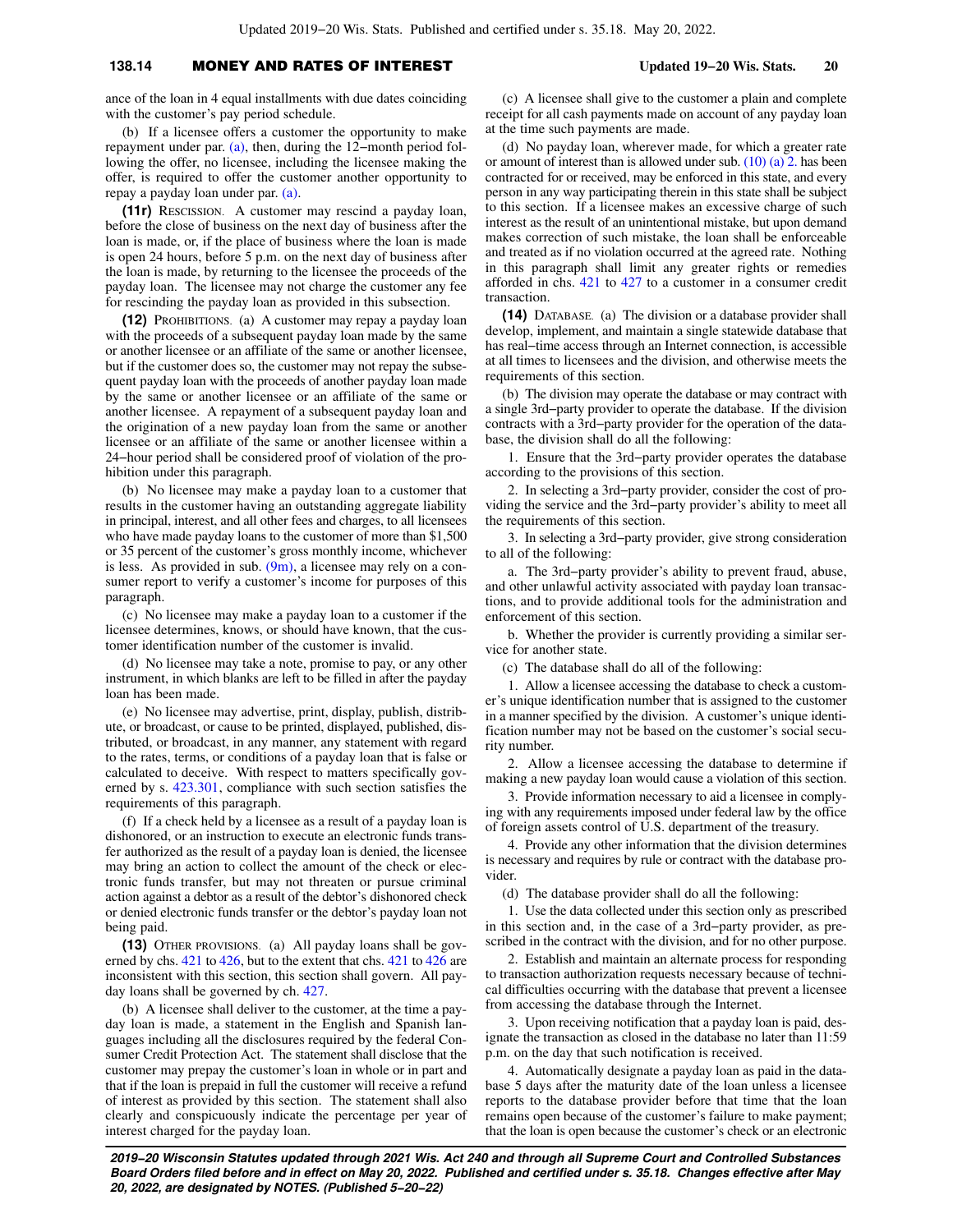redeposit is in the process of clearing the banking system; that the loan remains open because the customer's check is being returned to the licensee for insufficient funds, a closed account, or a stop payment order; or that any other factors determined by the division are applicable. If a licensee makes such a report, the database provider shall designate the payday loan as an open transaction until the database provider is notified that the transaction is closed.

5. If a licensee stops making payday loans, designate all open transactions with that licensee as closed in the database 60 days after the date on which the licensee stops making payday loans, unless the licensee reports to the database provider before the expiration of the 60−day period which of its transactions remain open and the specific reason each transaction remains open.

6. In response to an inquiry from a licensee, state only that a person is eligible or ineligible for a new payday loan and describe the reason for that determination. Only the person seeking the loan may make a direct inquiry to the database provider to request a more detailed explanation of an ineligibility determination.

(e) If at any time the division determines that a licensee that has stopped making payday loans is not updating the database in accordance with a plan approved under par. [\(o\)](https://docs-preview.legis.wisconsin.gov/document/statutes/138.14(14)(o)), the division shall immediately close or instruct the database provider to immediately close all remaining open transactions of that licensee.

(f) The division may, without cost, access the database for the purposes of enforcing this section.

(g) The division shall, by order or rule, stipulate the period for which data is to be retained in the database only as required to ensure licensee compliance with this section or for enforcement or compliance purposes. The division may require that any identifying customer information be deleted from the database when data is archived. The division may maintain access to archived data for future legislative or policy review.

(h) The division shall, by order or rule, specify a database transaction fee of no more than \$1 that the database provider shall charge to licensees to cover the costs of developing and implementing the database, and accessing the database to verify that a customer does not have any payday loans with the licensee or others that in combination with a new transaction will create a violation of this section. The database fee is payable directly to the division in a manner prescribed by the division and, if the department has contracted with a 3rd−party provider to operate the database, the division shall remit the fee to the 3rd−party provider as specified in the contract.

(i) A licensee shall verify a customer's eligibility to enter into a payday loan by doing one of the following, as applicable:

1. If the database, as determined by the division, is not implemented or is not fully operational, verifying that the customer does not have an open payday loan with the licensee that in conjunction with a new payday loan would cause a violation of this section. The licensee shall maintain a database of all of the licensee's payday loans at all of its places of business and search that database to meet its obligation under this subdivision.

2. If the database, as determined by the division, is implemented and fully operational, accessing the database and verifying that the customer does not have an outstanding payday loan with the licensee and does not have open payday loans with other licensees that in conjunction with a new payday loan would cause a violation of this section.

(j) If the database, as determined by the division, is not fully operational, or the licensee is unable to access the database and, as determined under rules promulgated by the division, the alternate process established under par. [\(d\) 2.](https://docs-preview.legis.wisconsin.gov/document/statutes/138.14(14)(d)2.) is also unavailable, a licensee may rely upon the written verification of the customer in a statement provided in substantially the following form in at least 12−point type:

"I DO NOT HAVE ANY OUTSTANDING PAYDAY LOANS WITH THIS LICENSEE AND I DO NOT HAVE MORE PAY-

**21 Updated 19−20 Wis. Stats.** MONEY AND RATES OF INTEREST **138.16**

DAY LOANS WITH ANY OTHER LICENSED PAYDAY LOAN PROVIDER IN THIS STATE."

(k) If, as determined by the division, a licensee is unable to access the database due to technical difficulties occurring with the database, the licensee shall utilize the alternate process established under par. [\(d\) 2.](https://docs-preview.legis.wisconsin.gov/document/statutes/138.14(14)(d)2.)

(L) A licensee may rely on the information contained in the database as accurate and is not subject to any administrative forfeiture as a result of relying on inaccurate information contained in the database.

(m) Before entering into a payday loan, a licensee shall submit to the database provider the customer's name; unique identification number that is assigned in a manner specified by the division; address; driver license number or other method of state identification; the amount of the transaction; the customer's check number, if applicable; the date of the transaction; the maturity date of the loan; and any other information reasonably required by the division, in a format approved by the division.

(n) When a payday loan is closed, the licensee shall designate the transaction as closed and notify the database provider no later than 11:59 p.m. on the day on which the transaction is closed. The division shall assess an administrative forfeiture of \$100 for each day that the licensee fails to notify the database provider that the payday loan has been closed. It is a defense to the assessment of an administrative forfeiture that notifying the database provider was not possible due to temporary technical problems with the database or to circumstances beyond the licensee's control.

(o) If the licensee stops making payday loans, the licensee shall provide to the division a plan acceptable to the division that outlines how the licensee will continue to update the database after it stops making payday loans. The division shall approve or disapprove the plan and within 5 business days notify the licensee of the decision. If a plan is disapproved, the licensee may submit a new or modified plan for the division to approve or disapprove.

(p) Any information in the database regarding any person's transactional history is confidential and is not subject to public copying or inspection under s. [19.35 \(1\).](https://docs-preview.legis.wisconsin.gov/document/statutes/19.35(1))

**(14m)** CUSTOMER INFORMATION. No licensee or person with whom the division contracts for operation of the database under sub. [\(14\) \(b\)](https://docs-preview.legis.wisconsin.gov/document/statutes/138.14(14)(b)) may sell to another person any information regarding a customer or a payday loan made to a customer.

**(15)** PENALTIES. (a) Any person, partnership, or corporation, or the officers or employees thereof, who violates this section is guilty of a misdemeanor and shall be fined not more than \$500 or imprisoned for not more than 6 months or both.

(b) If a person who is not licensed under this section makes a payday loan to a customer, the loan is void, the customer is not obligated to pay any amounts owed on the loan, and the customer may recover from the person all amounts the customer has paid to the person. An action to recover such amounts shall be commenced within one year after the date of the last scheduled payment on the loan or shall be barred.

**(16)** PRIVATE CAUSE OF ACTION. If a person makes a payday loan to a customer in violation of this section, the customer may bring an action against the person for damages of \$250 or the amount of the payday loan, whichever is greater, plus costs, and, notwithstanding s. [814.04 \(1\)](https://docs-preview.legis.wisconsin.gov/document/statutes/814.04(1)), reasonable attorney fees.

**History:** [2009 a. 405;](https://docs-preview.legis.wisconsin.gov/document/acts/2009/405) [2011 a. 32](https://docs-preview.legis.wisconsin.gov/document/acts/2011/32); [2011 a. 260](https://docs-preview.legis.wisconsin.gov/document/acts/2011/260) ss. [36](https://docs-preview.legis.wisconsin.gov/document/acts/2011/260,%20s.%2036), [81;](https://docs-preview.legis.wisconsin.gov/document/acts/2011/260,%20s.%2081) [2013 a. 36](https://docs-preview.legis.wisconsin.gov/document/acts/2013/36); [2017 a. 365](https://docs-preview.legis.wisconsin.gov/document/acts/2017/365) s. [112](https://docs-preview.legis.wisconsin.gov/document/acts/2017/365,%20s.%20112).

**138.16 Title loans.** (1) DEFINITIONS. In this section:

(a) "Division" means the division of banking attached to the department of financial institutions.

(b) "Licensed lender" means a person licensed under s.[138.09.](https://docs-preview.legis.wisconsin.gov/document/statutes/138.09)

(bm) "Licensed location" means the location specified in a license issued under s. [138.09 \(1m\) \(a\)](https://docs-preview.legis.wisconsin.gov/document/statutes/138.09(1m)(a)).